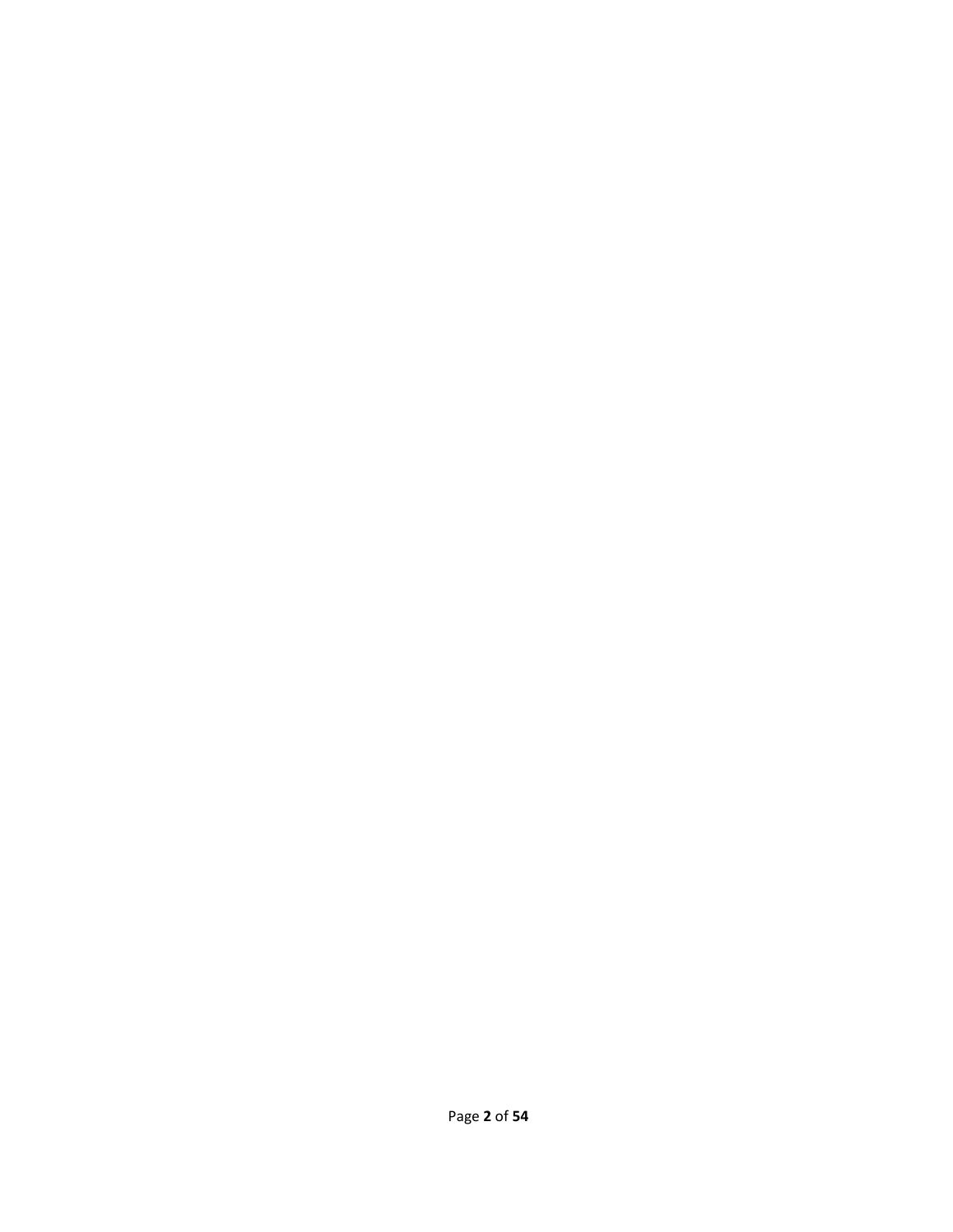#### **Preamble:**

#### **Indian Pharmaceutical industry:**

Indian Pharmaceutical industry has long proved its mite both at national and international arena. With the WTO regime just rising in the horizon our pharma companies are in for a great boom especially in manufacturing and marketing generics which would be out of patent regime during 2005 to 2007. The market for these molecules is expected to be around 100 billion dollars. Even if our companies make a share of 01 % percent, substantial revenue is in the offering. Coupled with this they can strive to have few new molecules up their scheme

## **Ayurveda, Siddha and Unani (ASU) Medicines - Our rich heritage:**

The Indian sub-continent houses one of the world's richest flora & fauna and has one of the world's oldest medicinal systems - Ayurveda. Ayurveda (Ayur - life; Veda - knowledge) is an encyclopedia of the Indian medicinal system, which has a history of over 3000 years. It reflects the law of nature, inherent to life of all living beings. Along with Ayurveda other systems of medicine like the folk medicines, Unani and Siddha are also being practiced in the subcontinent. Ayurveda, Unani and Siddha (ASU) medicines are quit popular among the Indians, and have been followed for over several hundred years.

Department of Indian Systems of Medicine and Homeopathy, Government of India recognizes Ayurveda, Siddha and Unani as standard systems of medicine. Having given the recognition and since these medicines are gaining the trust of people the world over, the Government is trying to implement regulatory guidelines to ensure consistent quality of efficacy & quality. Therefore, standardization of herbal medicines is the need of the hour. This will help not only lead to better acceptance of medicines of Indian systems by the people but will also help to bring these systems on par with the modern medicines where modern scientific principles and techniques are employed to ensure quality and efficacy of the drug formulations.

## **Inadequacy of Trained personnel:**

Major hurdle faced by the R&D centers at various Pharma laboratories is the lack of adequately trained and GLP oriented personnel. This forms a major set back when the application of sophisticated technology especially in the bio analytical field is concerned. The lacunae become more evident when dealing with newer dosage forms and peptide based drugs.

Indian ASU formulations are already in great demand. There is, however, a dire need for standardization techniques based on modern instrumental procedures and principles. A major hurdle in achieving this is the lack of adequate expertise among the manufacturers of ASU drugs. The same inadequacy is seen even among the national laboratories and other Testing and research centers.

This lacunae needs to addressed very diligently and the proposed programme is a step in this direction. Bioanalytical evaluations are interdisciplinary programmes and require highly skilled personnel with strong background of Bio-analytical techniques. There is no programme available today for such a training to generate such expertise in analysts. Though industry uses sophisticated instruments in QC and drug development, there is a dire need of technical personnel with an overall expertise in various bioanalytical techniques including biological techniques to be able to take up R&D in newer formulations and standardization of ASU formulations to come up with meaningful evaluations.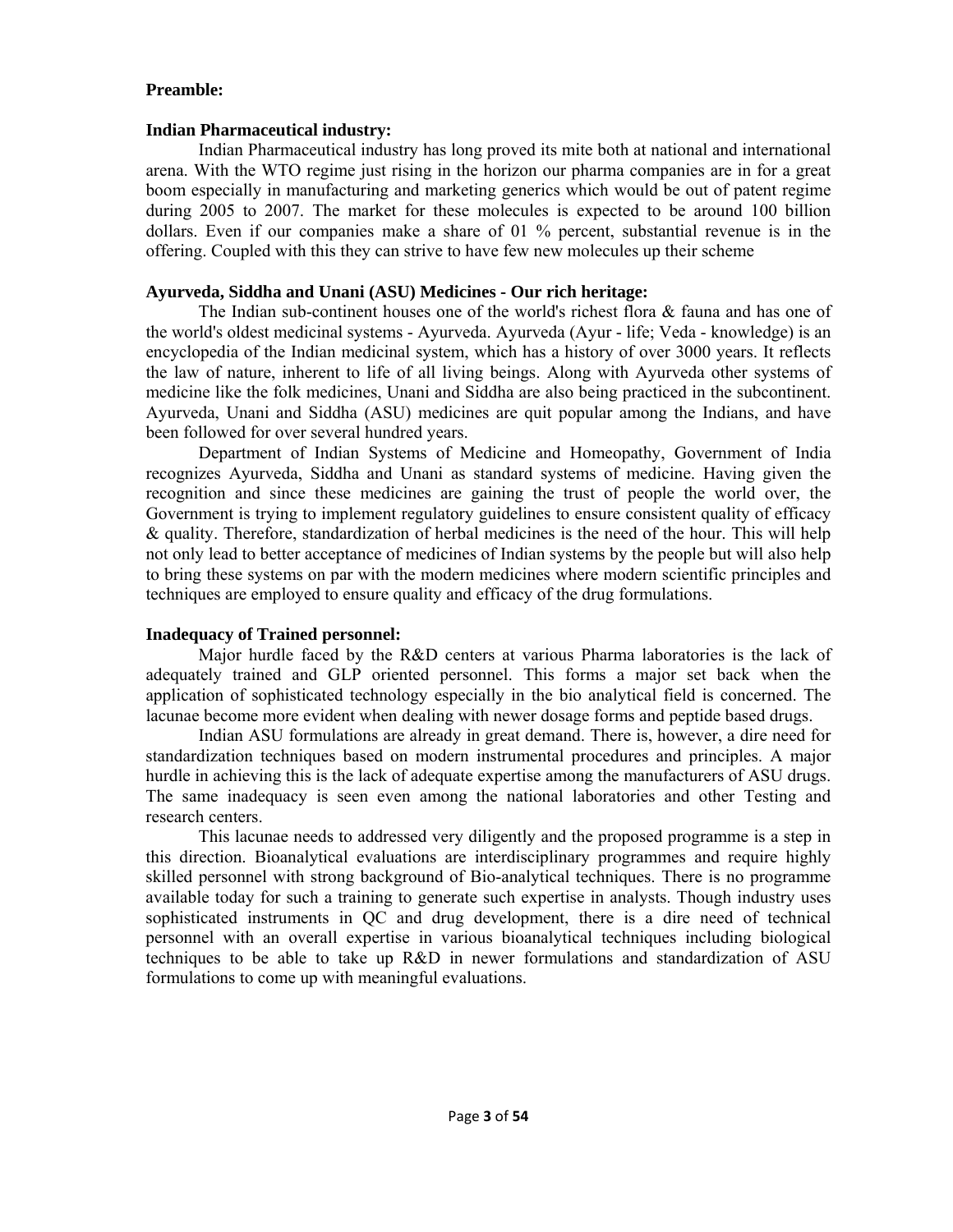## **Objectives of the Course**

- Develop trained manpower in the field of Bio-analytical Sciences with specific emphasis for exploitation of ASU system of medicine as well as its need for changing trends of modern pharmaceutical Industries
- Amalgamate traditional analytical chemical techniques with modern genomic and proteomic technologies of manufacturing and analysis
- Introduce the powerful tools of informatics in routine use at manufacturing, QC and research.
- Exposure to National & International regulatory affairs with reference to drugs

## **O.\_\_\_\_\_\_\_ Eligibility**:

- **B.Sc.** in any one of the following subjects: Chemistry, Botany, Zoology, Microbiology, Life Sciences, Biochemistry, Biotechnology **and** have offered **Chemistry** as one of the subject **till S Y B Sc** (total **5 units**) or equivalent.
- **Minimum of 50 % marks in the entrance examination.**

**R.\_\_\_\_\_\_\_\_ Fee**: **Rs. /- per semester**

- Tuition Fee
- Laboratory Fee (Wet and Instrument Labs.)
- Project / Product Development
- $\triangleleft$  On-job training
- $\div$  Industrial Visits
- Library
- Gymkhana
- Utility
- **❖** Extracurricular
- Development Fund
- Computer / internet
- Other Fees
- ◆ Miscellaneous

## **TOTAL : Rs.**

**R.\_\_\_\_\_\_\_\_ No of Lectures**:

 60 lectures for each paper per semester . 4 papers per semester

**R.\_\_\_\_\_\_\_\_ No of Practical periods:** 4 practical of four periods each per week

**Work Load** :

o Four periods per week per paper where each period is of ONE hour duration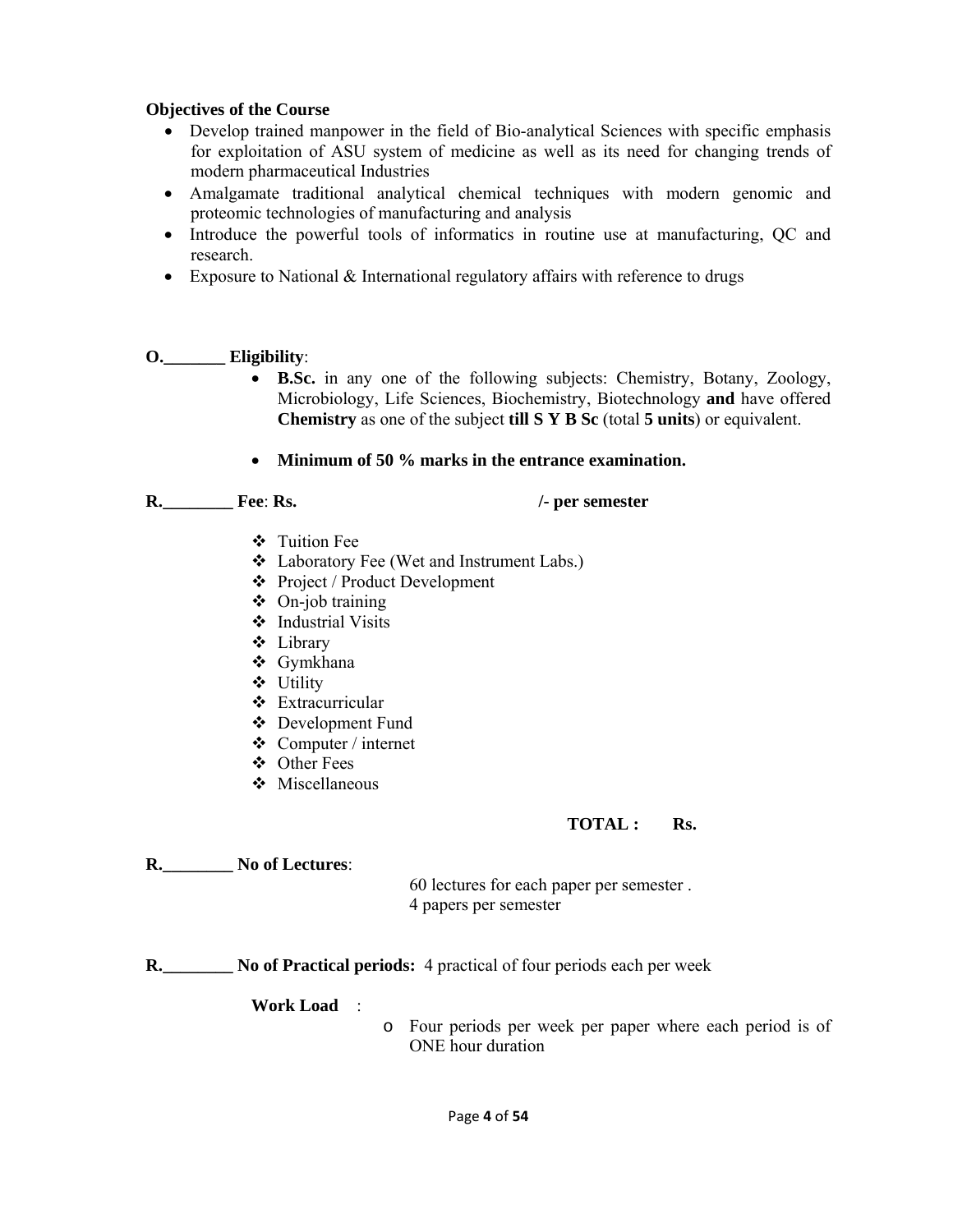| $\circ$                                                                | Four practical per week. Each practical is of Four periods<br>where each period is of ONE hour duration.         |  |  |  |  |
|------------------------------------------------------------------------|------------------------------------------------------------------------------------------------------------------|--|--|--|--|
| $\circ$                                                                | One Seminar per Week. Each seminar is of ONE<br>hour.<br>Duration for a batch of TEN students.                   |  |  |  |  |
| $\circ$                                                                | Guidance to the students for projects                                                                            |  |  |  |  |
| R. Duration:                                                           | 2 Years                                                                                                          |  |  |  |  |
| R. Number of Students 20 per batch                                     |                                                                                                                  |  |  |  |  |
| <b>Selection</b>                                                       | <b>Entrance Test</b>                                                                                             |  |  |  |  |
| $R_{\rm m}$                                                            | The following will be the <b>staffing pattern</b> for the course;                                                |  |  |  |  |
| Instrument technician $-01$<br><b>Technical Assistant</b><br>Lecturers | $-02$<br>$-03$ (full time)<br>$01$ (part-time)<br>and remaining workload to be completed using<br>guest faculty. |  |  |  |  |

## **Core Faculty**

Post-graduate degree in the subject of Chemistry / Botany / Zoology, Microbiology / Biochemistry / Biotechnology with B+ and NET / SET

## **Visiting Faculty from Industry & Research Institutes**

The visiting Faculty will be from a post equivalent to that of Senior Lecturer level with Ph. D and not less than 5 years of research experience or with experience in industry not below Assistant Manager Level.

## R.\_\_\_\_\_\_\_\_\_ **Mark-list**

• The mark-list of the students must indicate titles of papers in the syllabus

## **SCHEME OF EXAMINATION**

1. Each course will have:

Term work 40% internal assessment and 60% external / University. Written examination of TWO hours and Practical examination wherever applicable of six hours duration. All examinations will be held at the end of each semester and will be conducted by the University as per the existing norms.

- 2. Standard of passing
- The learners shall have to obtain a minimum of 40 % marks in aggregate to qualify the each course where the course consists of internal assessment and semester end examination.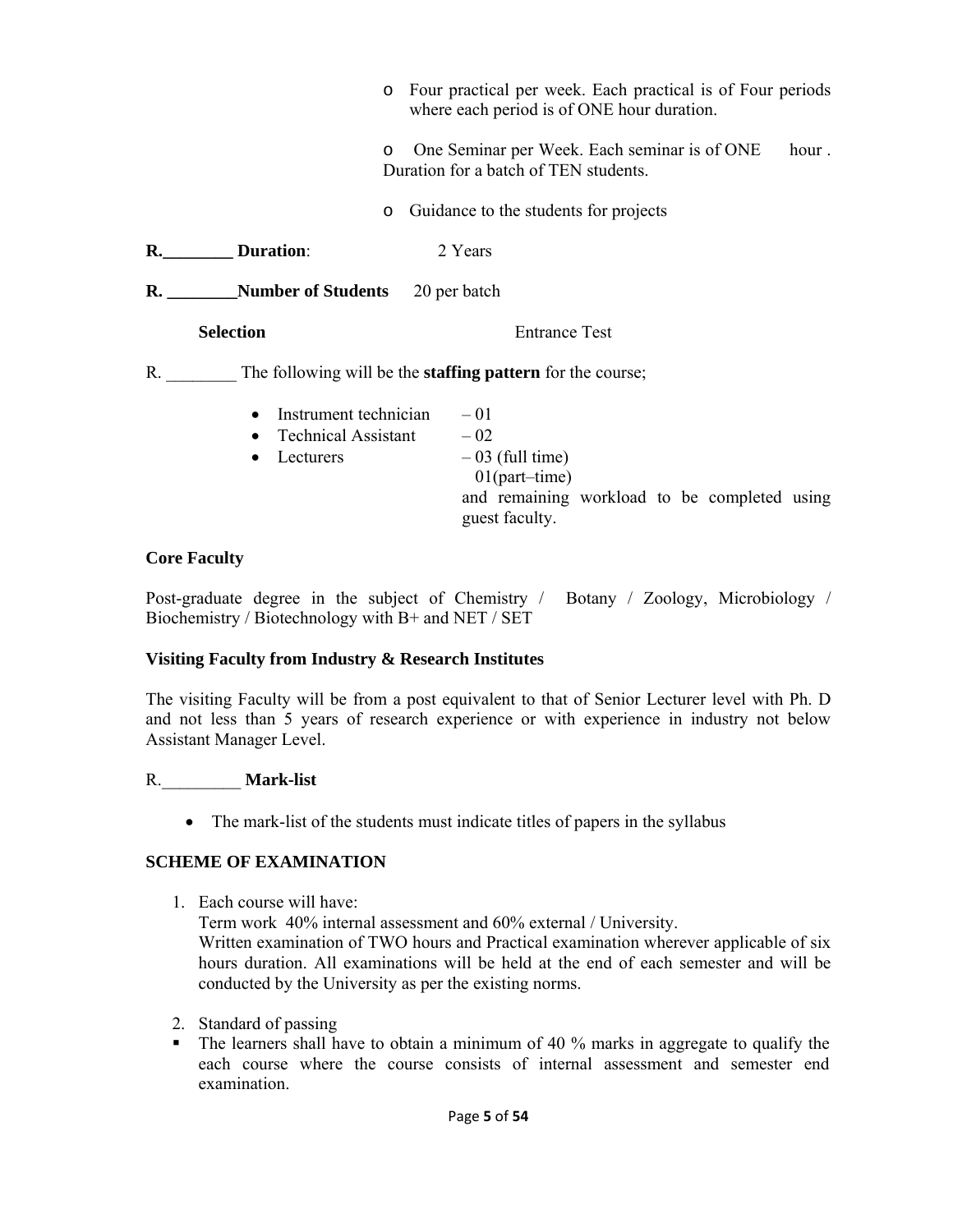- $\blacksquare$  The learners shall obtain a minimum of 40 % marks(i.e. 16 out of 40) in the internal assessment and obtain a minimum of 40 % marks (i.e. 24 out of 60) in semester end examination.
- To pass the course and minimum grade C shall be obtained in each project wherever applicable in the particular semester.
- 3. For internal (Continuous) assessment. A teacher may select a variety of procedures for examination such as: 40 marks
	- i. Short Quizzes / Viva / Presentations;
	- ii. Assignments / Seminars / Laboratory Journal Work ;
	- iii. Extension/Field/experimental Work;
	- iv. Research Project by individual students or group of students; or
	- v. An open Book Test / Review of Research Papers (with the concerned teacher deciding what books / scientific publications / research papers / Chapters from Reference books are to be allowed for this purpose.)
	- vi. Two periodical test/case studies/on-line or combination of these
	- vii. Overall conduct as a responsible student, mannerism and exhibition of leader ship qualities in organizing co-curricular activities and attendance.
- 4. End semester examination 60 % 60 marks

- Duration these examinations shall be of two hours duration.
- Ouestions paper pattern:-There shall be four questions each of 15 marks. All questions shall be compulsory with internal choice within the questions.Question may be sub divided into sub- questions a,b,c,d &e only and allocation of marks depends on the weightage of the topic
- 5. Method to carry forward the marks
	- A learner who passes in the internal assessment but fails in the semester end examination of the course shall reappear for the semester end examination of that course. However his/her marks of the internal assessment shall be carried over and he/she shall be entitled for grade obtained by him/ her on passing.
	- A learner who fails in the internal assessment but passes in the semester end examination of the course shall resubmit and reappear for the internal assessment on the form of projects of that course. However his/her marks of the semester end examination shall be carried over and he/she shall be entitled for grade obtained by him/ her on passing.
	- The evaluation of internal assessment for students who fails and reappear will consist of one project of 40 marks which will be divided into 20 marks for the documentation of the project, 10 marks for the presentation and 10 marks for the viva.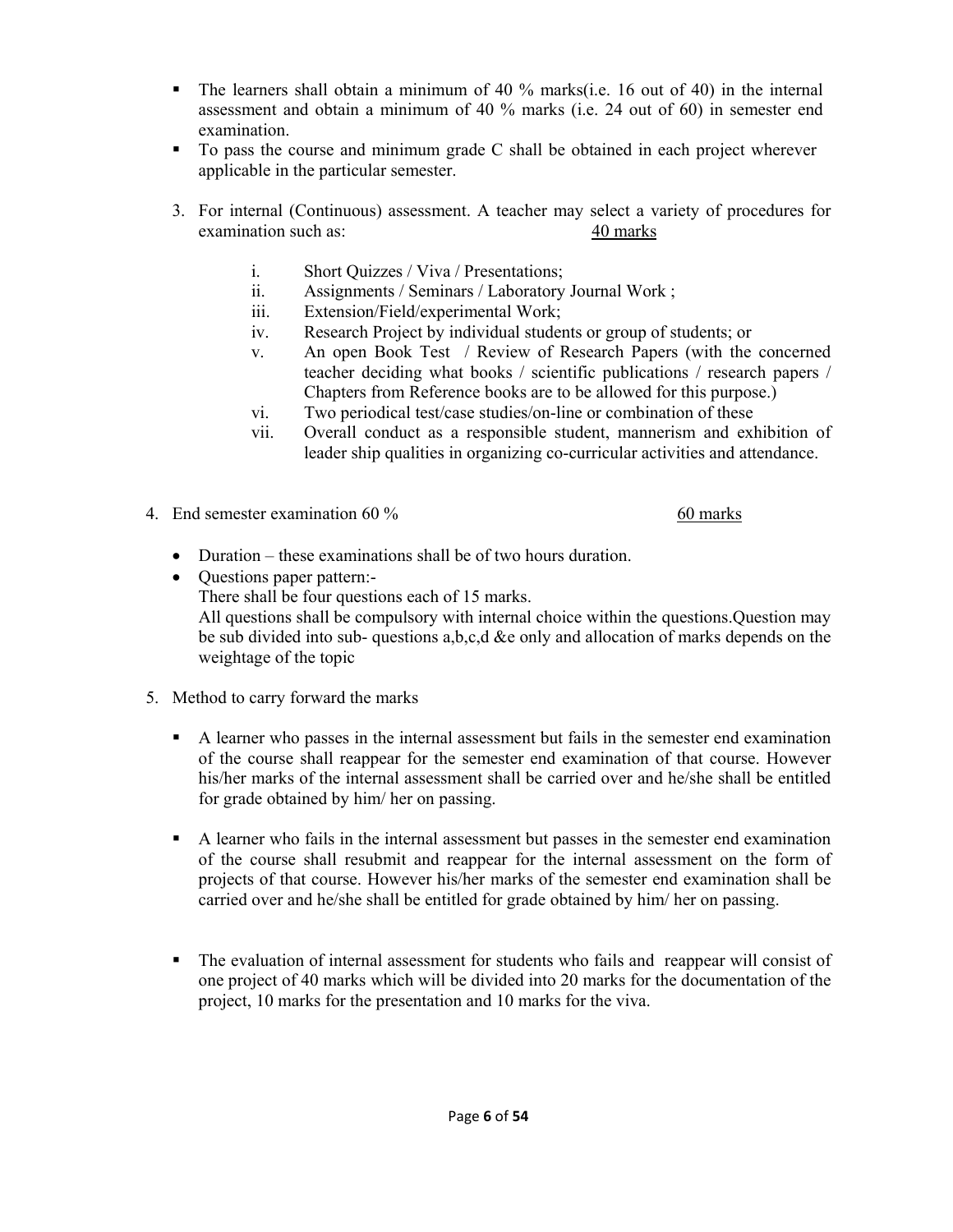- 6. ATKT
- A students shall be allowed to keep term for semester II irrespective of the number of heads of failure on the semester I.
- A student shall be allowed to keep term for semester III if she /he passes each of semester I and semester II OR
- A student fails in not more than two courses semester I and semester II taken together.
- A student shall be allowed to keep term for semester IV irrespective of the number of heads of failure on the semester III. However the student has to pass each of semester I and semester II in order to appear for semester IV.
- 7. Additional examinations

## Additional class test or assignment for internal assessment

 There will be one additional class test or assignment for those who have remained absent on valid ground, in such a case student will be allowed to appear for additional class test or assignment by the head of the institution after following necessary formalities.

## Semester end examination

- There will be one additional examination for semester I ,II, III and IV for those who have failed or remained absent.
- The absent student will be allowed to appear for the examination by the head of the institution after following necessary formalities.
- This examination will be held 20 days after the declaration of results but not later than 40 days.
- 8. Project evaluation( if applicable)
- A student who passes in all the courses but does not secures minimum grade of C in project as applicable has to resubmit a fresh project till he/she secures a minimum of grade C.
- The credits and grade points secured by him/her in the other courses will be carried forward and he/she shall be entitled for grade obtained by them on passing.
- The evaluation of project and viva –voce examination shall be by awarding grade in the seven point scale.
- $\blacksquare$  A student shall have to obtain minimum of grade E (or its equivalent marks)in project evaluation and viva-voce taken together to obtain 40 % marks in project work.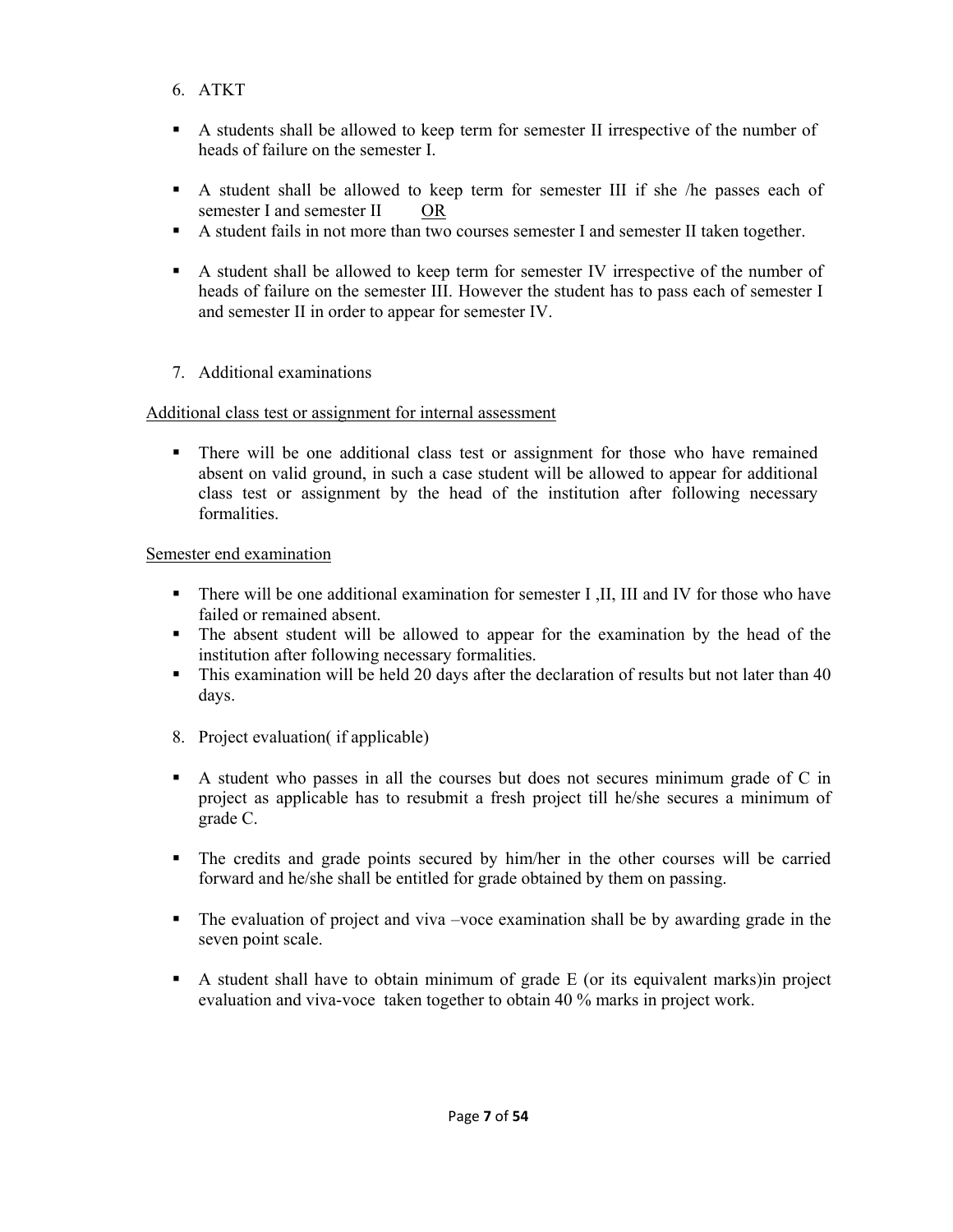9. Conversion of marks to grade and calculations of GPA

Abbreviations and formula's used

G: grade GP: gradepoints C: credits CP: credit points CG:creditsX grades (product of credits & grades) ΣCG:sum of product of credits & grades ΣC: sum of credit points GPA:  $\Sigma \text{CG}$  / ΣC SGPA: semester grade point average shall be calculated for individual semsterd.(it is also designated as GPA)

CGPA: cumulative grade point average shall be calculated for the entire course by taking all semesters taken together.

10. The system of evaluation will be as follows; Each term work module mentioned above will be evaluated in terms of marks first and then to letters grades as shown in the following table.

| <b>Marks Out Of 100</b> | <b>Grade</b> | <b>Grade Point</b> |
|-------------------------|--------------|--------------------|
| 70 $&$ above            |              | 07                 |
| 60 to 69.99             | A            | 06                 |
| 55 to 59.99             | B            | 05                 |
| 50 to 54.99             | $\subset$    | 04                 |
| 45 to 49.99             | D            | 0 <sup>3</sup>     |
| 40 to 44.99             | E            | 02                 |
| 39.99 & below           | F            | 01                 |

11. Grade Point Average (GPA) =Total of product of grade points earned and credits hrs for each course divided by total credit hours.  $GPA=\Sigma G_k * C_k / \Sigma C_k$ 

12.'B' Grade is equivalent to at least 55% of the marks as per circular No.UGC-1298/[4619] UNI-4 dated December 11,1999.

- 13. The formula for GPA will be based on Weighted Average. The final GPA will not be printed unless a student passes courses equivalent to minimum 72 credits for B.Sc. and 96 credits for M.Sc.
- 14. A seen point grade system [guided by the Government of Maharashtra Resolution No.NGV-1298/[4619]UNI.4 dt. December 11, 1999] will be followed. The corresponding grade table is detailed in 09 above.
- 15. If the GPA is higher than the indicated upper limit in the three decimal digit then the student be awarded higher final grade (e.g. a student getting GPA of 3.491 be awarded  $(C')$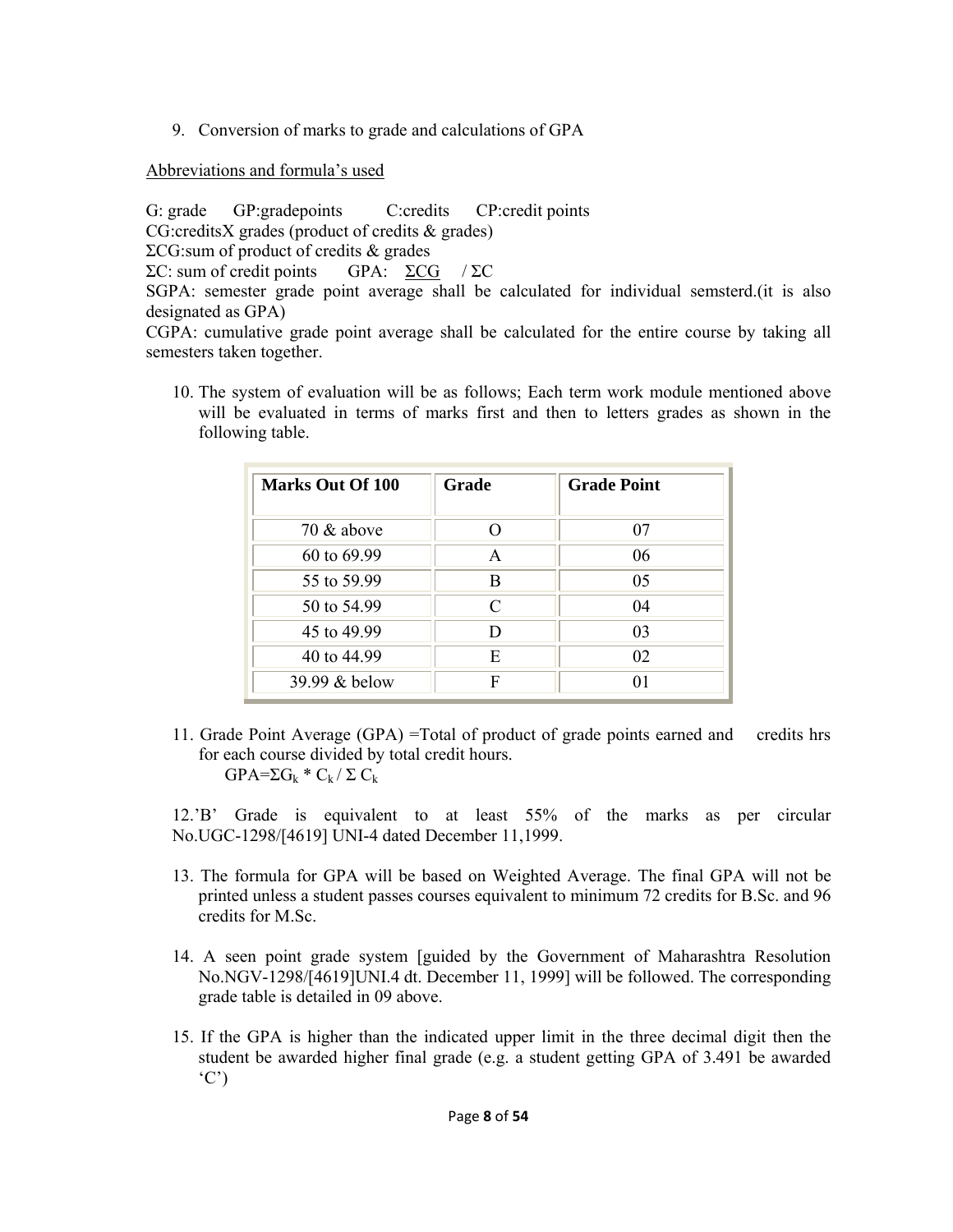16. For grade improvement minimum 24 credits (two papers) should be taken by the student for grade improvement. Grade improvement programme will be implemented at the end of the first semester after declaration of the final result. A student can opt for the grade improvement programme only after the declaration of final semester examination.

17. Grade cards

- The grade cards will be printed along with the marks shown for all the concerned courses.
- The grade cards will be issued to all the learners with credits earned and all the remarks
- The SGPA will be calculated only for the learners who will qualify in all the courses and accordingly the grade will be awarded to them.
- The result gazette and the format of the grade cards will be uniform for all the colleges/institutions.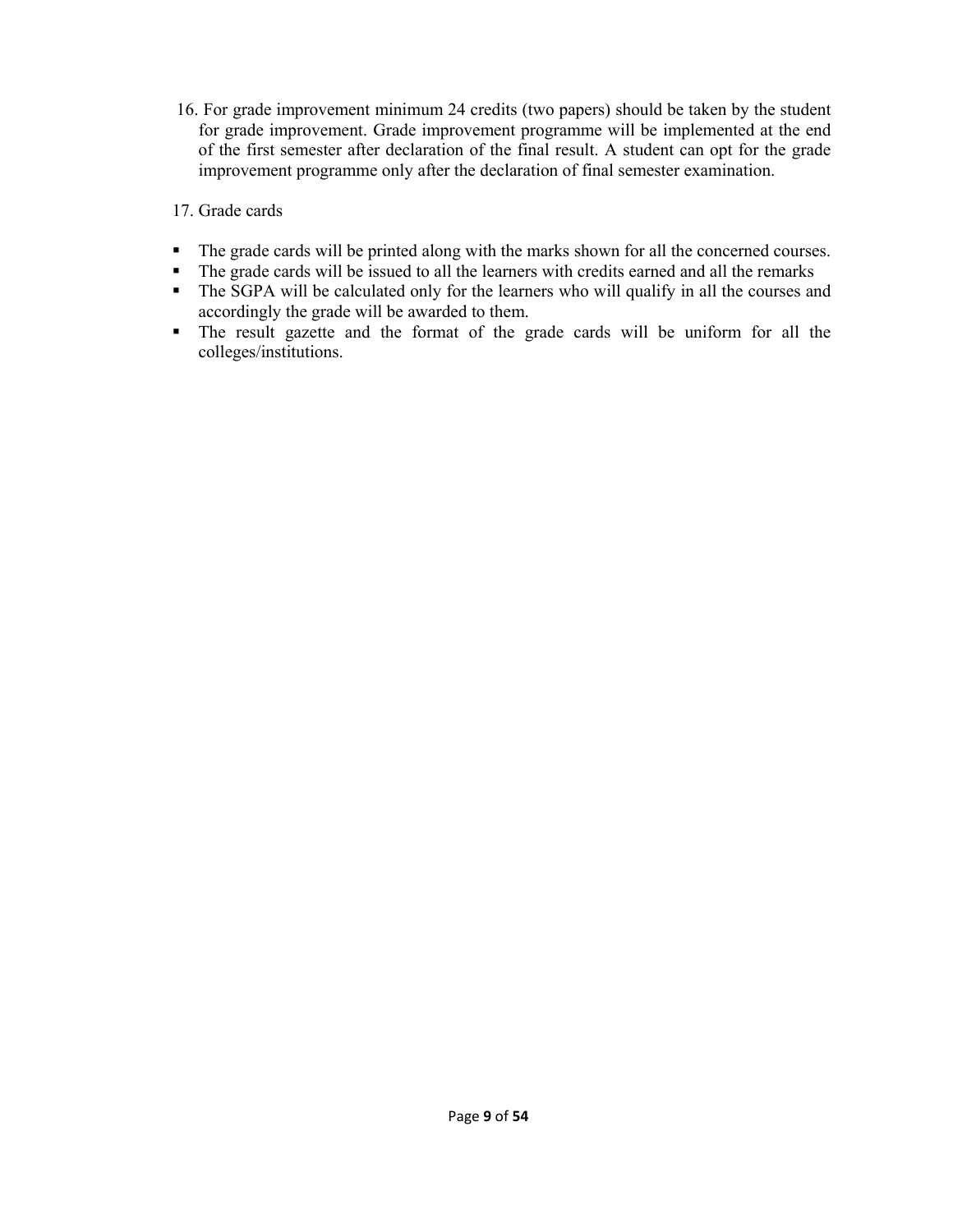# **M.Sc. Bioanalytical Sciences: SYLLABUS IN BRIEF**

| Paper                                                                                       | Code           | Lectures | <b>Credits</b> | Code     | Practical | <b>Credits</b> |
|---------------------------------------------------------------------------------------------|----------------|----------|----------------|----------|-----------|----------------|
| <b>Different Medicinal</b><br>Systems,<br>Pharmacognosy &<br><b>Extraction Techniques-I</b> | <b>PSBN101</b> | 60       | $\overline{4}$ | PSBNP101 | 60        | $\overline{2}$ |
| Patents, Drug Act and<br><b>Quality Management-I</b>                                        | <b>PSBN102</b> | 60       | $\overline{4}$ | PSBNP102 | 60        | $\overline{2}$ |
| Chromatography and<br>Spectroscopy-I                                                        | <b>PSBN103</b> | 60       | $\overline{4}$ | PSBNP103 | 60        | $\overline{2}$ |
| Proteomics,<br><b>Bioinformatics &amp;</b><br>Pharmacokinetics-I                            | PSBN104        | 60       | $\overline{4}$ | PSBNP104 | 60        | $\overline{2}$ |
| <b>TOTAL</b>                                                                                |                | 240      | 16             |          | 240       | 8              |
| <b>TOTAL CREDITS</b>                                                                        |                |          | 24             |          |           |                |

# **M.Sc. Part I; Semester - I**

**M.Sc. Part I; Semester - II** 

| Paper                                                                                              | Code           | Lectures | Credits        | Code     | Practical | Credits        |
|----------------------------------------------------------------------------------------------------|----------------|----------|----------------|----------|-----------|----------------|
| Medicinal<br><b>Different</b><br>Systems,<br>&<br>Pharmacognosy<br><b>Extraction Techniques-II</b> | <b>PSBN201</b> | 60       | $\overline{4}$ | PSBNP201 | 60        | $\overline{2}$ |
| Patents, Drug Act and<br><b>Quality Management-II</b>                                              | <b>PSBN202</b> | 60       | 4              | PSBNP202 | 60        | $\overline{2}$ |
| Chromatography<br>and<br>Spectroscopy-II                                                           | <b>PSBN203</b> | 60       | 4              | PSBNP203 | 60        | $\overline{2}$ |
| Proteomics,<br><b>Bioinformatics</b><br>&<br>Pharmacokinetics-II                                   | <b>PSBN204</b> | 60       | 4              | PSBNP204 | 60        | $\overline{2}$ |
| <b>TOTAL</b>                                                                                       |                | 240      | 16             |          | 240       | 8              |
| <b>TOTAL CREDITS</b>                                                                               |                |          | 24             |          |           |                |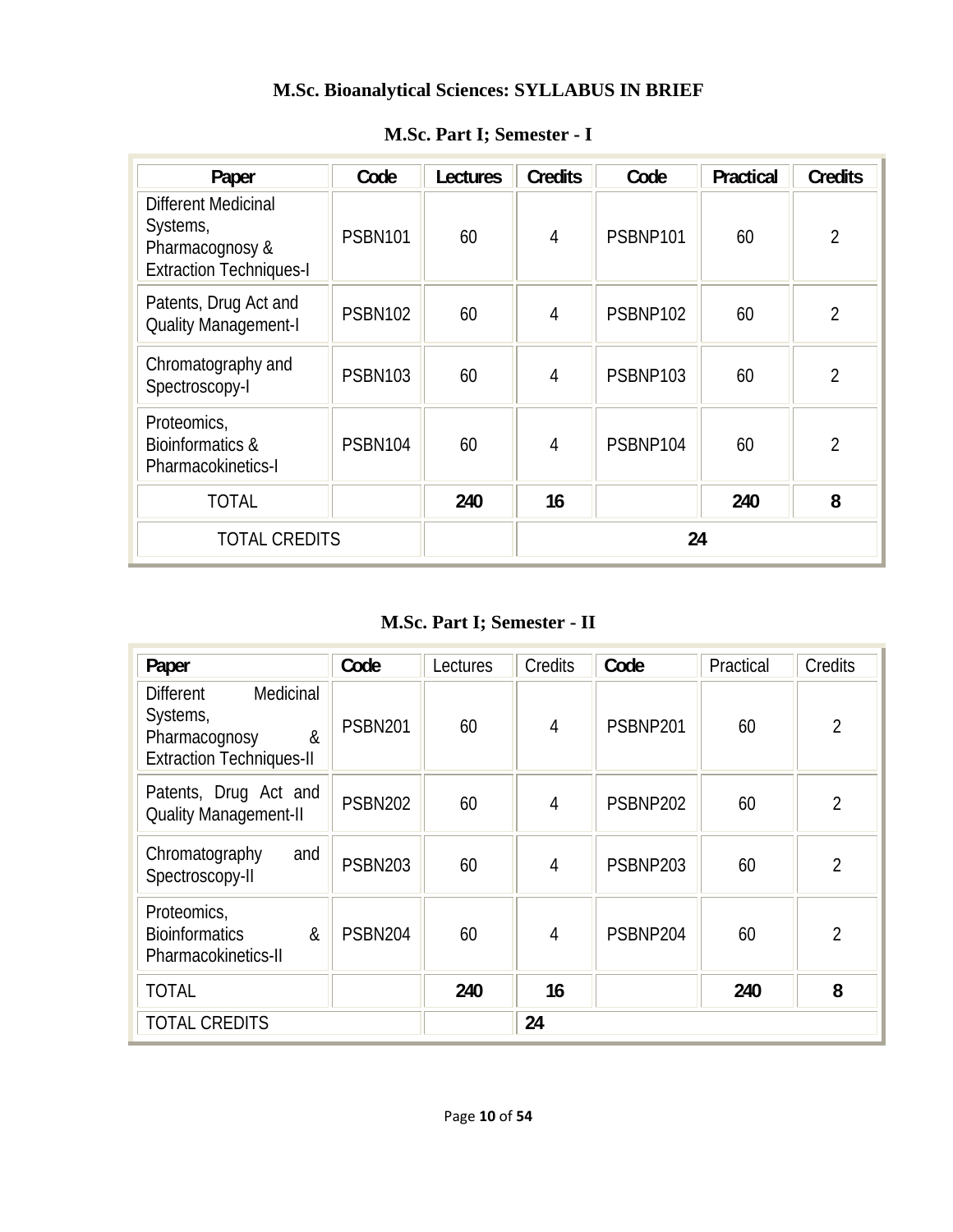# **M.Sc. Part II;Semester –III**

# Note: Industrial Training will be for 8-12 weeks and may be spread out in Semester III and IV for a total of 4 credits.

| Paper                                                                                         | Code           | Lectures | <b>Credits</b> | Code     | Practical | <b>Credits</b> |
|-----------------------------------------------------------------------------------------------|----------------|----------|----------------|----------|-----------|----------------|
| Basic Microbiology,<br>Genomics, CE and<br>Toxicology-I                                       | <b>PSBN301</b> | 60       | $\overline{4}$ | PSBNP301 | 60        | $\overline{2}$ |
| MS applications,<br>Metabolite studies,<br>Thermal Analysis and<br><b>Tracer Techniques-I</b> | <b>PSBN302</b> | 60       | $\overline{4}$ | PSBNP302 | 60        | $\overline{2}$ |
| Standardization of ASU<br>drugs, Statistics & GMP-I                                           | <b>PSBN303</b> | 60       | 4              | PSBNP303 | 60        | $\overline{2}$ |
| BA/ BE Studies, GCP and<br>Method Validation-I                                                | <b>PSBN304</b> | 60       | $\overline{4}$ | PSBNP304 | 60        | $\overline{2}$ |
| <b>TOTAL</b>                                                                                  |                | 240      | 16             |          | 240       | 8              |
| <b>TOTAL CREDITS</b>                                                                          |                |          |                | 24       |           |                |

# **M.Sc. Part II; Semester –IV**

# Note: Industrial Training will be for 8-12 weeks and may be spread out in Semester III and IV for a total of 4 credits.

| Paper                                                                                          | Code           | Lectures | <b>Credits</b> | Code     | Practical | <b>Credits</b> |
|------------------------------------------------------------------------------------------------|----------------|----------|----------------|----------|-----------|----------------|
| Basic Microbiology,<br>Genomics, CE and<br>Toxicology-II                                       | <b>PSBN401</b> | 60       | 4              | PSBNP401 | 60        | 2              |
| MS applications,<br>Metabolite studies,<br>Thermal Analysis and<br><b>Tracer Techniques-II</b> | <b>PSBN402</b> | 60       | $\overline{4}$ | PSBNP402 | 60        | 2#             |
| Standardization of ASU<br>drugs, Statistics & GMP-II                                           | <b>PSBN403</b> | 60       | $\overline{4}$ | PSBNP403 | 60        | 2              |
| BA/ BE Studies, GCP and<br><b>Method Validation-II</b>                                         | PSBN404        | 60       | 4              | PSBNP404 | 60        | 2              |
| <b>TOTAL</b>                                                                                   |                | 240      | 16             |          | 240       | 8              |
| <b>TOTAL CREDITS</b>                                                                           |                |          | 24             |          |           |                |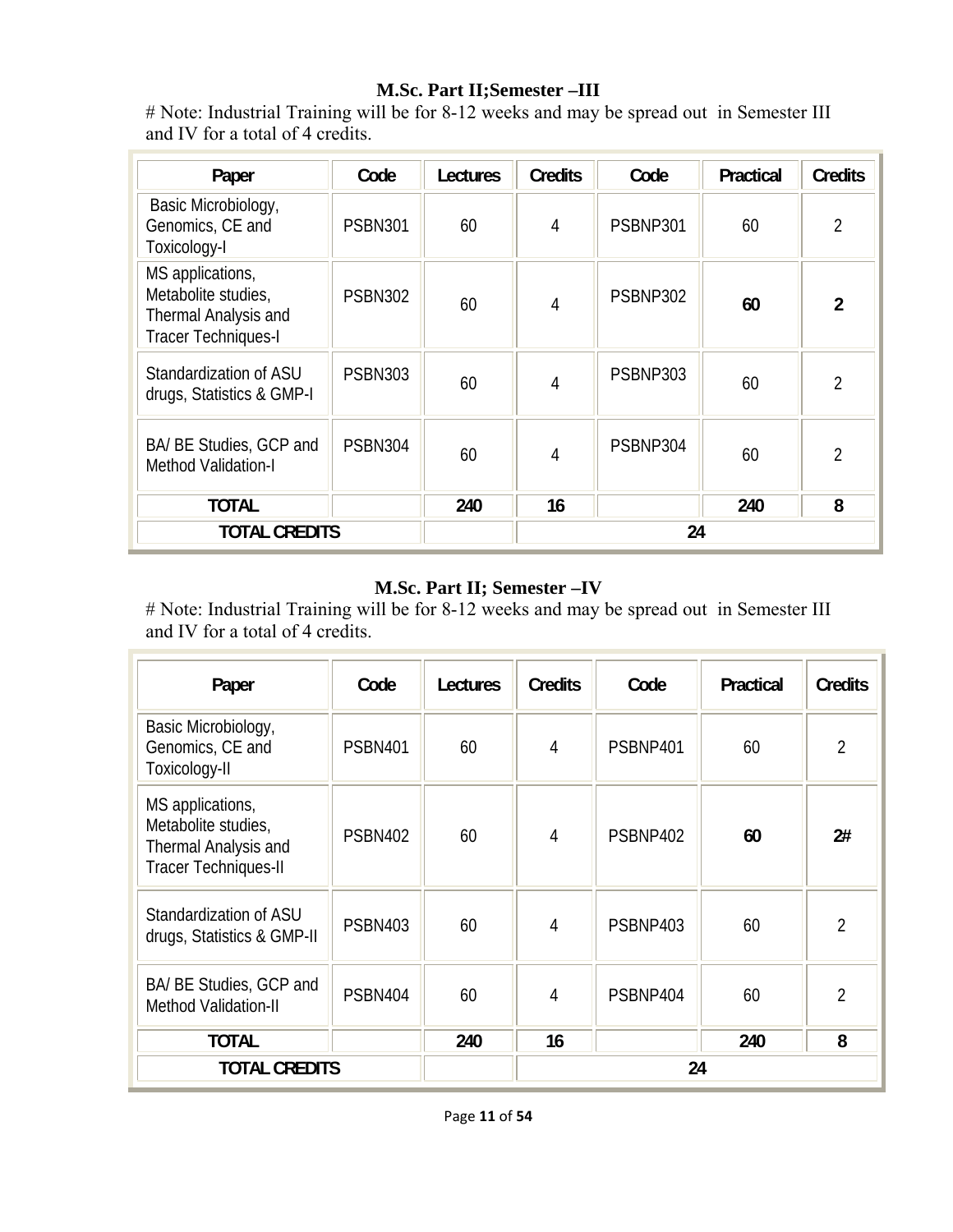## **SYLLABUS FOR M. Sc. BIOANALYTICAL SCIENCES DISTRIBUTION OF TOPICS M. Sc. PART I**

# SEMESTER I

# **PSBN101- Different Medicinal Systems, Pharmacognosy & Extraction Techniques‐I**

**101.1** Indian Systems of Medicine – Ayurved (15)

**101.2** Growth of Indian pharmaceutical Industry (15)

**101.3** Pharmacognosy (15)

**101.4** Solid Phase Extraction (15)

## **PSBN102- Patents, Drug Act and Quality Management‐I**

**102.1** IPR Issues of New Drugs(15)

**102.2** QC & QA of Pharmaceutical Formulations (15)

**102.3** Drug Act & Regulations(15)

**102.4** Quality Assurance [QA] (15)

## **PSBN103- Chromatography and Spectroscopy-I**

**103.1** Theory of Chromatographic Separation & TLC (15)

**103.2** HPLC (15)

**103.3** GC - I (15)

**103.4** Spectroscopy – I (15)

# **PSBN104- Proteomics, Bioinformatics and Pharmacokinetics-I**

**104.1** Proteomics (15)

**104.2** Electrophoresis (15)

**104.3** Bioinformatics (15)

**104.4** R & D in Pharma Industry (15)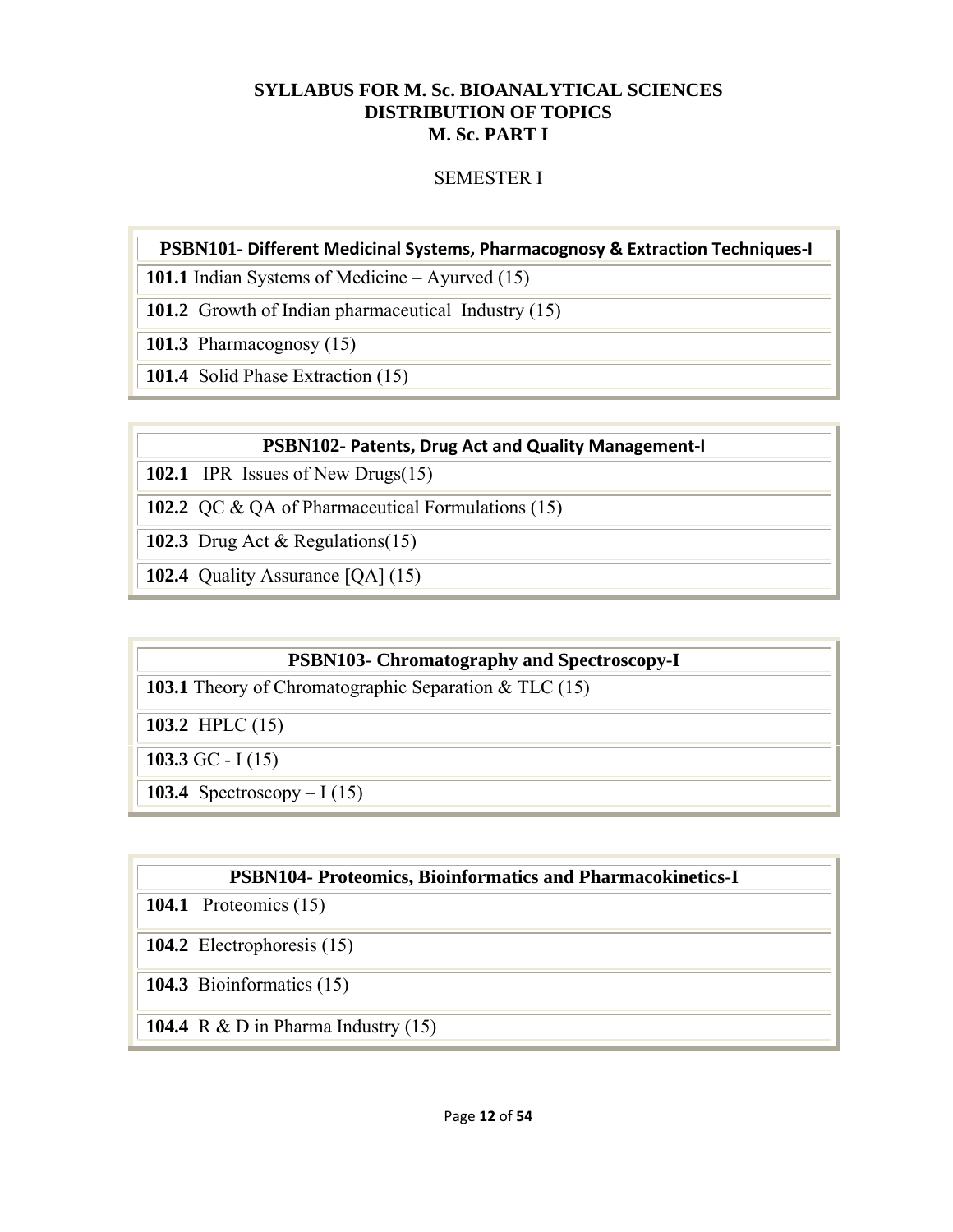## **SYLLABUS FOR M. Sc. BIOANALYTICAL SCIENCES DISTRIBUTION OF TOPICS M. Sc. PART I**

## SEMESTER II

## **PSBN201- Different Medicinal Systems, Pharmacognosy & Extraction Techniques-II**

**201.1** Modern Medicine (15)

**201.2** Principles of Extraction (15)

**201.3** Isolation of Analytes (15)

**201.4** Super Critical Fluid [SCF] Extraction (15)

## **PSBN202- Patents, Drug Act and Quality Management-II**

- **202.1** Patenting and Registration of New Drugs (15)
- **202.2** Stability Studies (15)
- **202.3** Good Laboratory Practice [GLP] (15)
- **202.4** Quality Control [QC] (15)

## **PSBN203- Chromatography and Spectroscopy-II**

**203.1** HPTLC (15)

**203.2** HPLC-II (15)

**203.3** GC - II (15)

**203.4** Spectroscopy – II (15)

# **PSBN204- Proteomics, Bioinformatics and Pharmacokinetics-II**

**204.1** Enzymology (15)

**204.2** Immunoassay & ELISA (15)

**204.3** Basic Pharmacokinetics (15)

**204.4** Drug Properties (15)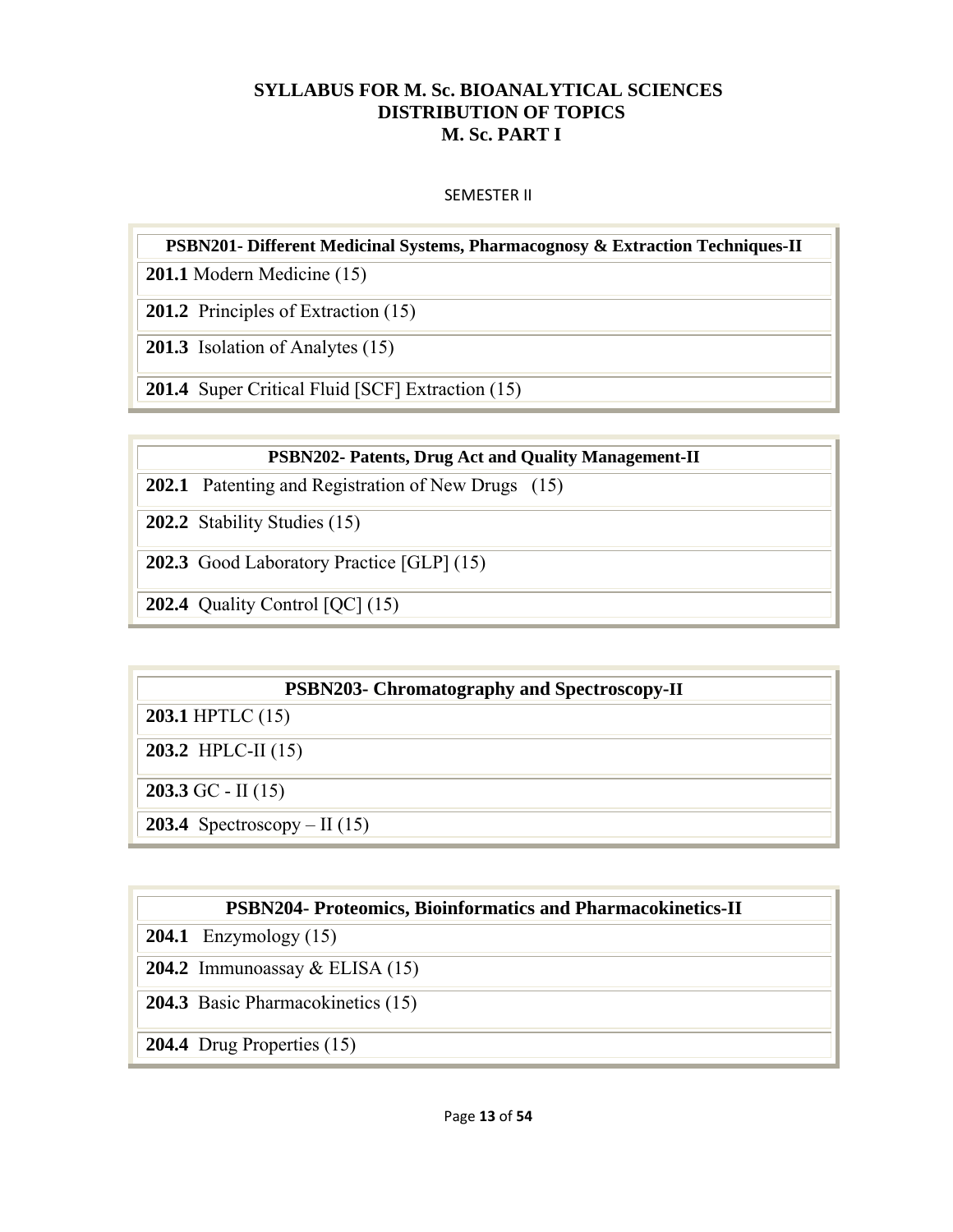# **SYLLABUS FOR M. Sc. BIOANALYTICAL SCIENCES DISTRIBUTION OF TOPICS M. Sc. PART II**

## SEMESTER III

# **PSBN301- Basic Microbiology, Genomics, CE and Toxicology-I**

**301.1** Basic Microbiology & Its Application in Pharmaceuticals (15)

**301.2** Genomics & DNA fingerprinting (15)

**301.3** Basic Toxicology (15)

**301.4** Capillary Electrophoresis [CE] (15)

# **PSBN302- MS applications, Metabolite studies, Thermal Analysis and Tracer Techniques-I**

**302.1** MS Basics (15)

**302.2** LC / MS Applications (15)

**302.3** LC/MS/MS (15)

**302.4** GC/ MS & HS-GC/MS (15)

# **PSBN303- Standardization of ASU drugs, Statistics and GMP-I**

**303.1** Standardisation of Ayurvedic, Unani & Siddha Drugs (15)

**303.2** General Statistical Methods (15)

**303.3** Concepts of Biostatistics (15)

**303.4** Good Manufacturing Practice [GMP] – 1 (15)

# **PSBN304-BA/ BE Studies, GCP and Method Validation-I**

**304.1** Ethical Issues in Clinical Trials (15)

**304.2** Good Clinical Practice [GCP] –1 (15)

**304.3** Bioavailability [BA] & Bioequivalence Studies [BE]  $-1$  (15)

**304.4** Analytical Method Validation (15)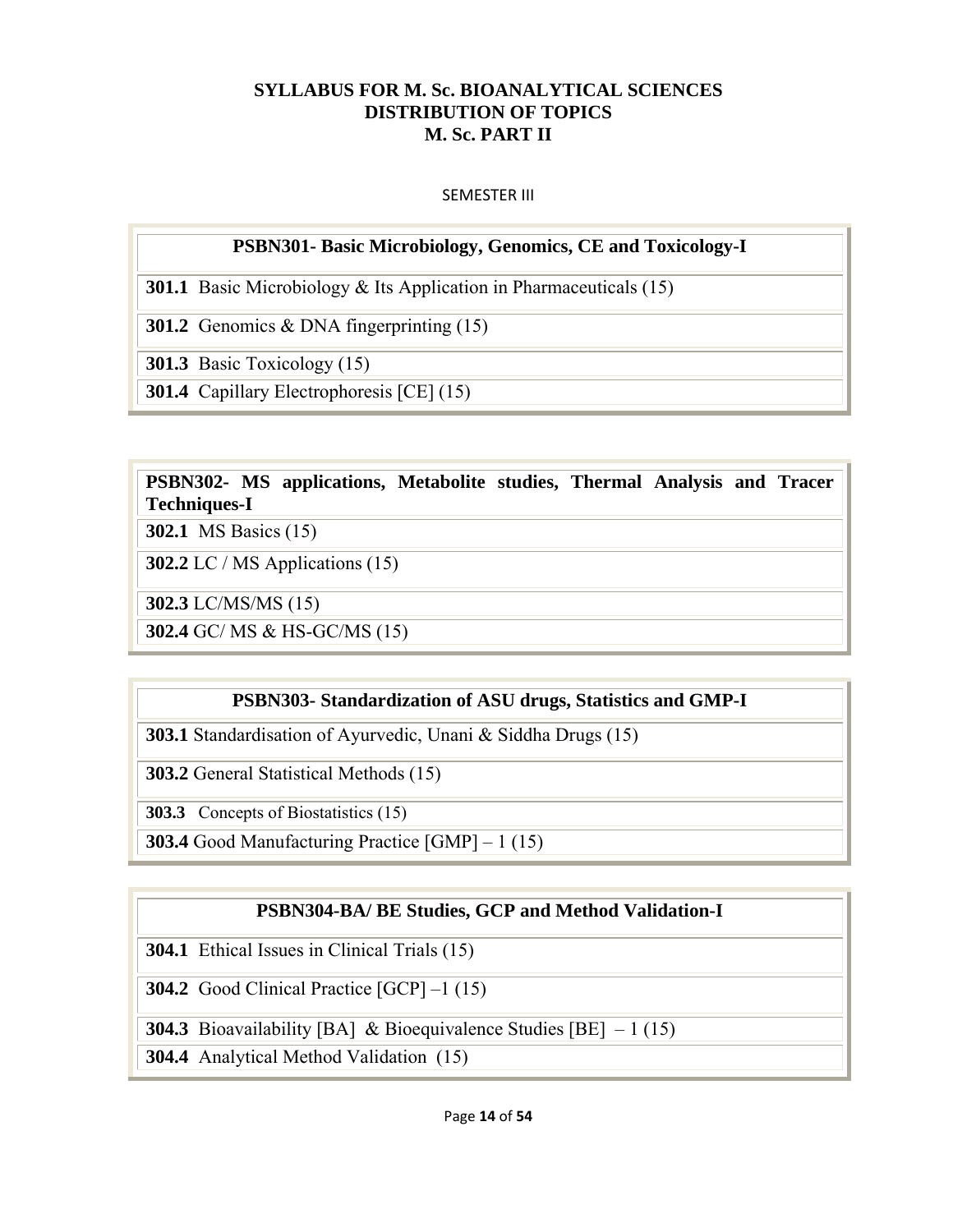# **SYLLABUS FOR M. Sc. BIOANALYTICAL SCIENCES DISTRIBUTION OF TOPICS M. Sc. PART II**

#### SEMESTER IV

## **PSBN401- Basic Microbiology, Genomics, CE and Toxicology‐II**

**401.1** Bio Assays in Pharmaceutical Evaluation (15)

**401.2** PCR Applications (15)

**401.3** Regulatory toxicology (15)

**401.4** Automation in Sample Preparation (15)

# **PSBN402- MS applications, Metabolite studies, Thermal Analysis and Tracer Techniques-II**

**402.1** Metabolite Isolation (15)

**402.2** Metabolite Identification (15)

**402.3** Thermal Analysis (15)

**402.4** Tracer Techniques in Bioanalytical Assays (15)

## **PSBN403- Standardization of ASU drugs, Statistics and GMP-II**

**403.1** Projects related to Standardization (15)

**403.2** Projects related to Standardization (15)

**403.3** Electronic Data Management (15)

**403.4** Good Manufacturing Practice [GMP] in ASU Drugs – 2 (15)

## **PSBN304-BA/ BE Studies, GCP and Method Validation-II**

**404.1** Regulatory Aspects of ASU Drugs (15)

**404.2** Good Clinical Practice  $[GCP] - 2(15)$ 

**404.3** Bioavailability [BA] & Bioequivalence Studies [BE] Studies  $-2(15)$ 

**404.4** QC / QA of ASU Drugs (15)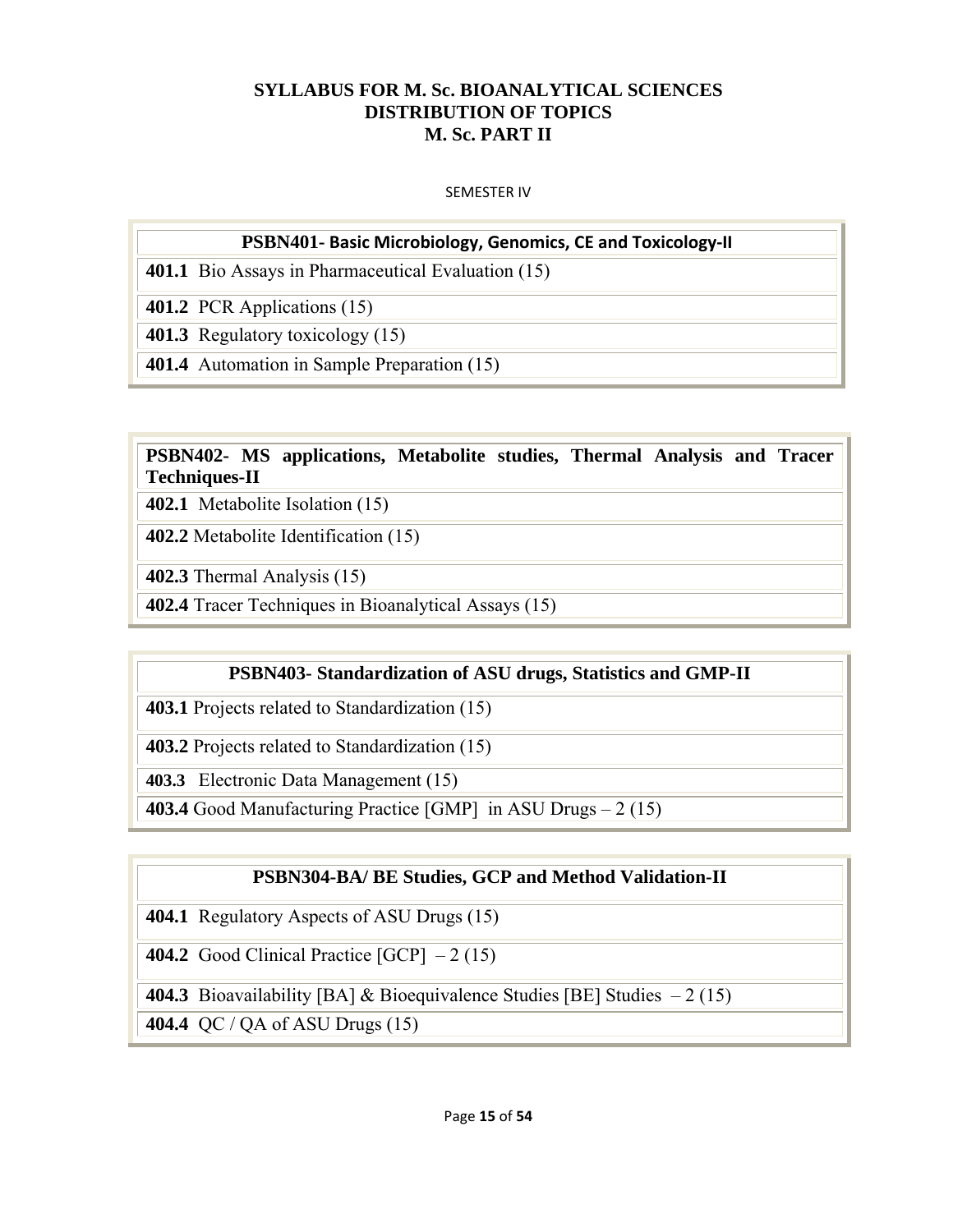# **DETAILED SYLLABUS FOR M. Sc. Part I BIOANALYTICAL SCIENCES**

## **60 Lectures / paper/semester SEMESTER I -Theory**

# **PSBN101-Different Medicinal Systems, Pharmacognosy & Extraction Techniques-I (Lecture allotment includes periods for Seminars and Discussions)**

- 101.1 Indian systems of Medicine (ASU) Ayurveda, Siddha & Unani (15)
	- Principles and practice
	- Types of Drug Formulation
	- Methods of Manufacture Raw Material To Finished Product
- 101.2 Growth of Indian Pharmaceutical industry (15)
	- Historical background with emphasis on Post 1947 period
	- Market trends and activities
	- Govt. initiatives and the public sector in Pharmaceutical Industry
	- The role of Drug Pricing policy in India and its impact on the Indian Pharmaceutical Industry
	- Role of Analytical chemist in Pharmaceutical Industry
- 101.3 Pharmacognacy (15)
	- Introduction, Plants and their medicinal uses
	- Plant identification & Authentication
	- Concepts of ethanobotany
	- Medicinal plants in India, Indian Phyto-geographical regions, Plant collection techniques, Herbaria and its evaluation, Anatomical studies on plant material
	- Anatomical, Raw material characterization, Proximate evaluation
	- Introduction to Cultivation & production of Natural Drug substances
	- Photomicrography
- 101.4 Solid Phase Extraction (SPE) (15)
	- Introduction
	- General properties of bonded silica sorbents
	- Sorbent/analyte interactions
	- Sample pretreatment of different biological matrices
	- Developing SPE methods
	- Example of an SPE method
	- Disc cartridges
	- 96-Well Format (e.g. Porvair Microsep TM system)
	- Direct injection of plasma
	- Other new developments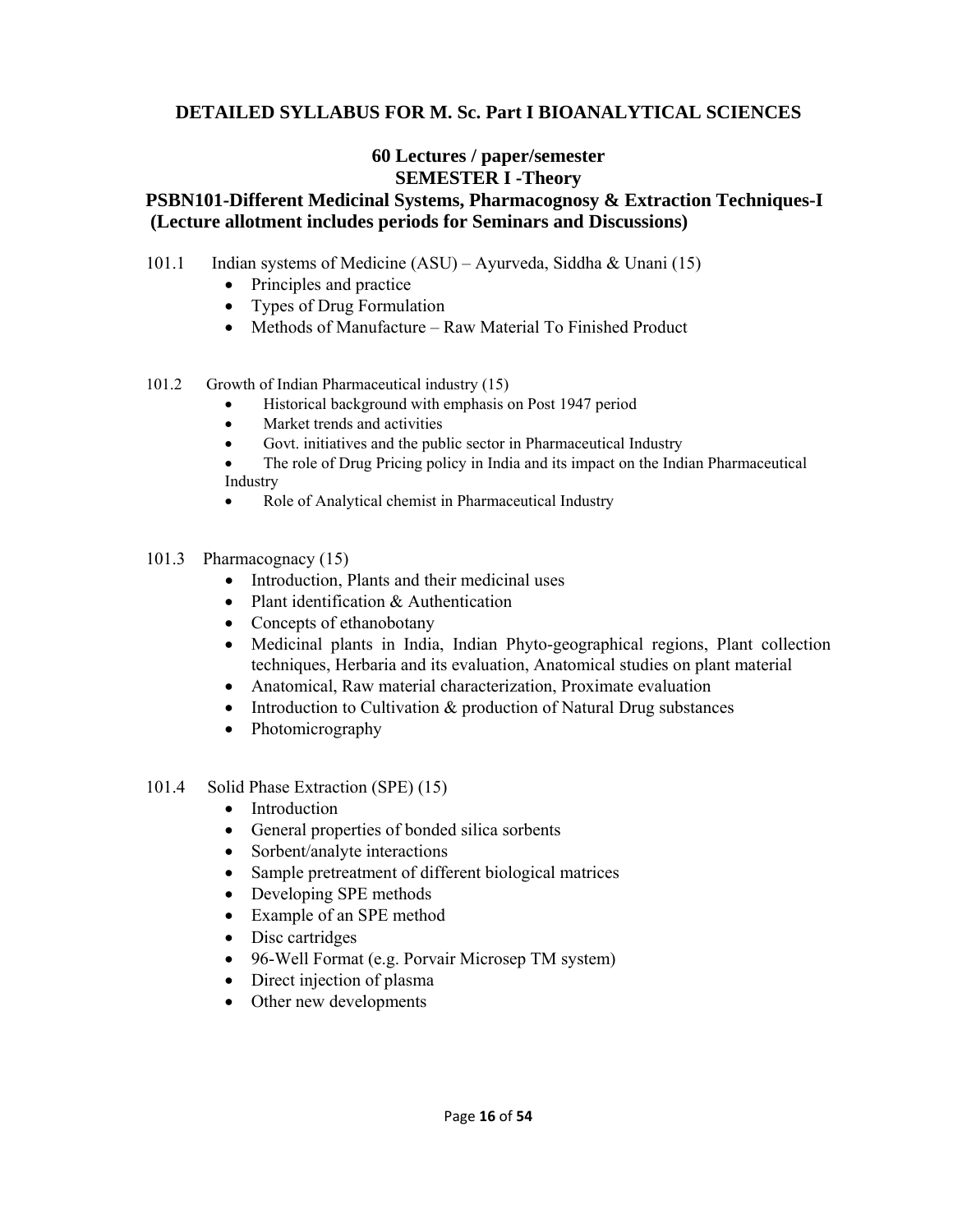# **M.Sc. PART I Semester I-PRACTICAL**

- o Liquid liquid extraction of a modern drug from plasma and formulations (e.g. Diclofenac sodium, Glimiperide, Aceclofenac, Metformin etc.)
- o SPE of a modern drug from formulation (e.g. Atorvastatin, Diclofenac sodium, Sibutramine etc.)
- o SPE of a modern drug from plasma (e.g. Atorvastatin, Diclofenac sodium, Sibutramine etc.)
- o Microscopic evaluation of sections and powders of the following
	- medicinal plants:
	- 1) Emblica officinalis (Amla dried fruit)
	- 2) Glycerrhiza glabra (Yeshtimadhu) Rhizome
	- 3) Vitex nigundo Leaves
	- 4) Ricinus communis Leaves
	- 5) Tinospora cordifolia Stem
	- 6) Asteracantha Longifolia Whole plant
	- 7) Achyranthas aspera Whole plant
	- 8) Calotropis gigantea Leaves
	- 9) Colocasia (Arum ) Leaves
	- 10) Phyllanthus amarus Whole plant
- o Calculation in terms of percent occurrence of key anatomical characteristics in the powder to be recorded.
- o Individual student must report findings of ANY THREE from the above list but in each institution evaluation on all the listed plants must be carried out.
- o Separation of plant pigments using paper chromatography.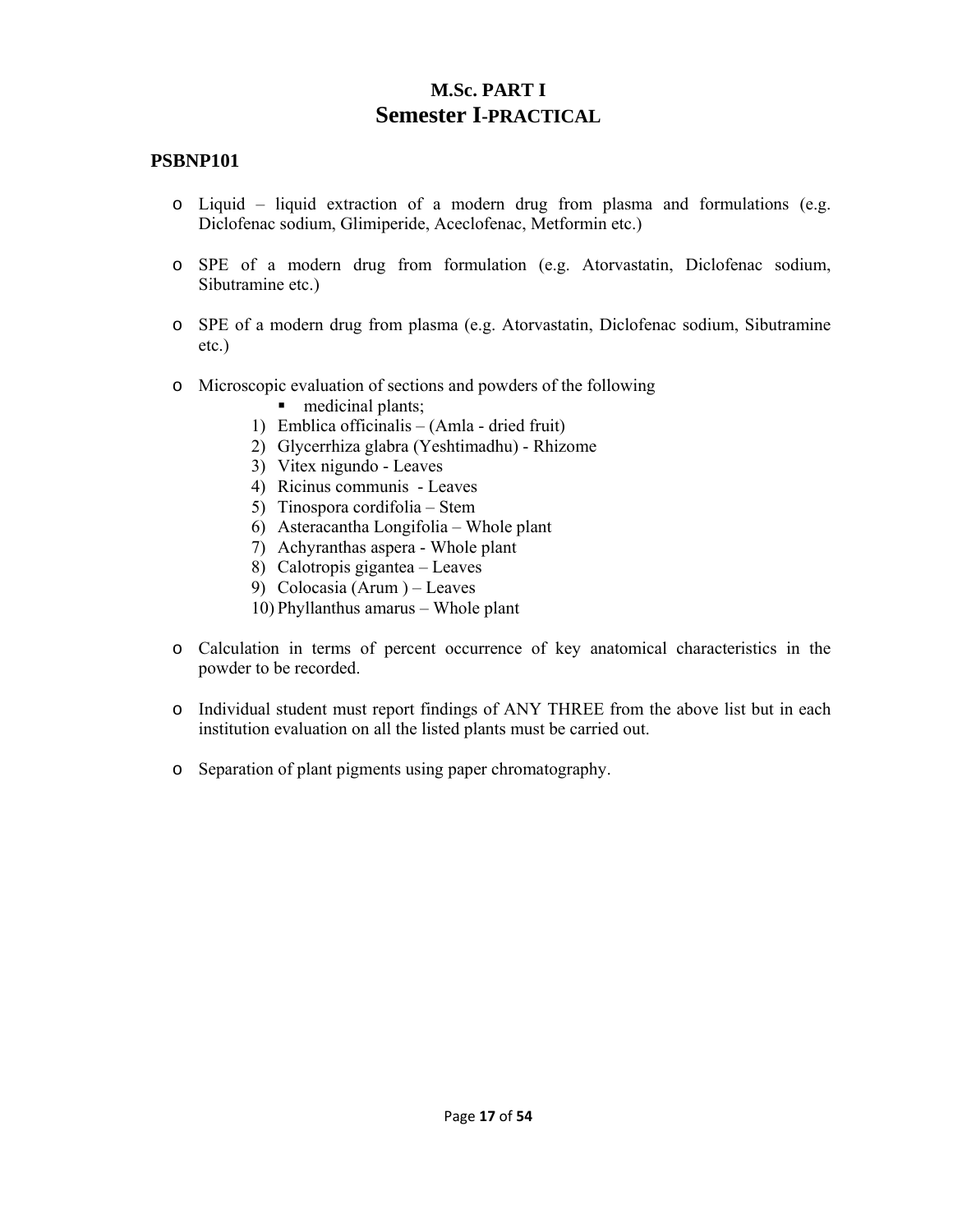## **Semester I-theory PSBN102-Patents, Drug Act and Quality Management-I (Lecture allotment includes periods for Seminars and Discussions)**

- 102.1 IPR issues of new Drugs (15)
	- Origin of WTO
	- WTO & Its implications (for drugs)
	- IPR issues in ASU drugs
	- Patenting and IPR
- 102.2 QC and QA of Pharmaceutical preparations
	- Pharmacopeias and their uses
	- Different types of Assays and tests for Pharmaceutical preparations
	- Specified Tests in Pharmacopeial Monographs
	- Packaging standards and their compliances
	- Tests on formulations Content Uniformity, hardness, dissolution etc.
- 102.3 Drug Act & Regulations (15)
	- Indian Drugs and Cosmetics Act
	- ICMR guidelines
	- Registration requirements for a new drug
	- Guidelines regarding Bioanalytical studies
	- Introduction to foreign guidelines
	- CFR 21 part 11

## 102.4 Quality Assurance (QA) (15)

- Introduction
	- o What is QA?
	- o Requirements for implementing QA
	- o QA concepts in ASU drugs
- Support work & documentation
- Audit requirements
- Personnel Responsibility in QA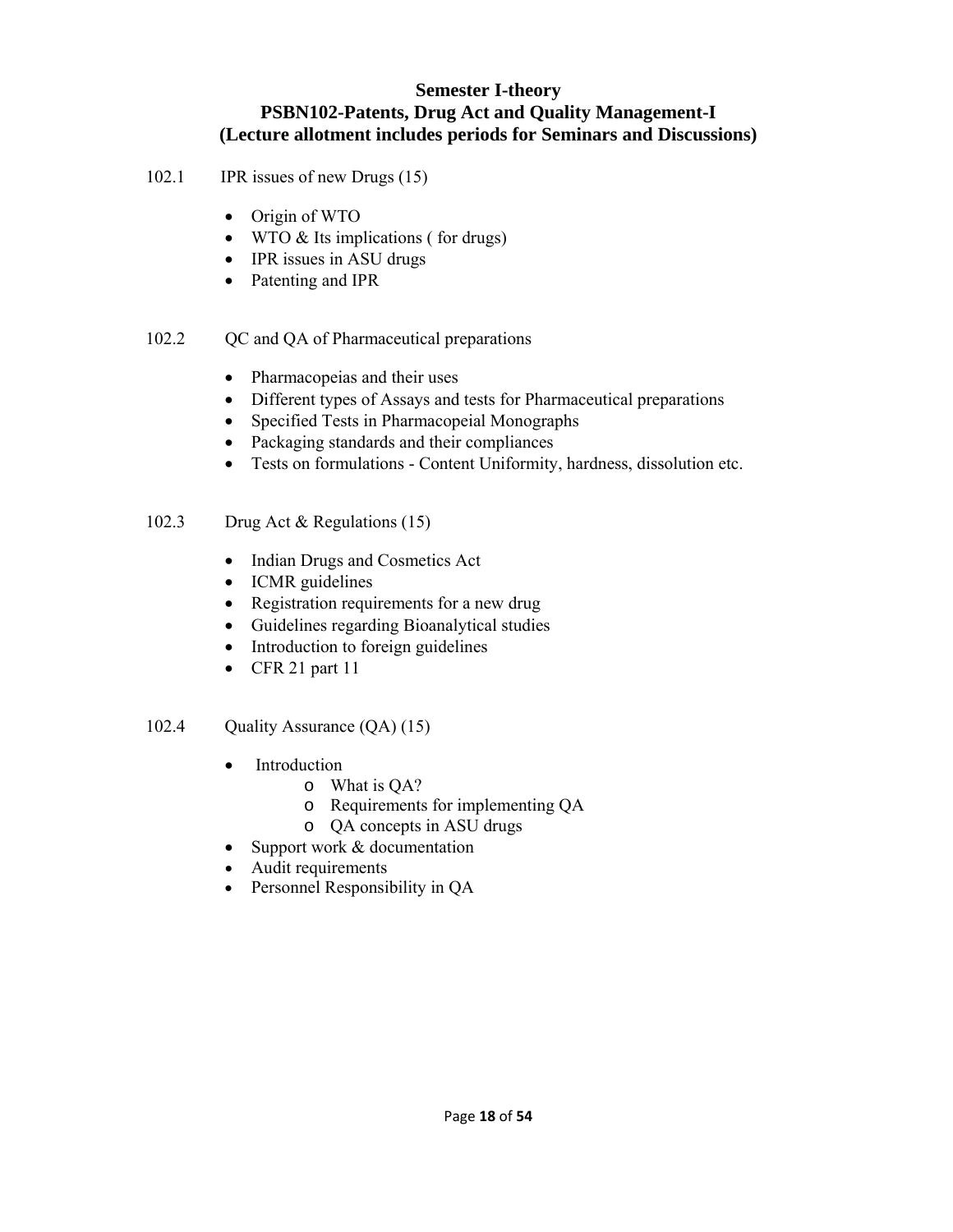# **M.Sc. PART I Semester I- PRACTICAL**

# **PSBNP102**

o Students must submit a Field Note Book of their field excursion including Presentation of the field visit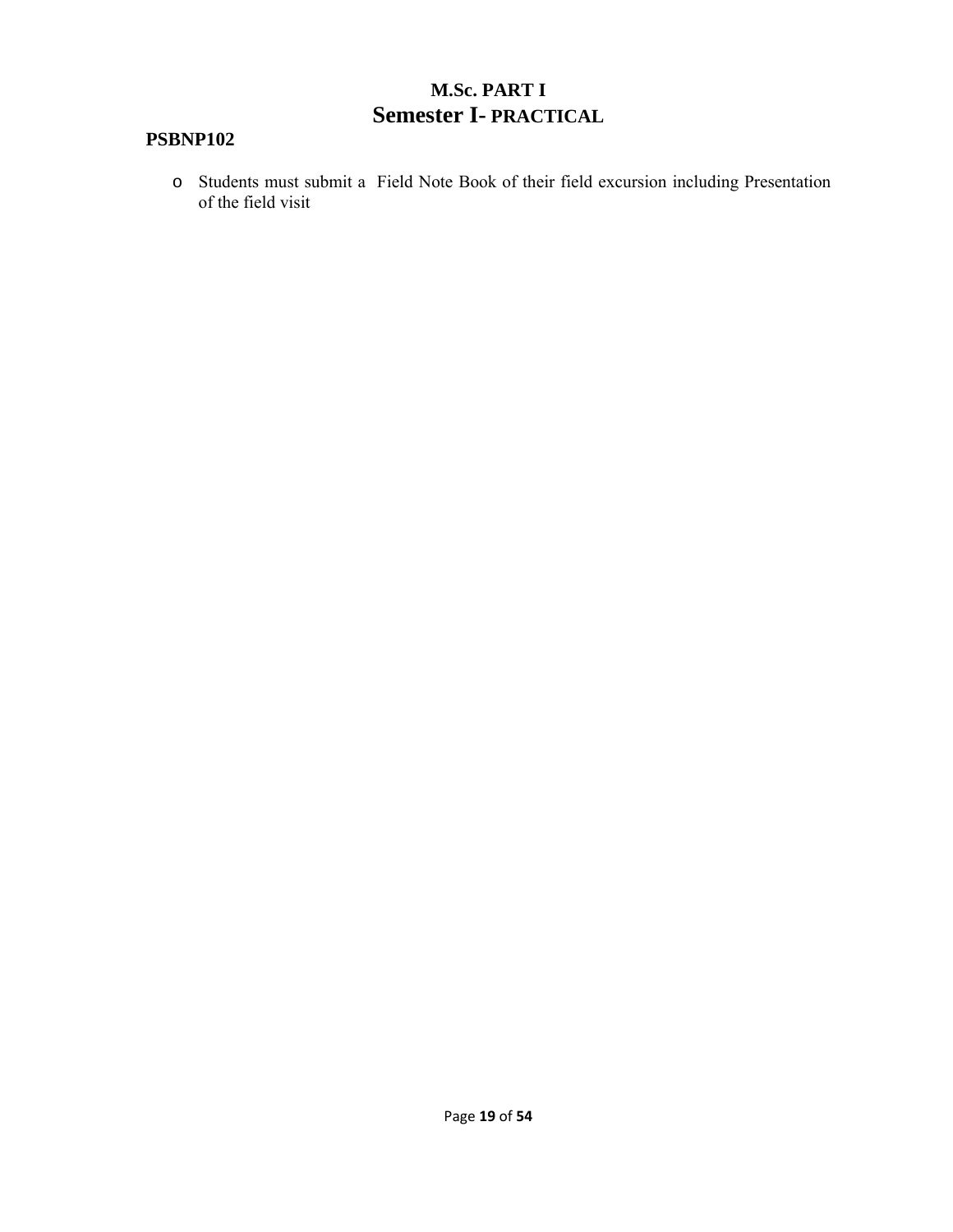#### **Semester I- theory PSBN103-Chromatography & Spectroscopy-I (Lecture allotment includes periods for Seminars and Discussions)**

- 103.1 Theory of Chromatographic separation and TLC (15)
	- Principles of chromatographic separation
	- Introduction to chromatographic separation techniques
	- Principles and Practice of TLC
	- Uses of TLC
	- Some recommended solvents systems
	- Detection of compounds on TLC plates
- 103.2 HPLC 1 (15)
	- Principles and Instrumentation
	- The chromatographic process
	- The chromatogram
	- Separation mode
	- Column care
	- System parameters
	- Reverse-phase HPLC
	- Introduction to various HPLC techniques;
		- a. Ion-pair HPLC
		- b. Ion-exchange HPLC
		- c. Normal-phase HPLC
		- d. Affinity Chromatography
		- e. Gel permeation Chromatography
	- Applications of HPLC
- 103.3  $GC-I(15)$ 
	- Principles and Instrumentation
	- Factors that affect the chromatographic separation (Temperature, Type of column etc.)
	- GC and GLC techniques
	- Types of columns and their application
	- Selection of liquid stationary phases (Packed and capillary columns)
	- GC hardware
- 103.4 Spectroscopy I (15)
	- Introductory Principles
	- UV ,Visible and fluorescence
		- i. Principles & Instrumentation
		- ii. Applications
	- Nephalometry
		- i. Principles & Instrumentation
		- ii. Applications
	- Turbidometry
		- i. Principles & Instrumentation
		- ii. Applications
	- IR
		- i. Principles & Instrumentation
		- ii. Applications
	- Basic concepts of NMR spectroscopy

Page **20** of **54**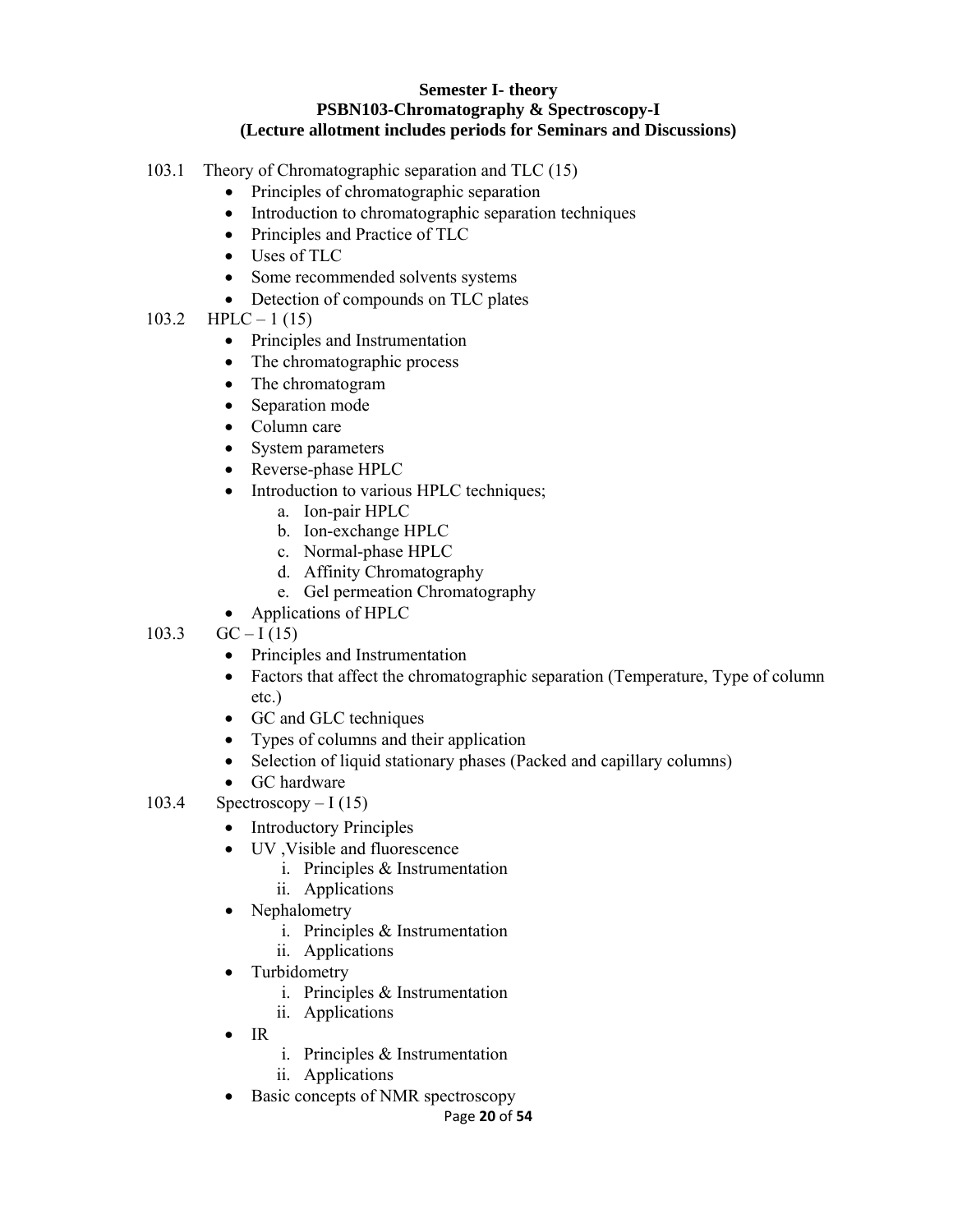# **M.Sc. PART I Semester I -PRACTICAL**

- o Gas Chromatograhic separation of solvent mixtures (e.g. Menthol & Ethanol, Toluene & Methanol etc.)
- o HPLC separation of herbal raw material from its formulation (e.g. Asteracantha longifolia from LUKOL / SPEMAN, Phyllanthus amarus from LIV 52, Tribulus terrestris from Ghokshuradi guggul etc.)
- o HPLC separation of a modern drug from plasma and its formulations (e.g. Diclofenac sodium, Glimiperide, Aceclofenac, Metformin etc.)
- o HPLC separation of modern drugs from their combination formulation (e.g. Diclofenac Sodium & Paracetamol, Metformin & Glimiperide etc.)
- o Determination of Caffeine from a given sample by i) UV spectrophotometry ii)HPLC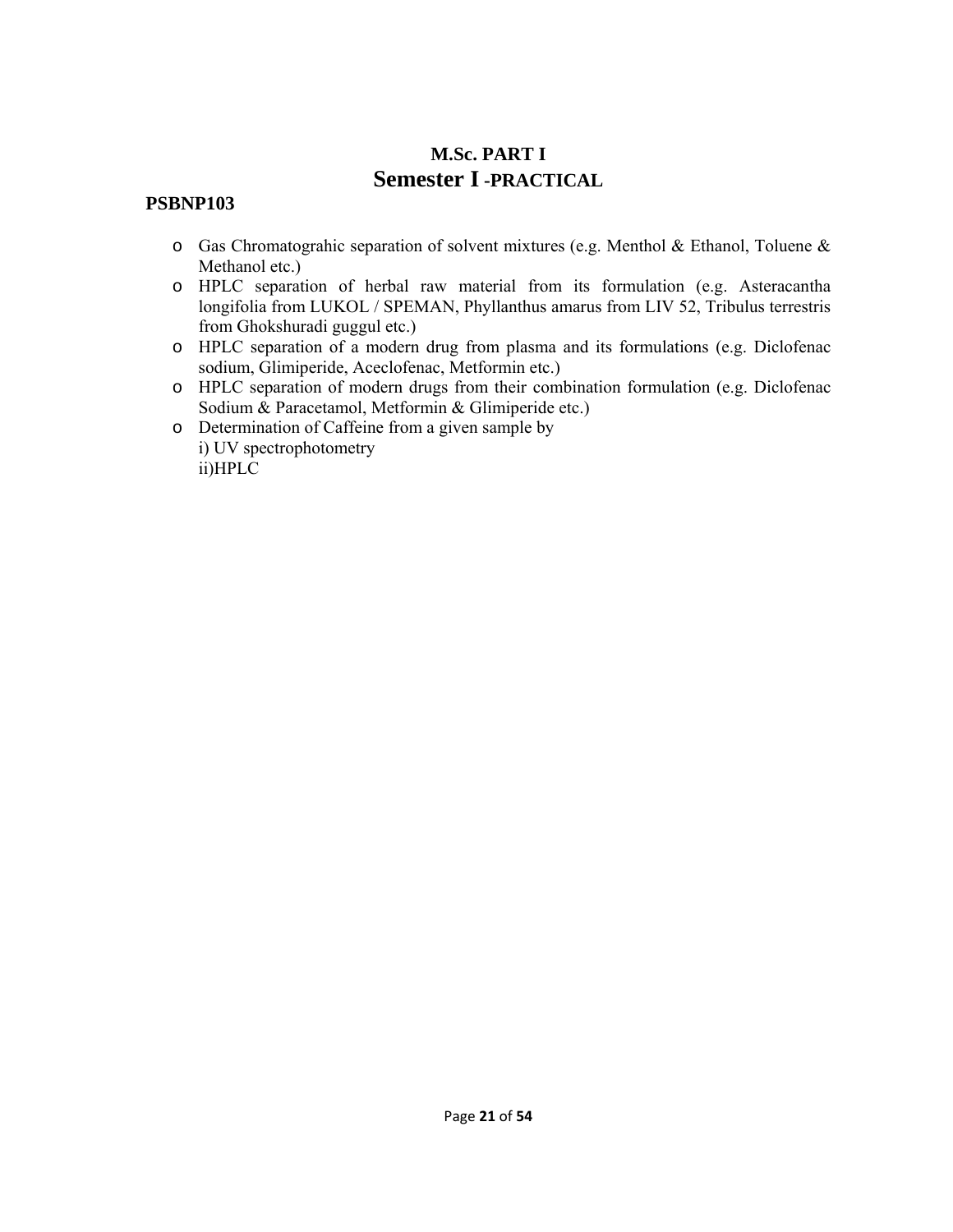# **Semester I-theory**

#### **PSBN104**-**Proteomics, Bioinformatics & Pharmacokinetics-I (Lecture allotment includes periods for Seminars and Discussions)**

- 104.1 Proteomics (15)
	- Protein Extraction & purification
	- Protein separation
	- Protein identification
	- Protein fingerprinting for medicinal plants
	- Endogenous peptides and concepts of post transitional modifications
	- Chemical modification of proteins.
- 104.2 Electrophoresis (15)
	- Basic Protein Chemistry
	- Priciples of electrophoretic separation
	- Equipment and process
	- Agarose gel electrophoresis
	- PAGE Native  $&$  SDS
	- Standardization of electrophoretic technique

## 104.3 Bioinformatics (15)

- What is bioinformatics?
- Databases and Search Tools
- Different Search Engines
- Applications of bioinformatics
- Using various libraries
- Internet Applications in bioinformatics
- Inter protocols & Search tools
- Genome & Proteome Analysis

104.4 R and D in Pharma industry (15)

- R & D strategies of Indian Pharma
- GATT and Pharma R & D
- Bulk Drug manufacturing  $&$  its R  $&$  D
- Varied Dosage forms and its R & D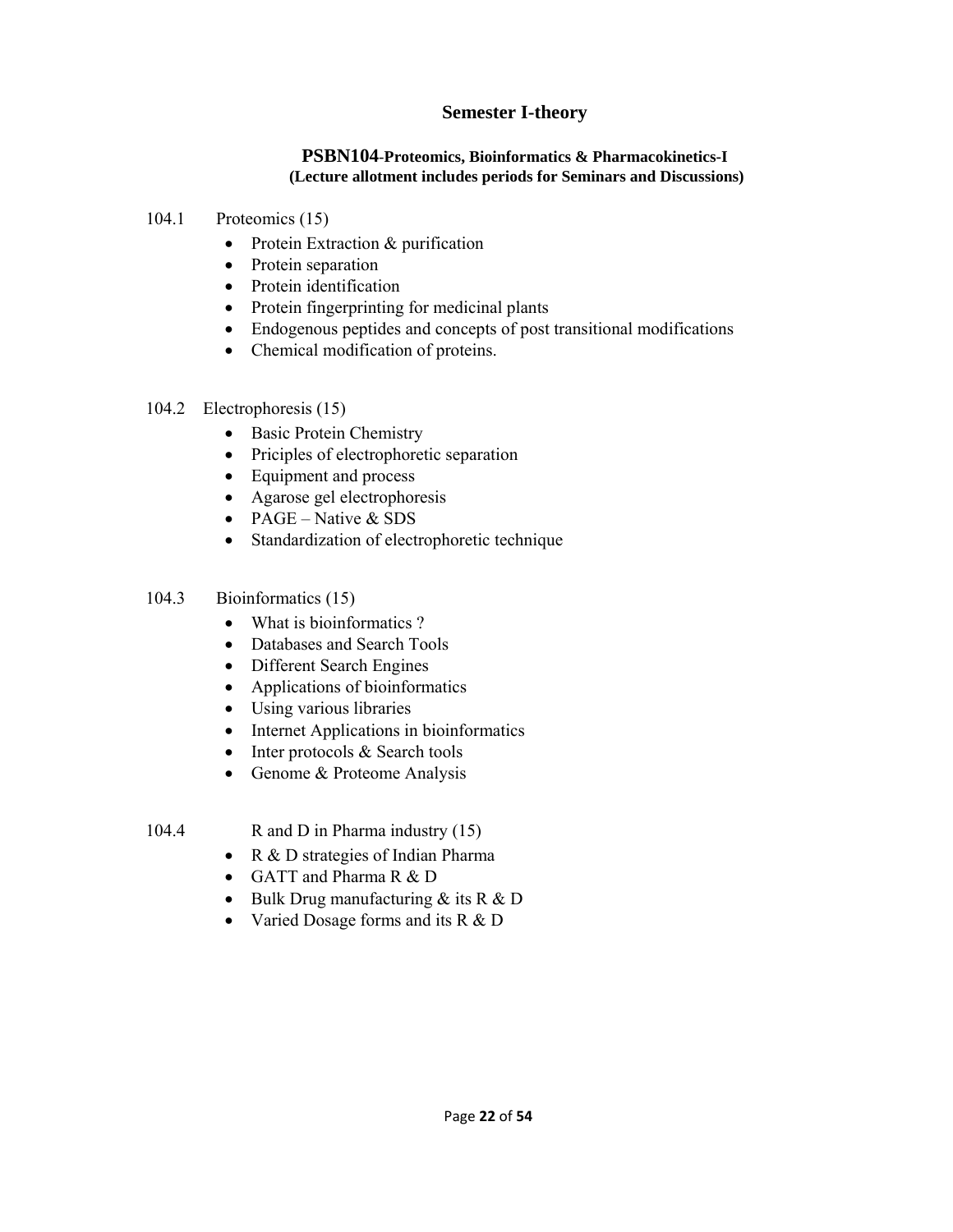# **M.Sc. PART I Semester I -PRACTICAL**

- o Separation of human serum / plasma proteins / egg white using PAGE (Protein molecular weight determination kit may be used)
- o Prepare specific reagents and conduct qualitative test for the presence of alkaloids, tannins, lignans, steroids and glycosides using TLC. Compare the results using standards (if available).
- o Carry out dissolution test on any one tablet preparation
- o IR analysis of a modern drug (e.g. Diclofenac Sodium, etc.)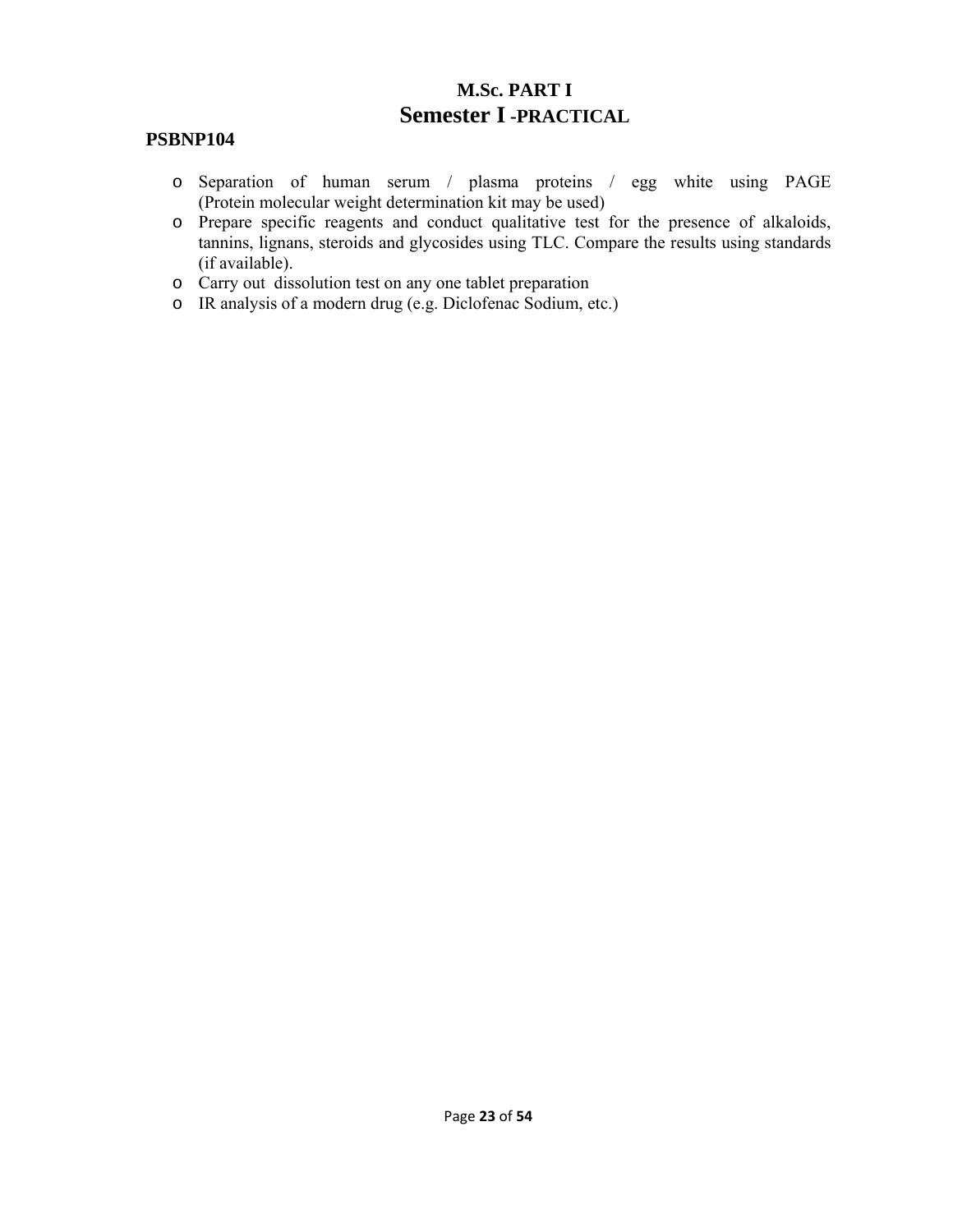# **DETAILED SYLLABUS FOR M. Sc. Part I BIOANALYTICAL SCIENCES**

# **60 Lectures / paper/semester SEMESTER II-theory**

# **PSBN201-Different Medicinal Systems, Pharmacognosy & Extraction Techniques-II (Lecture allotment includes periods for Seminars and Discussions)**

- 201.1 Modern Medicine (15)
	- Principles and practice
	- NCE and its evolution into a Drug Molecule
	- API and concept of its formulation into a dosage form
	- Different types Drug Formulations
	- Excipients in various dosage forms
- 201.2 Principles of Extraction (15)
	- Introduction
	- Physico-chemical properties of drugs and solvents
	- Concept of partition & Partition Coefficient
	- Solvent properties
	- Selection of solvent
	- Extraction efficiency
- 201.3 Isolation of analytes (15)
	- Ionisation and its effect on the extraction of drugs
	- The 'First law of drug metabolism'
	- Matrix components & analyte isolation
	- Concentration of extracts
	- Isolations of fractions
	- Purification of isolates
- 201.4 Super Critical Fluid Extraction (SCFE) (15)
	- The concept of SCFE
	- Instrumentation
	- Factors affection SCFE
	- Benefits of SCFE
	- Application of SCFE for natural products Conclusions and future perspectives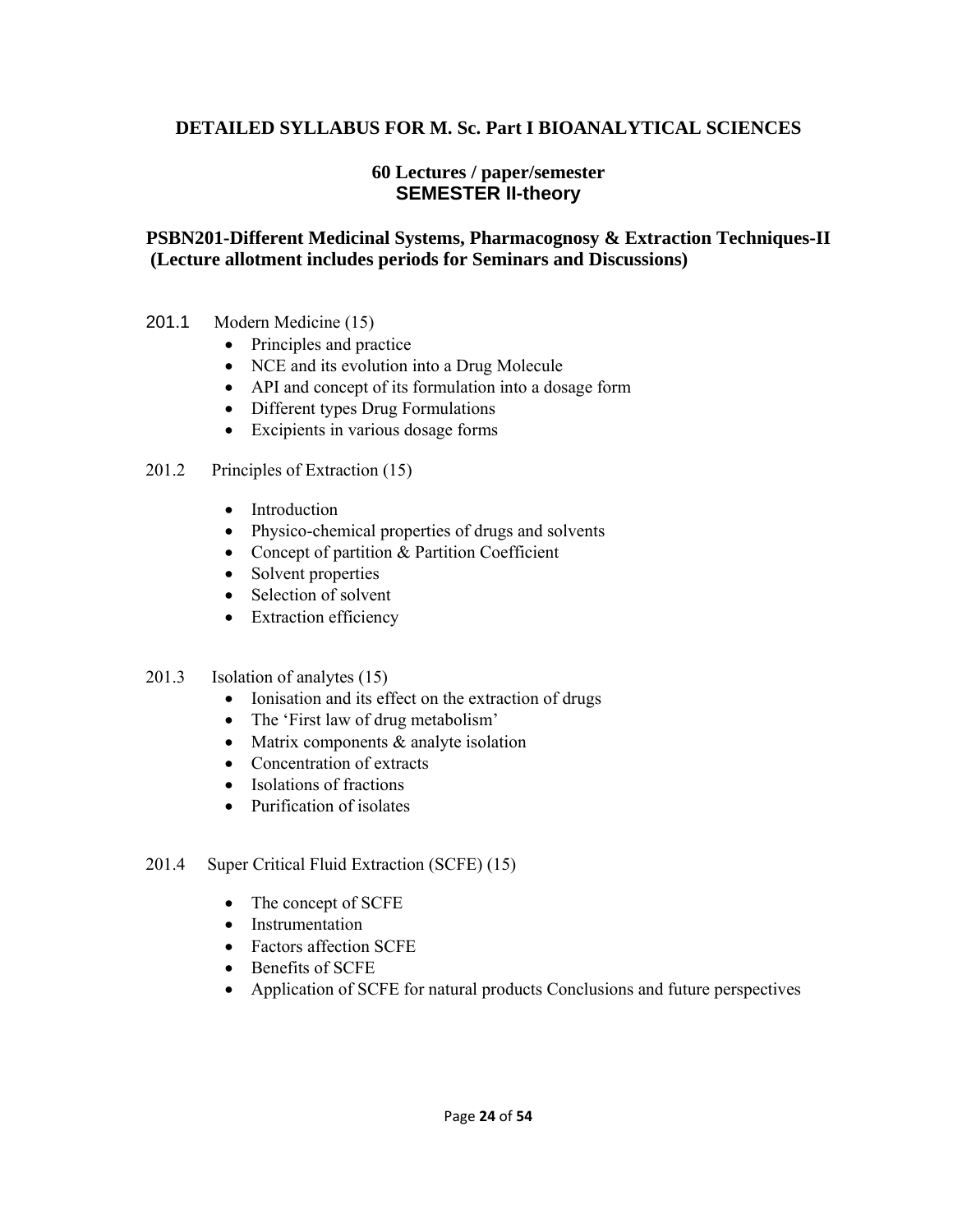# **M.Sc. PART I**  Semester II **-PRACTICAL**

## **PSBNP201**

- o Preparation of Herbarium of following medicinal plants;
	- *1) Asteracantha longifolia*
	- *2) Trigonella foenum*
	- *3) Clitoria ternatea*
	- *4) Coriandrum sativum*
	- *5) Achyranthus aspera*
	- *6) Scoparia dulcis*
	- *7) Amaranthus spinosa*
	- *8) Phyllanthus amarus*
	- *9) Calotropris gigantea*
	- *10) Vitex nigundo*
- o Individual student must **submit** herbaria of ANY THREE from the above list but in each institution herbarium of all the listed plants must be prepared.
- o Carry out Friability Test, Hardness test & disintegration test on any one tablet preparation
- o Preparation of calibration graphs for Li, Na, and K by flame Photometry using their solutions of appropriate concentrations and studying interference of i) K in Na estimation **OR** ii) Na in Li estimation **OR**

iii)Li in K estimation

- o Determination of percentage purity of  $CaCO<sub>3</sub>/MgCO<sub>3</sub>$  by i)Titrimetry
	- ii) Complexometry
	- iii) IE chromatography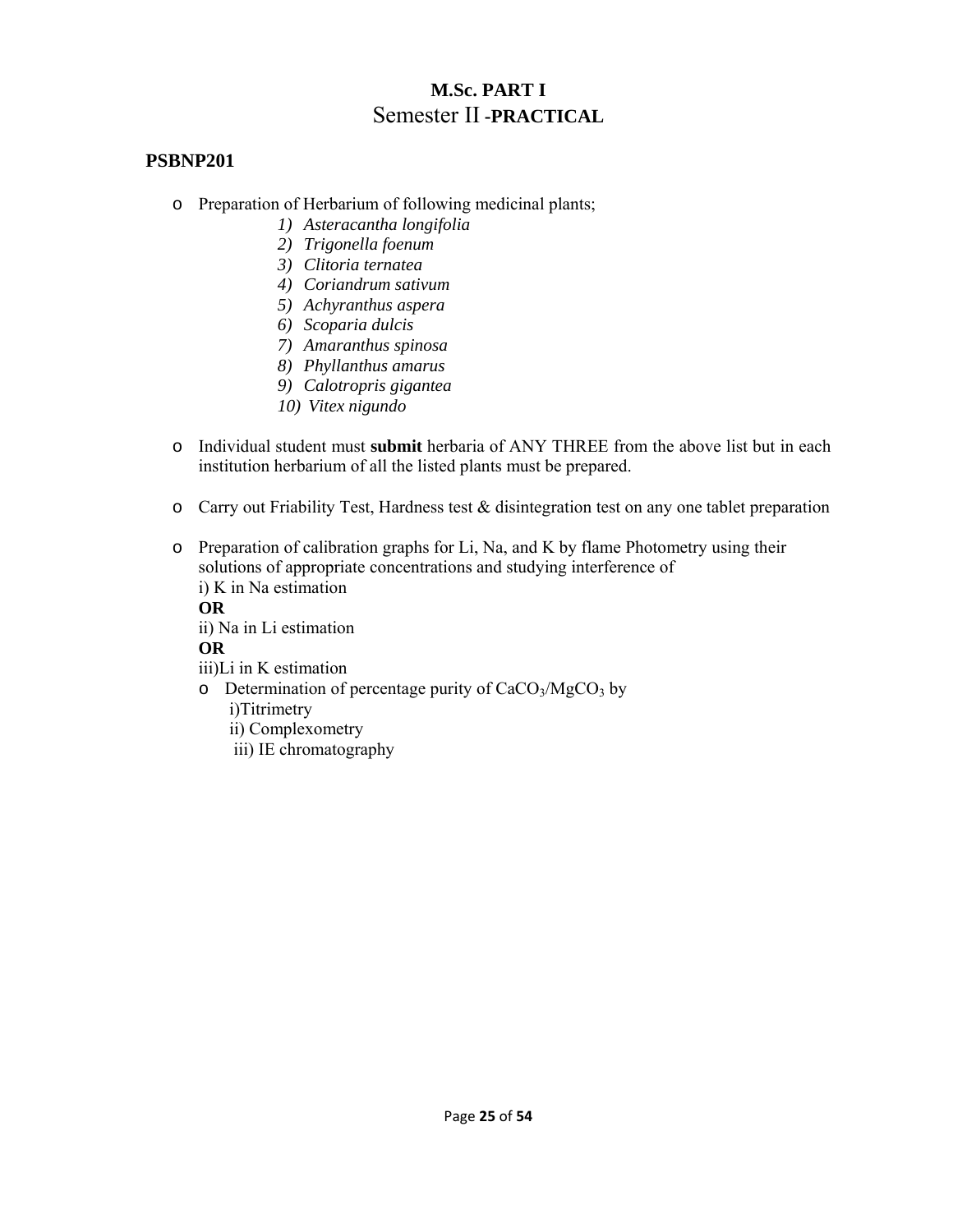# **Semester II-theory PSBN202-Patents, Drug Act and Quality Management-II (Lecture allotment includes periods for Seminars and Discussions)**

- 202.1 Patenting & Registration of New Drugs (15)
	- Patent acts with emphasis on Indian patent Act
	- US & European patent regulations
	- Requirements of Patent filing
	- Patent protection and Patent servicing
	- Requirements for registering a new drug
	- Issues in registering new ASU drugs
- 202.2 Stability Studies (15)
	- Factors that influence stability of drug formulations
	- Types of Stability chambers and their design considerations
	- Stability issues of ASU raw materials and finished products
	- Guidelines on Stability evaluations
	- Approaches to stability studies of ASU formulations
- 202.3 Good Laboratory Practice (GLP) (15)
	- What is GLP?
	- Practicing GLP
	- Guidelines to GLP
	- Documentation of Laboratory work
	- Preparation of SOPs
	- Calibration records
	- Validation of methods
	- Transfer of methods
	- Documentation of results
	- Audits
	- Audit reports
- 202.4 Quality Control (QC) (15)
	- Introduction
		- o What is QC?
		- o Requirements for implementing QC
		- o QC concepts in ASU drugs
	- Standardizing an Analytical method
		- o Preliminary requirements of a discriminatory quantitaion
		- o Detection of the analyte of interest
		- o Separation of analyte form the matrix components
		- o Sample preparation for quantitation
	- Factors for standardization
		- o Solid-phase extraction

Page **26** of **54**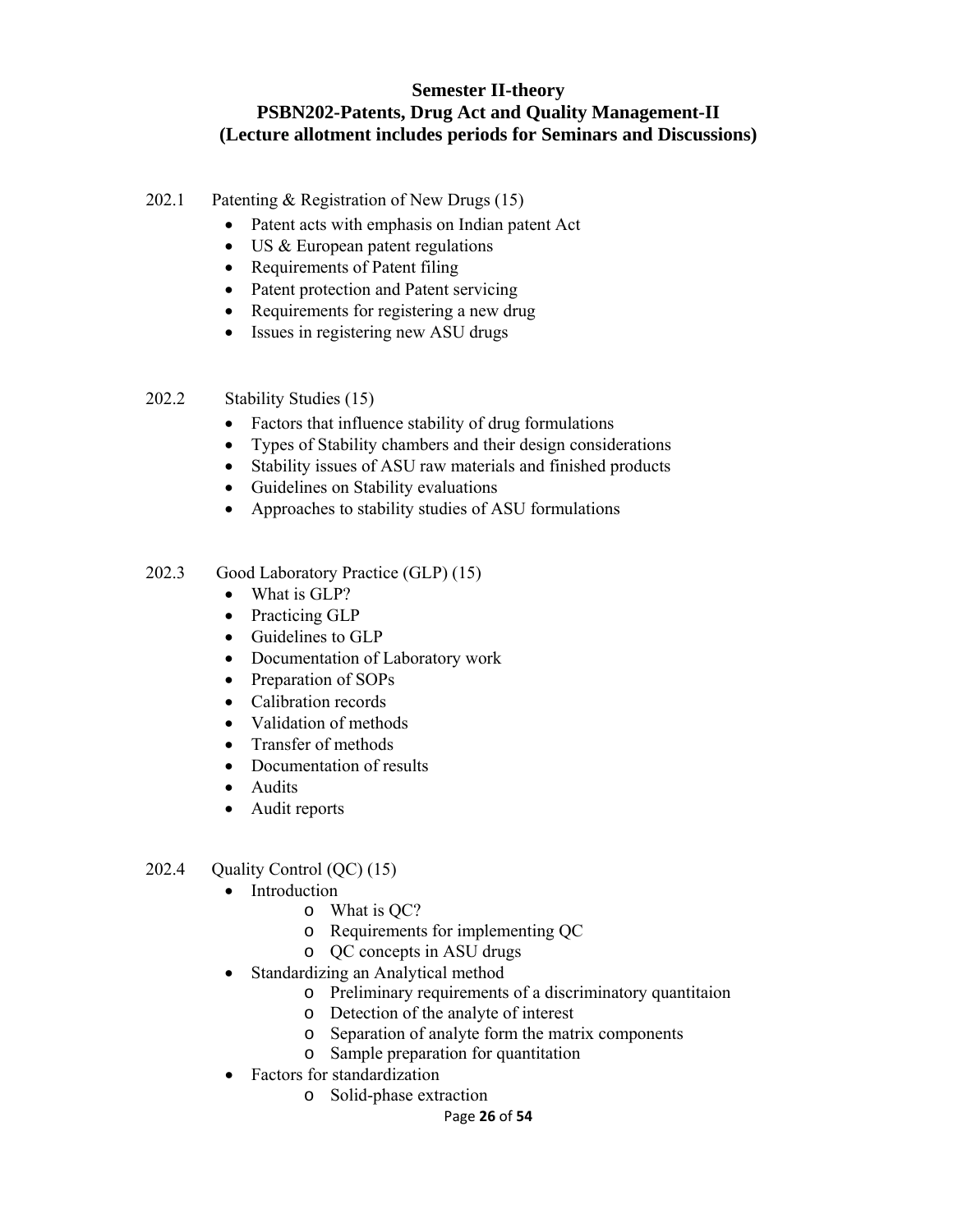- o Extraction sequence
- o Liquid/liquid extraction
- o Quantification
- Validation
- Support work & documentation

# **M.Sc. PART I**  Semester II **-PRACTICAL**

## **PSBNP202**

o Students must submit a Report of the Industrial Visits including Presentation of the industrial visit.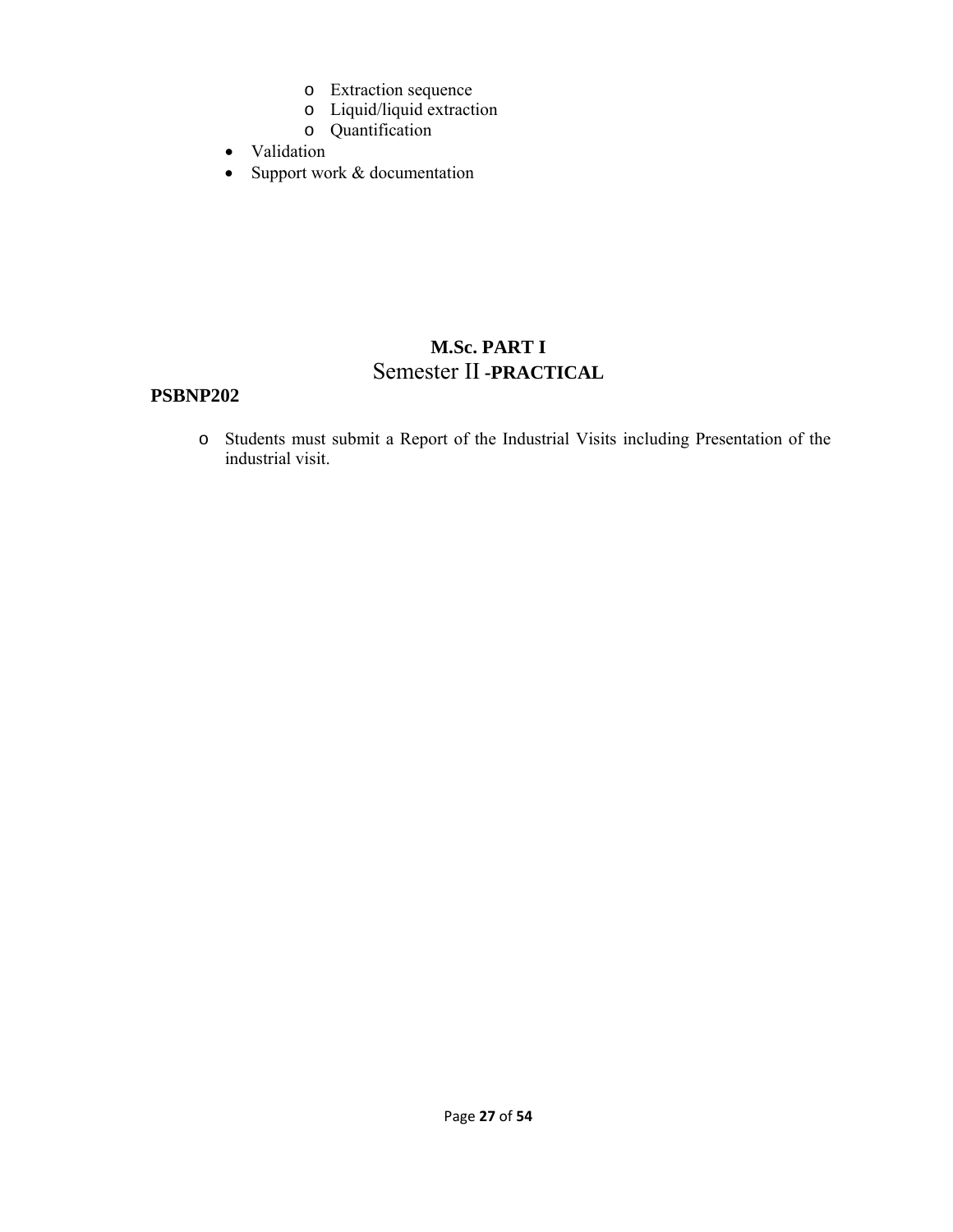## **Semester II-theory PSBN203- Chromatography & Spectroscopy-II (Lecture allotment includes periods for Seminars and Discussions)**

## 203.1 HPTLC (15)

- Principles and Instrumentation
- HPTLC vs TLC
- Densitometry & quantitaion in HPTLC
- HPTLC in fingerprinting & QC
- Troubleshooting
- Applications of HPTLC
- 203.2 HPLC 2 (15)
	- Chiral HPLC
	- Column switching in HPLC
	- Gradient reverse-phase HPLC
	- Column conditions
	- Computerised optimisation of HPLC
	- HPLC detectors
		- a. Introduction
		- b. Principles of detection
		- c. Universal and Specific Detectors
		- d. Detector response
		- e. Sensitivity considerations
		- f. Selectivity
		- g. Manual and Electronic Data processing
	- Troubleshooting
- 203.3  $GC II (15)$ 
	- Universal and specific Detectors in GC (FID, TCD, ECD, FPD and NPD)
	- Derivatisation for GC
	- GC strategy for analysis involving biological matrices
	- Troubleshooting
	- Applications

## 203.4 Spectroscopy – II  $(15)$

- Theory and applications of ;
	- i. Circular Dichroism (CD)
	- ii. Optical Rotary Dispersion (ORD)
- Emission spectroscopy
	- Principles, instrumentation and applications of
		- i. Flame photometry
		- ii. Atomic Emission Spectroscopy
- AAS
	- i. Principles & Instrumentation
	- ii. Applications
- ICP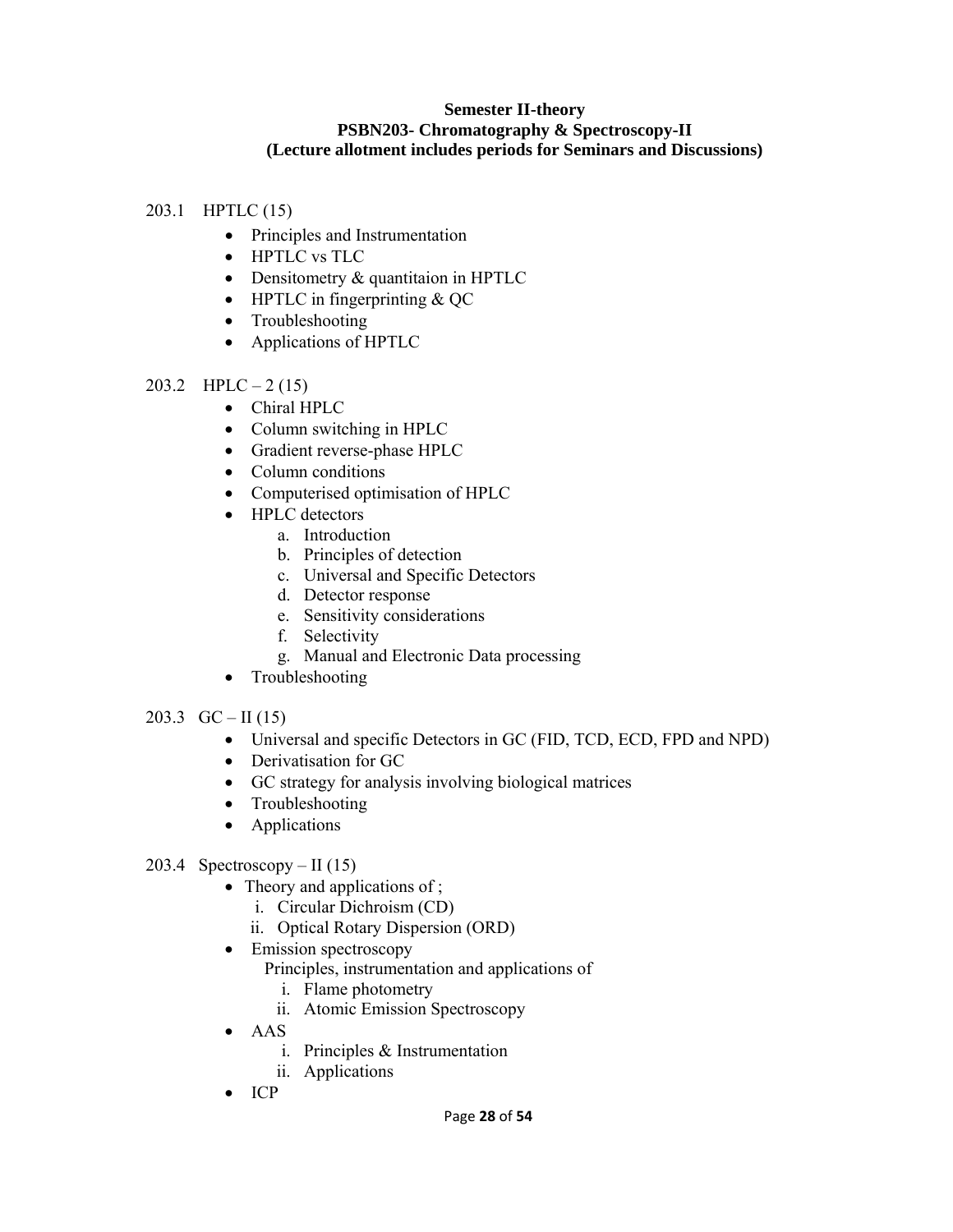- i. Principles & Instrumentation
- ii. Applications
- $X ray$  diffraction
	- i. Principles & Instrumentation
	- ii. Applications

# **M.Sc. PART I**  Semester II **-PRACTICAL**

# **PSBNP203**

- o HPTLC separation of a modern drug from plasma and its formulations (e.g. Diclofenac sodium, Glimiperide, Aceclofenac, Metformin etc.)
- o HPTLC fingerprinting of Herbal raw material (e.g. Asteracantha longifolia, Ricinus cummunis, Calotropis gigantia)
- o HPTLC detection of herbal raw material from its formulations (e.g. Asteracantha longifolia from LUKOL / SPEMAN, Vitex nigundo from PANCHGUN TAILA, Glycerrizha glabra from ANU TAILA)
- o Gas Chromatographic separation of solutes from their matrix (e.g. Diclofenac sodium from its formulation, Methanol from plasma etc.)

Determination of Caffeine from a given sample by i)HPTLC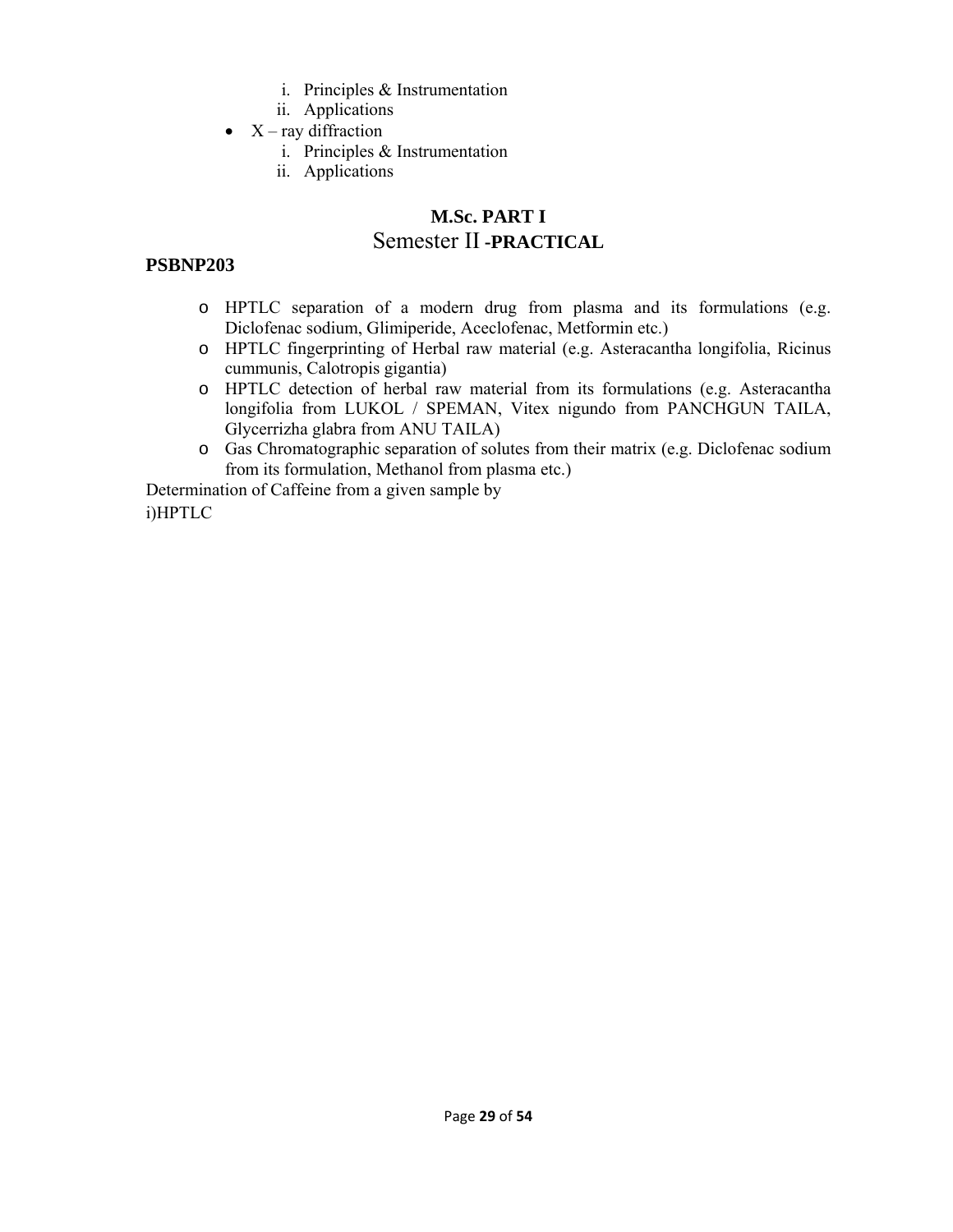## **Semester II theory PSBN204-Proteomics, Bioinformatics & Pharmacokinetics (Lecture allotment includes periods for Seminars and Discussions)**

- 204.1 Enzymology (15)
	- What are Enzymes ?
	- Enzymes as biocatalysts
	- Classification of Enzymes
	- Kinetics of enzyme catalysed reactions
	- Active site determination
	- Enzymes in diagnostics
	- Enzymes in drug industry

## 204.2 Immunoassay & ELISA (15)

- Introduction
- Definitions
- Theory
- Requirements for immunoassay
- Practical aspects
- Data handling
- Advantages of immunoassay
- Principles and instrumentation in ELISA
- Applications of ELISA

## 204.3 Basic Pharmacokinetics (15)

- Basic concepts of Pharmacokinetcs
- Different pharmacokinetic parameters and their meanings
- Basic techniques of evaluating Pharmacokinetic parameters
- Basic types of models in pharmacokinetics

## 204.4 Drug properties (15)

- General classification of Drugs and their formulations
- Drug Route of entry, Absorption and Distribution with examples
- Concepts of Drug Metabolism & elimination with examples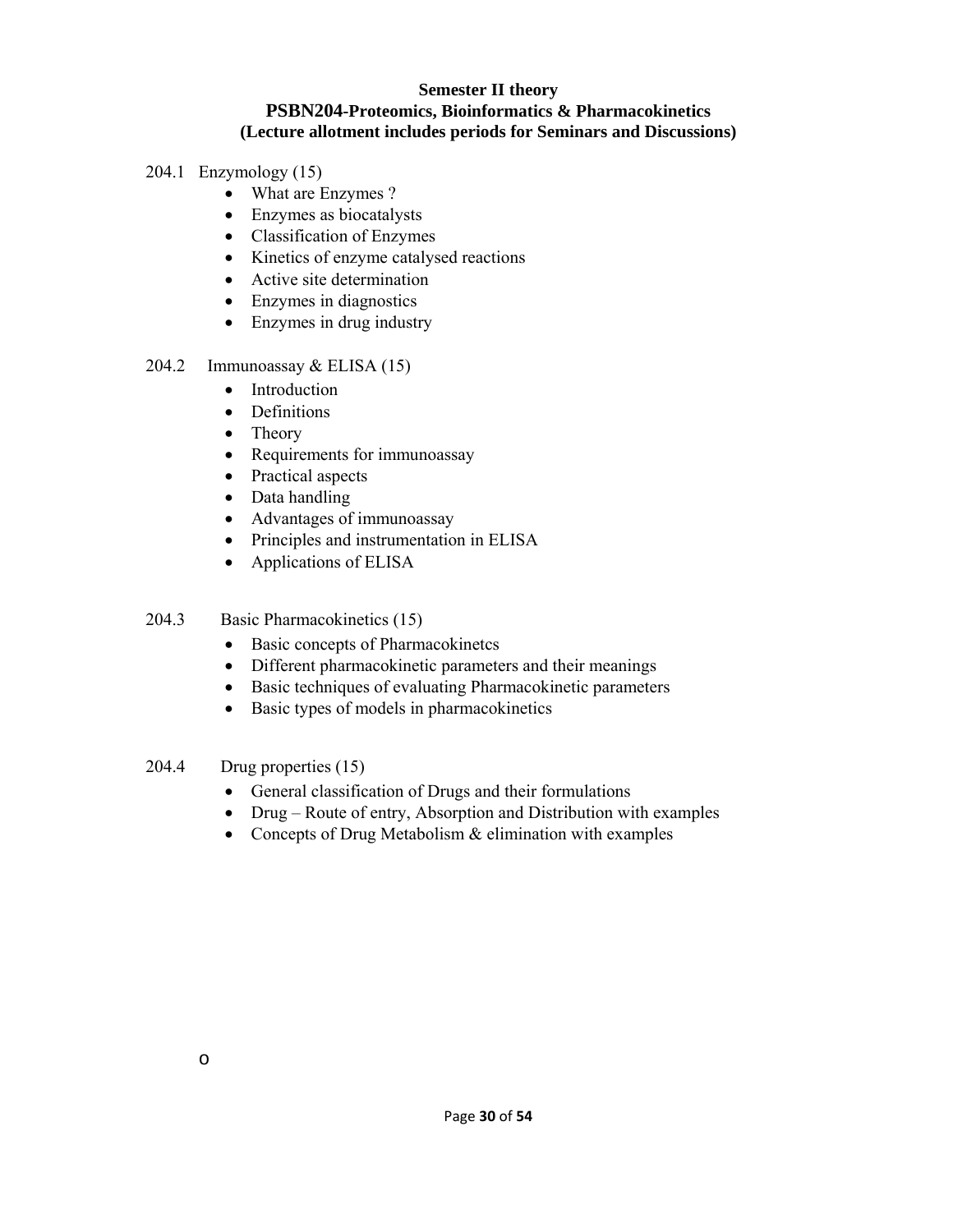# **M.Sc. PART I**  Semester II **-PRACTICAL**

- o Separation of proteins using 2D gel electrophoresis
- o Immunoassay of HEPALISA in serum.
- o Immunoassay for HCG in urine
- o Evaluate the given data of protein and nucleic acid sequence using a global database with appropriate search engine / software (e.g. BIOEDIT). Prepare a report stating the steps involved and a brief analysis of the findings.
- o Evaluate the given data of peptide sequence using a global database with appropriate search engine / software (e.g. BIOEDIT). Prepare a report stating the steps involved and a brief analysis on the functional annotation of the peptide.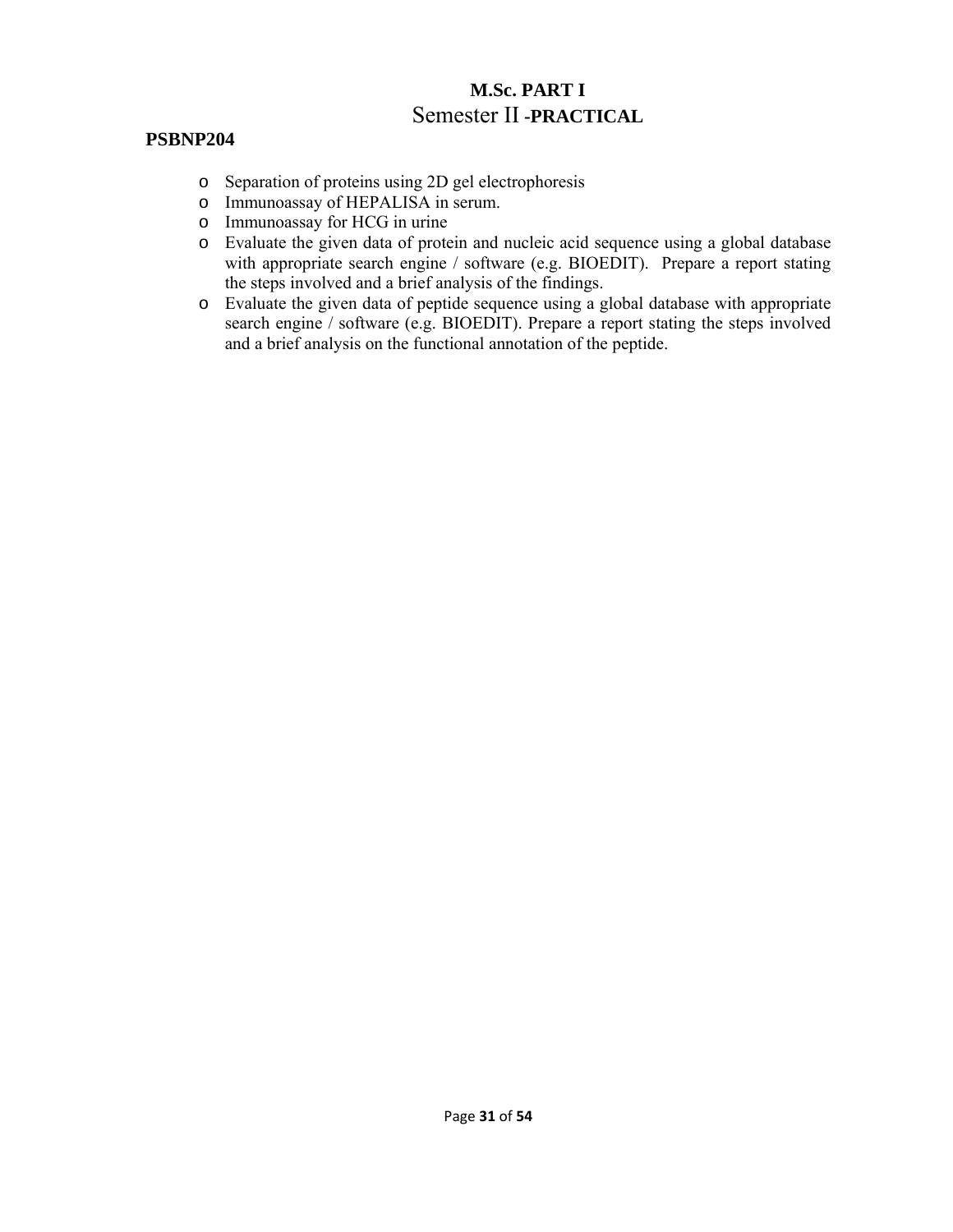## **DETAILED SYLLABUS FOR M. Sc. Part II BIOANALYTICAL SCIENCES 60 Lectures / paper/semester SEMESTER III theory**

## **PSBN 301- Basic Microbiology, Genomics, CE & Toxicology-I (Lecture allotment includes periods for Seminars and Discussions)**

- 301.1 Basic Microbiology and its application in pharmaceuticals (15)
	- General idea about Microbes and their environment
	- Microbial Contamination in ASU preparations
	- Some common microbial contaminants
	- Microbiological Assays for pharmaceutical products
	- Regulatory Microbiological testing in pharmaceuticals

## 301.2 Genomics & DNA Fingerprinting (15)

- Nucleic Acid chemistry
- Principles of DNA sequencing
- DNA & RNA probes
- Concepts of Gene manipulation (introduction only)
	- Restriction enzymes & their uses
	- Vectors & their uses
	- Producing Transgenic organisms
	- Hybridoma technology
- DNA fingerprinting
	- Instrumentation
	- Applications
- 301.3 Basic Toxicology (15)
	- Introduction, scope and types of toxicological studies.
	- Toxicants, their route of entry, distribution
	- Metabolism & elimination of toxicants
	- Concept of  $LD_{50}$ ,  $ED_{50}$
- 301.4 Capillary Electrophoresis (15)
	- Introduction
	- How capillary electrophoresis works
	- Why capillary electrophoresis works
	- CE hardware
	- Use in bioanalysis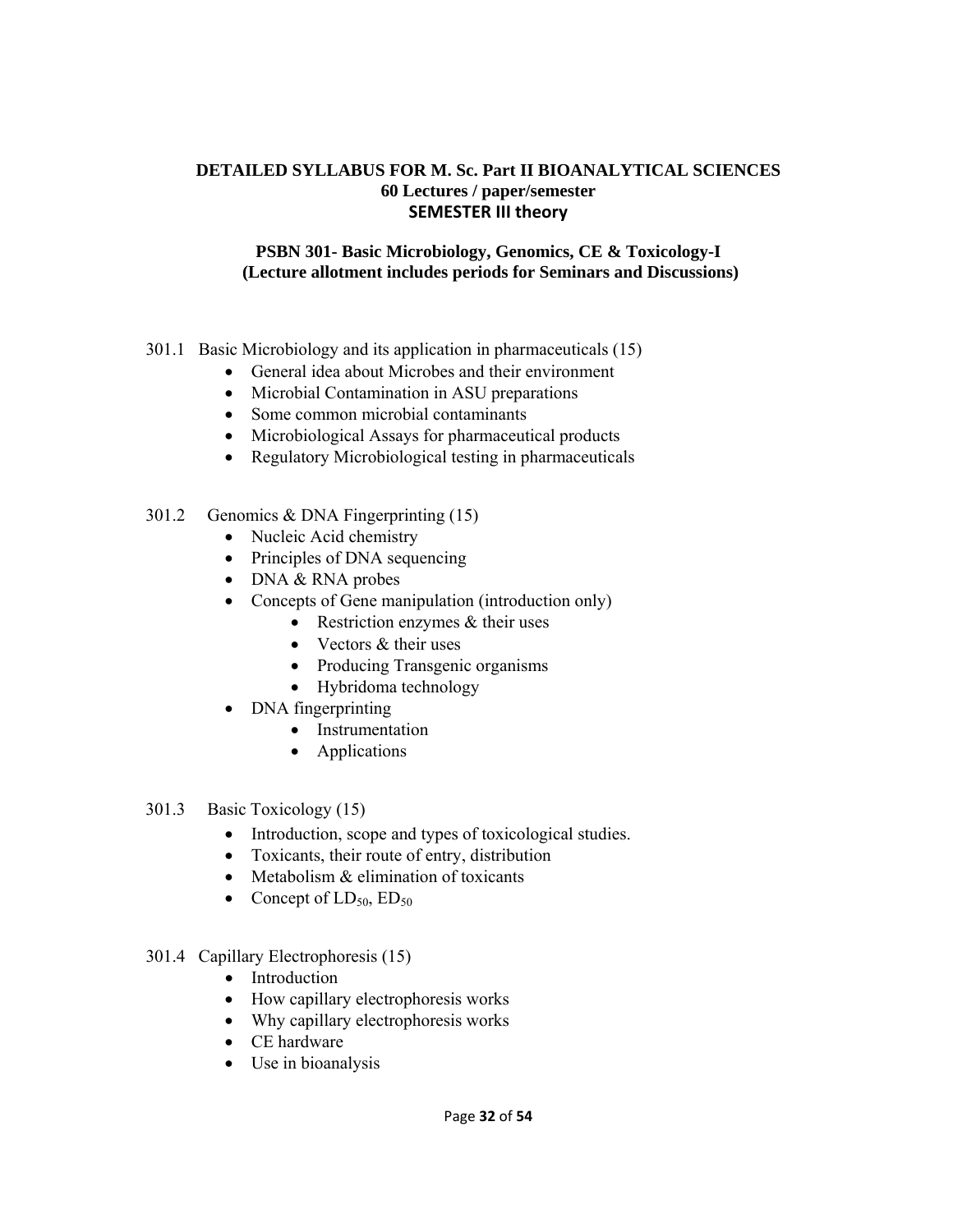# **Part II Semester III Practical**

## **PSBNP301**

- o Plant DNA extraction and separation using agarose Gel
- o DNA fingerprint (Genomic DNA isolation kit may be used) of two bacterial strains (e.g. Resistant and wild strains of E. coli)

o IR patterns of an Ayurvedic Bhasma preparation (e.g. calcium containing shanka bhasma – comparison with pure  $CaCO<sub>3</sub>$  and formulations like Calcium supplement tablets)

- o CE separation of a modern drug from plasma and its formulation (e.g. Diclofenac sodium)
- o CE separation of peptides (e.g. erythropoietin as per E.P.)
- o CE separation of N. Acids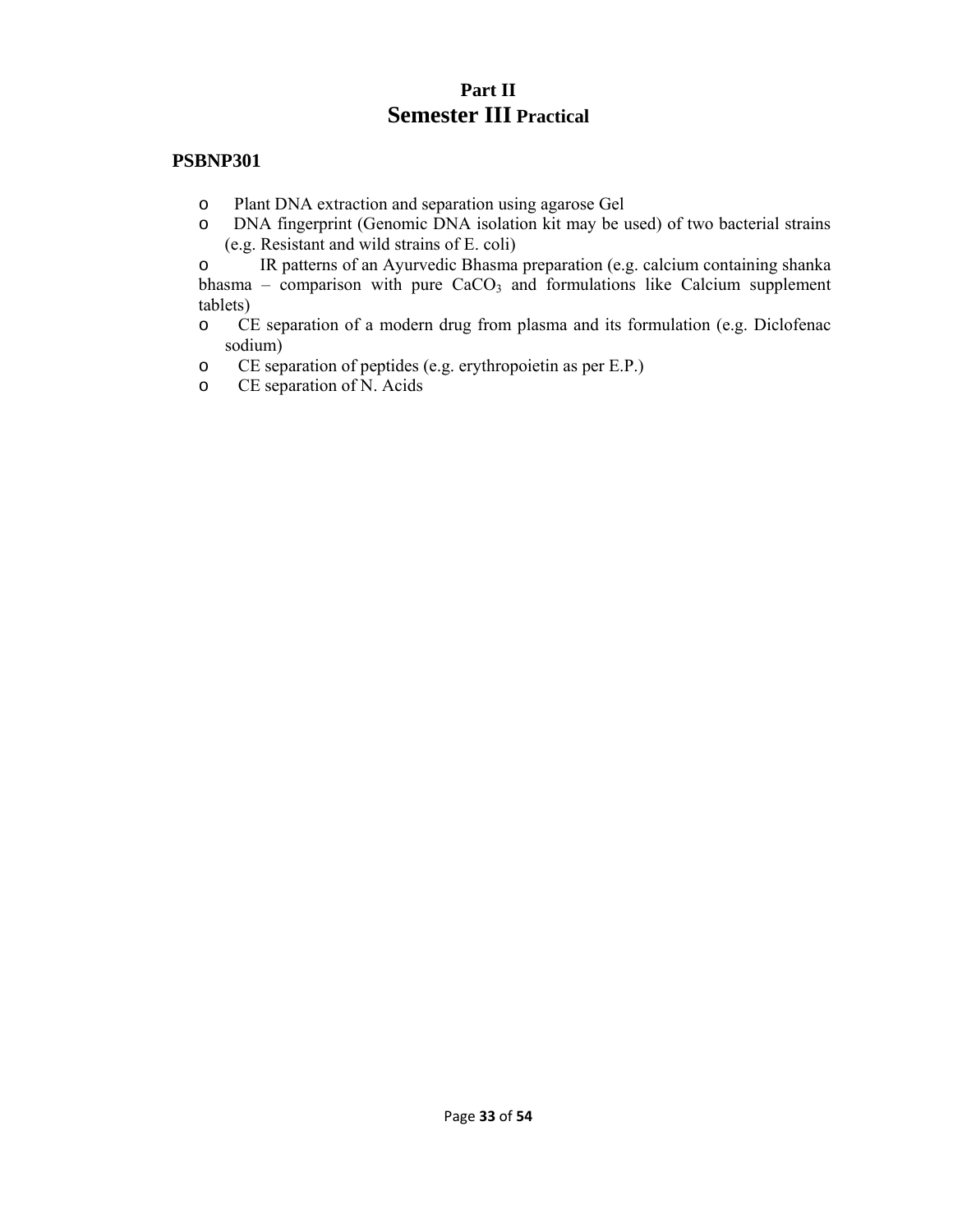## **Semester III- theory**

## **PSBN 302 -MS Applications, Metabolite Studies, Thermal Analysis & Tracer Techniques-I (Lecture allotment includes periods for Seminars and Discussions)**

- 302.1 MS basics (15)
	- Introduction
	- Inlets
	- Ion sources
	- Analysers
	- Detectors
	- Data acquisition and processing

#### 302.2 LC/MS Application (15)

- Quantification of analyte
- Internal standardisation
- Data acquisition
- Developing a quantitative method
- An example of thermospray LC/MS
- Example of API LC/MS
- Impurity profiling

## 302.3 LC/MS/MS (15)

- Principles of Tandem Mass analysis
- Instrumentation for  $MS<sup>n</sup>$
- Applications of  $MS<sup>n</sup>$  in drug analysis
- Applications of  $MS<sup>n</sup>$  in proteomics

## 302.4 GC/MS & HS-GC/MS (15)

- Analysis of prostanoids by GC/MS
- $GC MS$  and use of library
- Principles of HS/GC
- Applications of HS-GC/MS

# **Part II Semester III Practical**

- o LC/MS quantitation of a modern drug (e.g. Diclofenac Sodium, Ezetimibe etc.)
- o GC/MS separation of plant essential oil (Demonstration)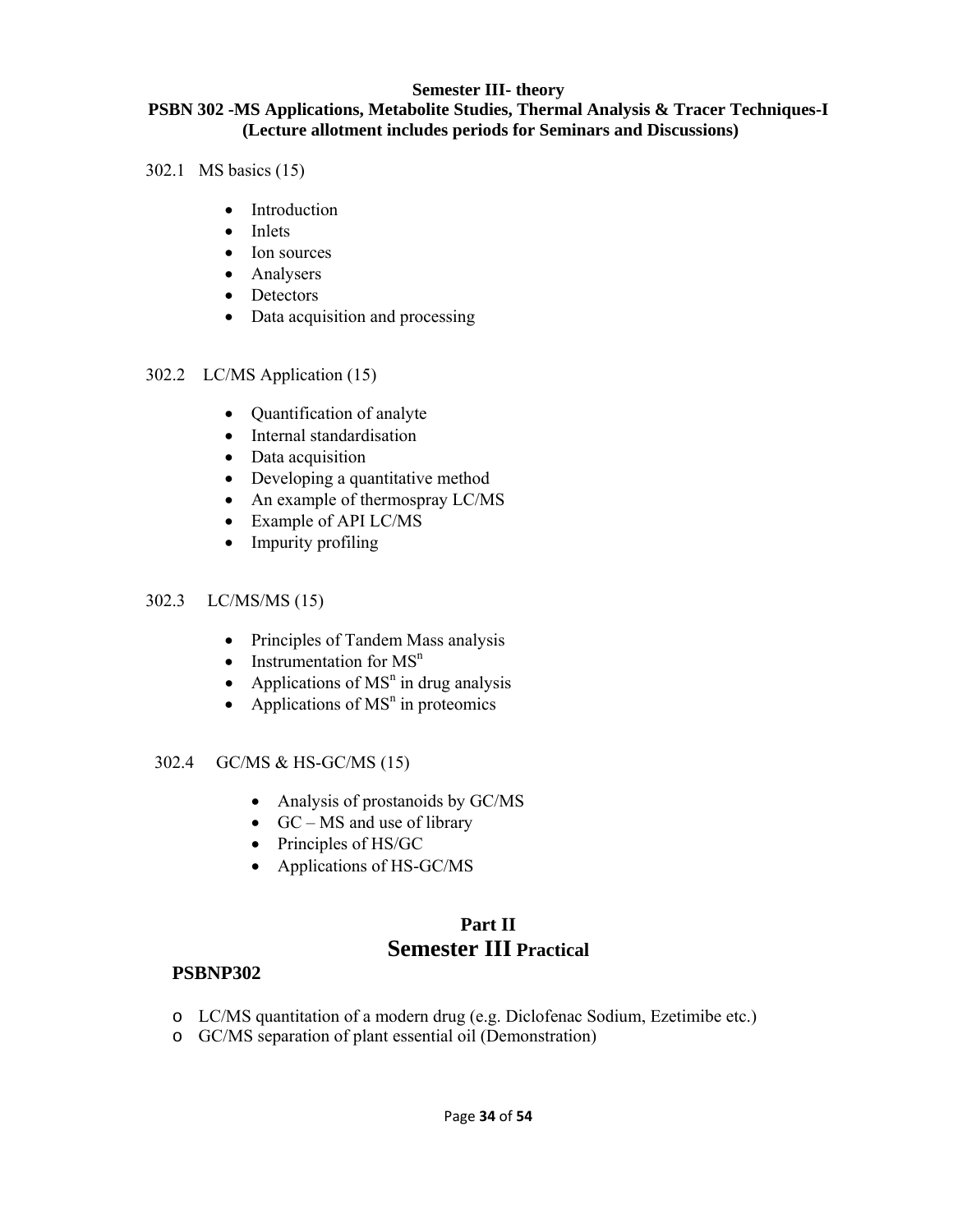## **Semester III theory PSBN 303- Standardization of ASU drugs, Statistics and GMP-I (Lecture allotment includes periods for Seminars and Discussions)**

## 303.1 Standardization of ASU drugs (15)

- Need of standardization of Ayurvedic drugs
- What does standardization involve?
- Bioanalytical tools for standardization
- Clinical studies in Standardization
- Approaches to standardization;
	- Raw materials
	- In-process materials
	- Finished products
- Developing standardized QC methods
- Shelf life studies on finished products
- 303.2 General Statistical Methods (15)
	- Basic concepts of sample statistics
	- Concept of sample size and power
	- Concept of ramdomisation and sampling techniques
	- Concept of significance and confidence limits
	- Introduction to Various statistical tests parametric and non parametric
	- Use of Statistical Packages for Data evaluation
	- •
- 303.3 Concepts of Biostatistics (15)
	- Statistical approach to biological samples
	- Variations in biological samples & their statistical treatment
	- Introduction to Data collection techniques
	- Design of experiments with eg. Block designs, Latin square
	- COV and ANOVA
	- Student's t test and F test
	- Regression analysis with application to Std Graph
	- Non parametric tests with examples
	- Statistical Guidance from regulatory agencies

## 303.4 Good Manufacturing Practice (GMP) (15)

- What is GMP?
- Requirements of GMP implantation
- Documentation of GMP practices
- Regulatory certification of GMP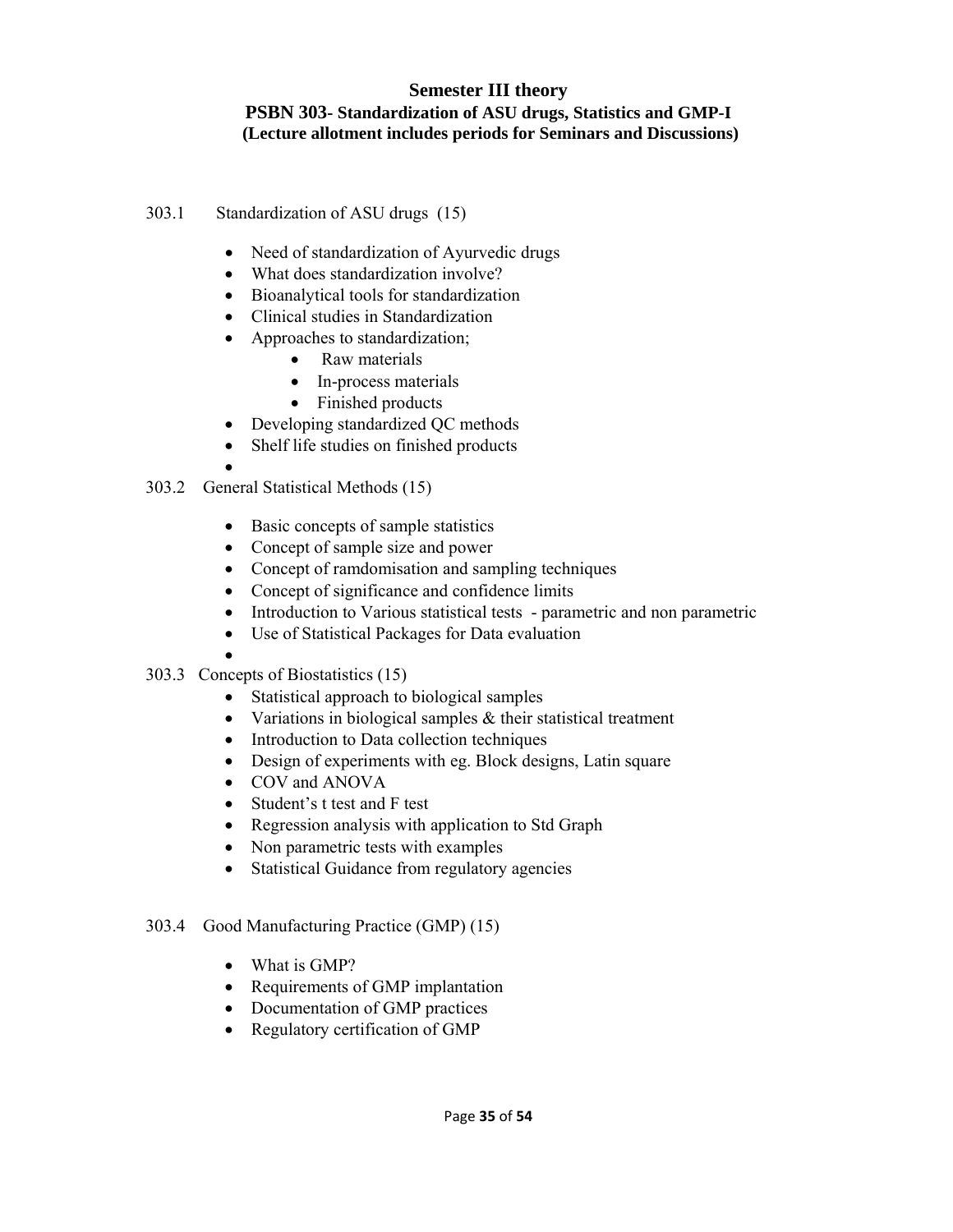# **Part II Semester III Practical**

- o The project should involve industrial training of 8 to 12 weeks period
- o Data evaluation must involve application of biostatistics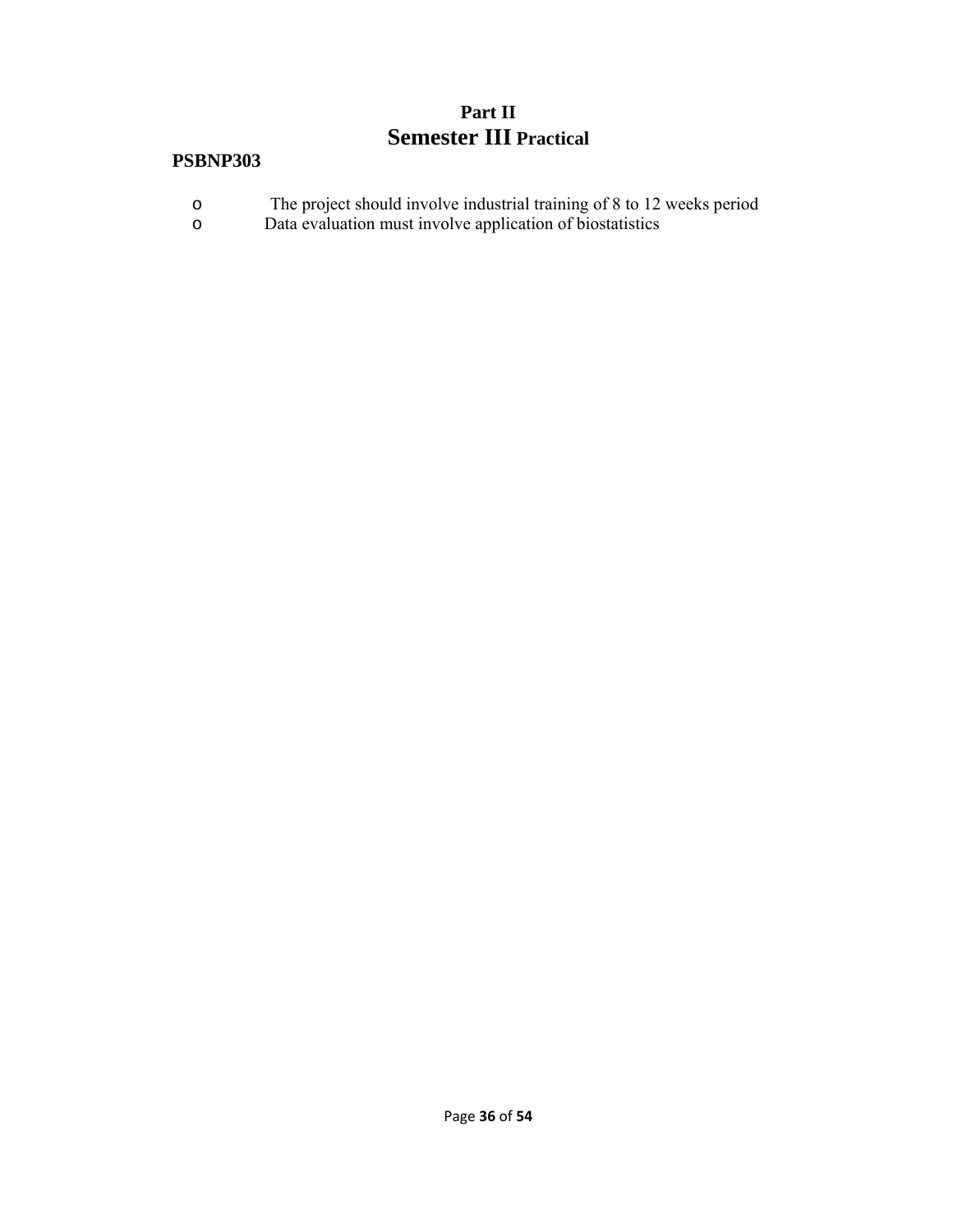# **Semester III theory**

## **PSBN304 -BA / BE Studies, GCP & Method Validation-I (Lecture allotment includes periods for Seminars and Discussions)**

- 304.1 Ethical Issues in Clinical Trials (15)
	- Origin of Ethical Issues
	- Dealing with Ethical issues
	- Ensuring compliance to ethical issues
	- Ethical Committees & their set up
	- Regulatory powers of ethical committees
	- Ethical issues in animal studies
	- Compliance to ethical guidelines
- 304.2 Good Clinical Practice (GCP) 1 (15)
	- What is GCP?
	- Origin of GCP
	- Earlier Guidelines for GCP
	- Requirements of GCP compliance
- 304.3 Bioavailability (BA) & Bioequivalence (BE) studies  $-1$  (15)
	- What is BA?
	- Parameters to evaluate BA of a drug
	- Factors that influence BA of a drug
	- Evaluating BA of a drug
	- Estimating BA parameters of a drug
	- What is BE?
	- Parameters to evaluate BE of a drug
	- Factors that influence BE of a drug
	- Evaluating BE of a drug
	- Estimating BE parameters of a drug
- 304.4 Analytical Method Validation (15)
	- Strategies for Method development
	- What and Why of method validation
	- Regulatory requirements of validation
	- IQ, OQ and PQ of analytical instruments
	- Use of Reference standards
	- Issues of Method transfer
	- Intra and inter lab Validation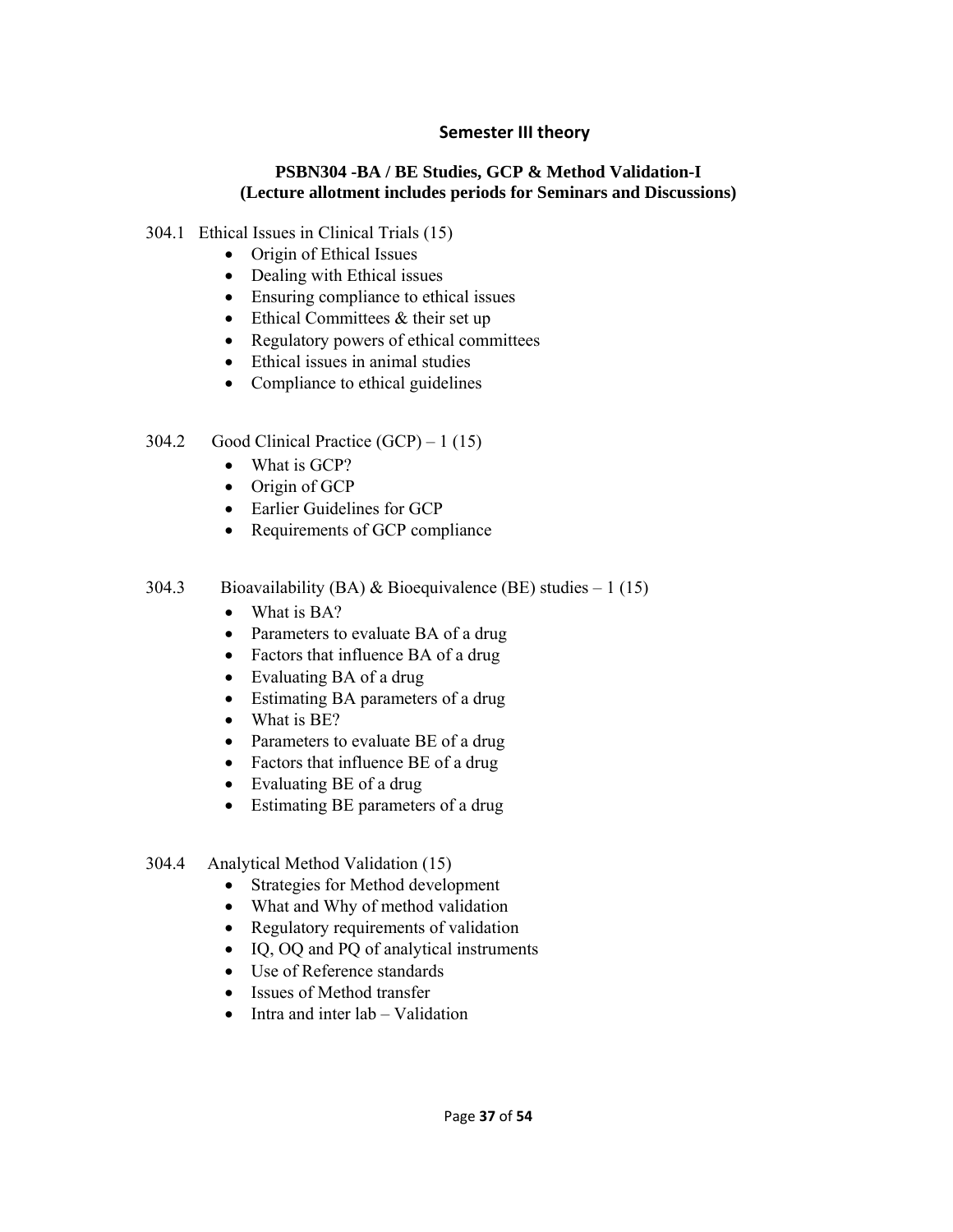# **Part II Semester III Practical**

- o LD 50 evaluation using a suitable model (e.g. *Daphnia* / rice weevil)
- o Sterility testing (Microbial load) of drug formulations
- o AAS of a suitable Ayurvedic metal bhasma preparation (e.g Tamara bhasma )/ paracetamol
- o Gram staining of bacteria and mounting of filamentous and non-filamentous fungi *(Staphylococcus aureus, E. coli, Candida albicans, Penicillium sps, Lactobacillus sps etc.)*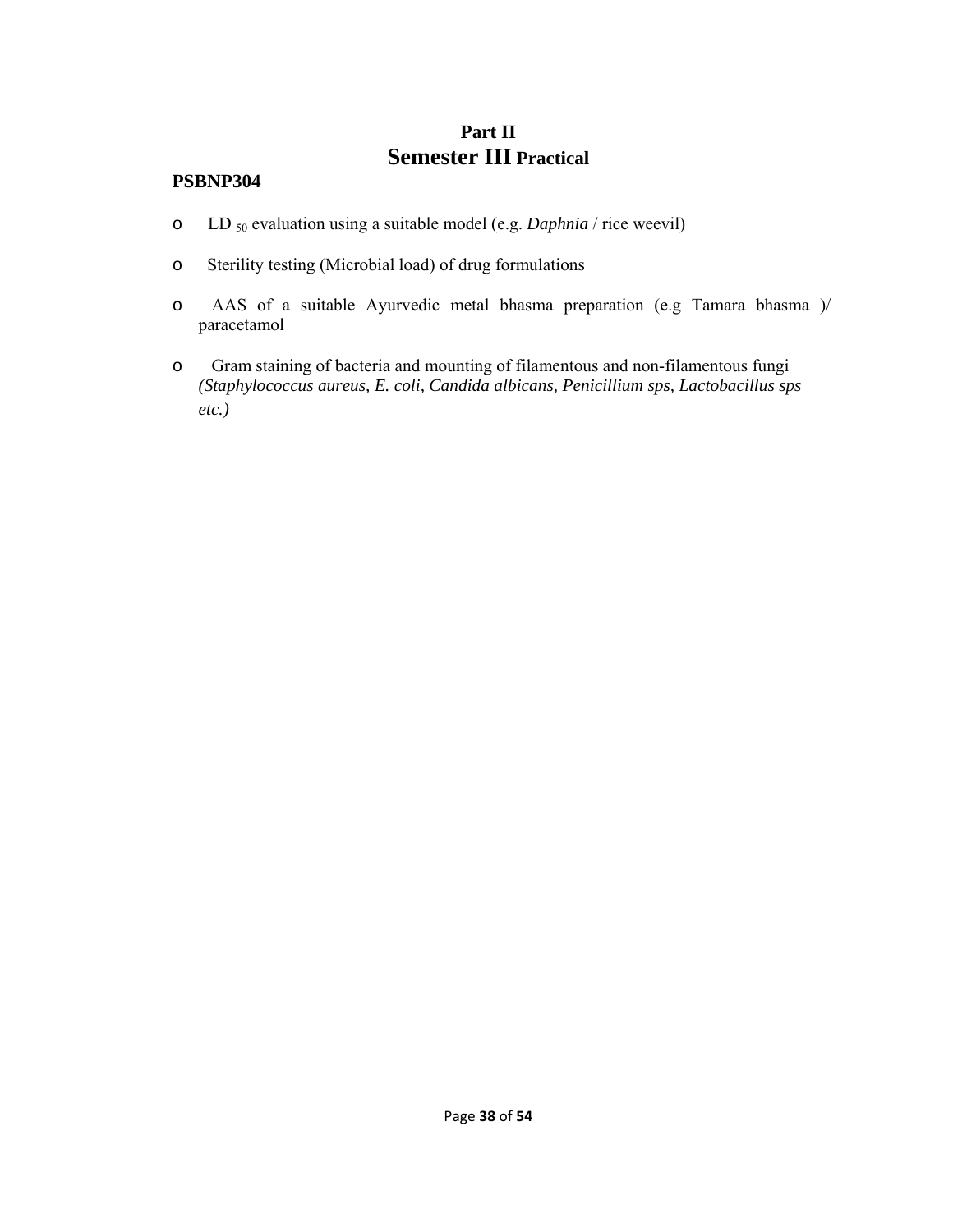# **DETAILED SYLLABUS FOR M. Sc. Part I BIOANALYTICAL SCIENCES**

## **60 Lectures / paper/semester SEMESTER IV theory**

## **PSBN 401- Basic Microbiology, Genomics, CE & Toxicology-II**

- 401.1 Bio assays in Pharmaceutical evaluation (15)
	- General idea about bio assay systems used in pharmaceutical evaluations
	- In vitro assays and in vivo assays
	- Ethical issues of using animal assay systems
	- Alternatives to animal assays one or two examples
- 401.2 Polymerase Chain Reaction (PCR) Applications (15)
	- Principles of Thermal Cycler
	- DNA Amplification using PCR technology
	- cDNA production & its use
	- Gene libraries & their uses
	- Production of oligotides.
- 401.3 Regulatory Toxicology (15)
	- Types of toxicity studies
	- Design considerations.
	- Evaluation of results
	- Extrapolation to man.
	- OECD Guidelines on Toxicological studies
	- Schedule Y and its interpretation.
- 401.4 Automation in Sample preparation (15)
	- Introduction
	- When to automate ?
	- Approaches to automation
	- Simple automation
	- Column switching
	- Prospekt and Merck OSP-2
	- Benchtop instruments- sequential sample processing
	- Benchtop instruments- parallel sample processing
	- Gilson ASTED
	- Full robotic systems
	- Example methods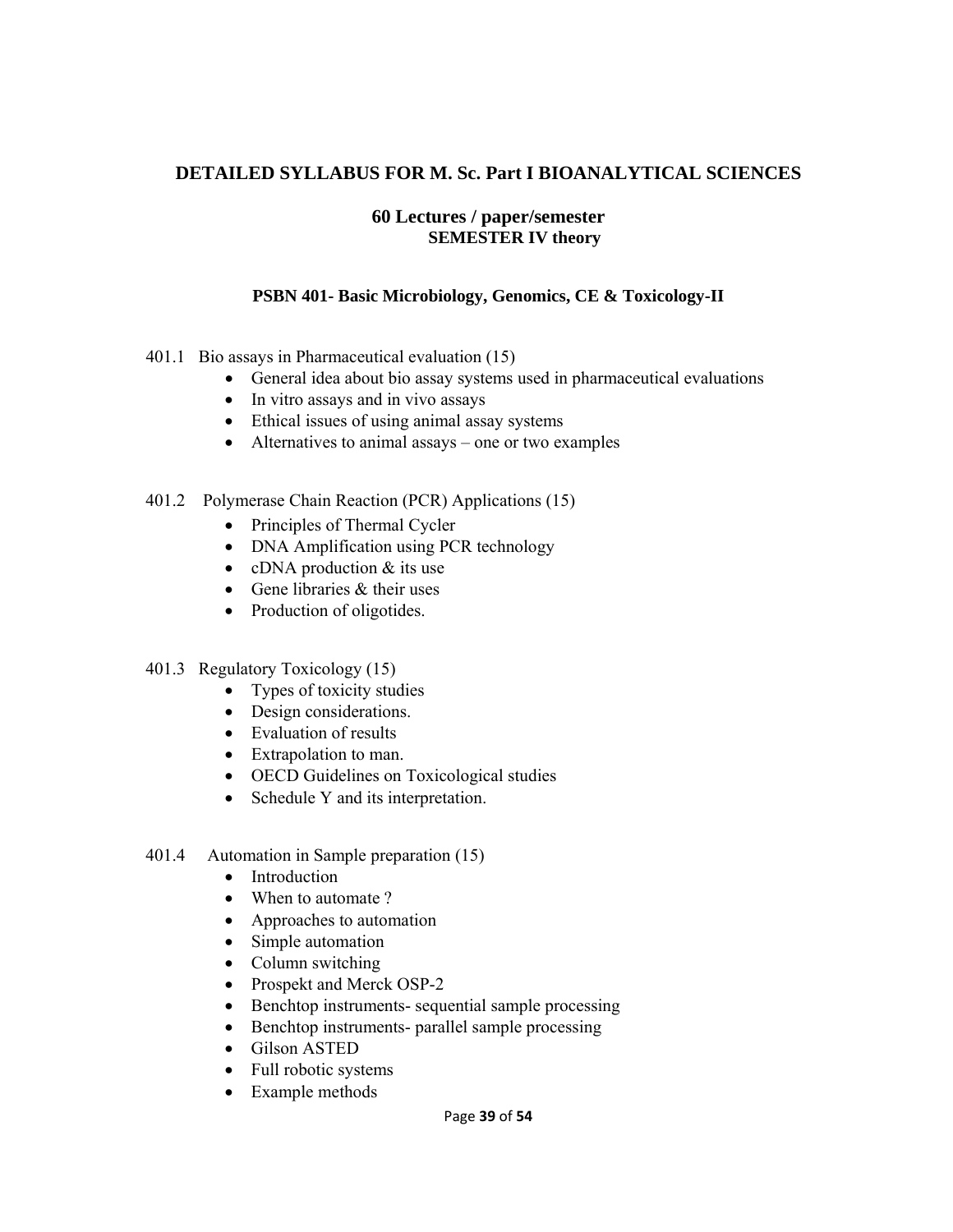• Conclusions and future perspectives

# **Part II Semester IV Practical**

# **PSBNP401**

- o PCR (PCR Kit may be used) for Plant DNA and RFLP (RFLP kit may be used) (e.g. *Phyllanthus* sps.)
- o DNA sequencing using sample from a suitable organism OR

Identification of Genetically Modified Organism (GMO identification kit may be used)

- o Study of matrix effect on IR spectra using solution IR technique and quantitate the solute from a given sample. Identify solute from a given solution using IR library and carry out quantitative assay.
- $\circ$  BA & BE of a modern drug (Demonstration witnessing an actual trial)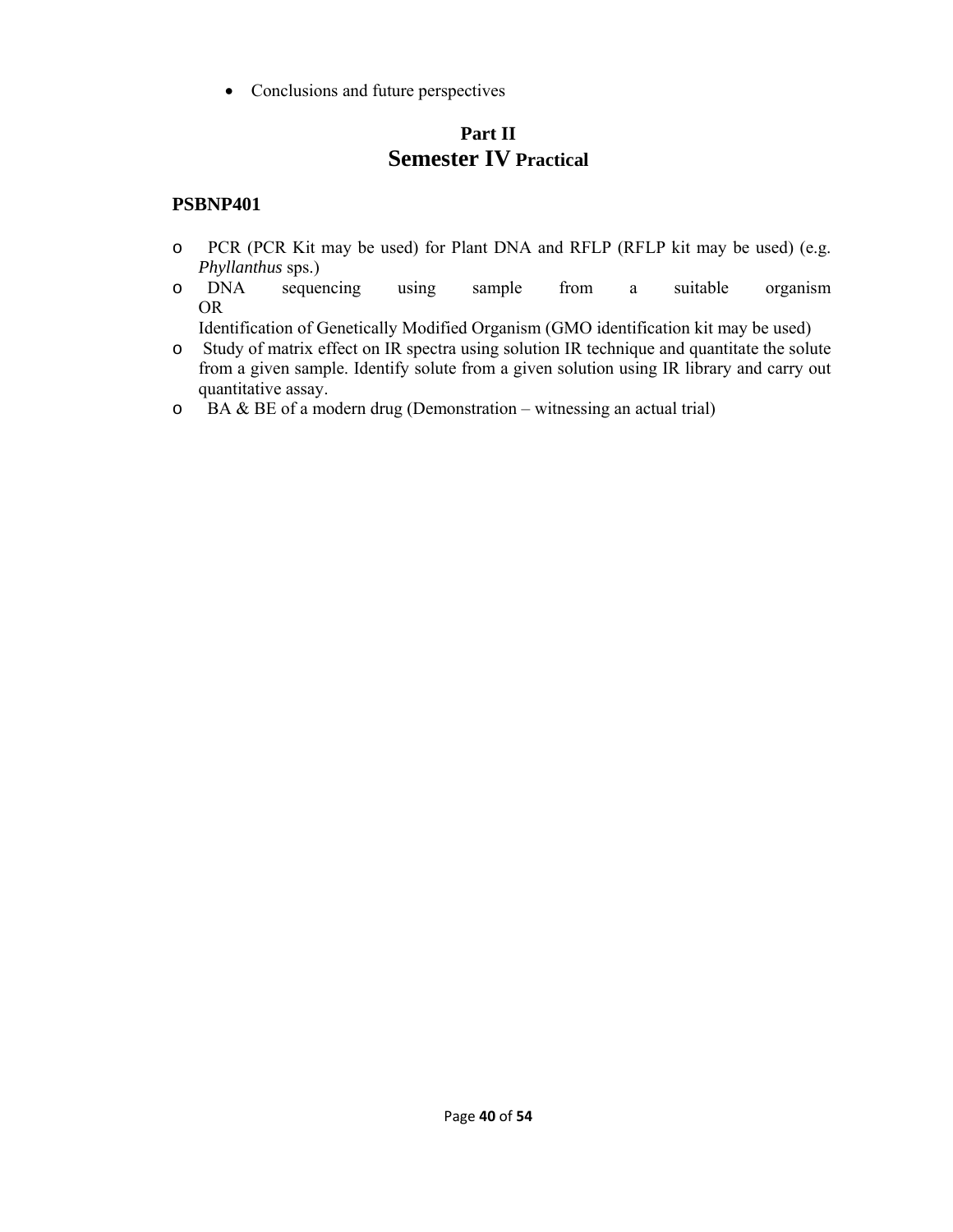## **SEMESTER IV theory**

## **PSBN 402-MS Applications, Metabolite Studies, Thermal Analysis & Tracer Techniques-II**

- 402.1 Metabolite isolation (15)
	- Objectives
	- Introduction
	- Bioavailability of drug metabolites
	- Principles of isolation of metabolites
	- Influence of Biological matrix in isolation
- 402.2 Metabolite identification (15)
	- Principles of Metabolite identification
	- Use of Tandem mass spectrometry (MS-MS)
	- Isotopically labeled compounds in metabolite identification
	- Practical aspects for the identification of metabolites by mass spectrometry

## 402.3 Thermal analysis (15)

- Principles of Thermal Analysis
- Instrumentation Requirements
- Applications of Thermal Analysis
- Thermal analysis of Bhasma preparations
- 402.4 Tracer techniques in Bioanalytical assays (15)
	- Concept of Radioactivity & Half life
	- $\alpha$ , β, γ emitters and their biological applications
	- Using tracers in assays
	- Detectors and counters
	- Concept of autoradiography
	- Radio labeled probes and their uses

# **Part II Semester IV Practical**

- o LC/MS/MS qunatitation of a modern drug from plasma (e.g. Diclofenac Sodium)
- o LC/MS/MS quantitation of meatbilite of a modern drug from plasma (eg. Mycopenolic acid, metabolite of Mycophenolate mofitil)
- o Mass Fingerprinting of peptides using a suitable sample.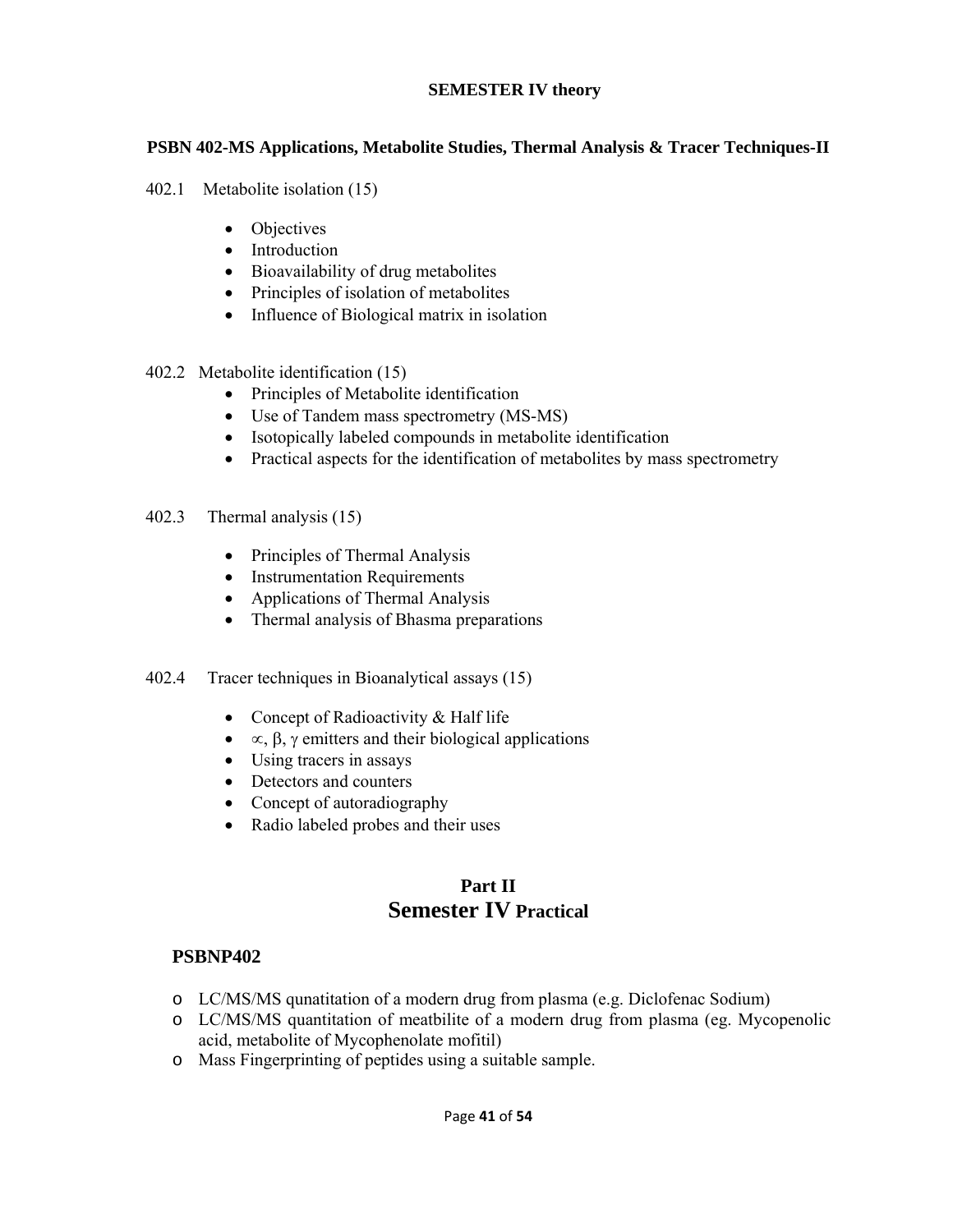## **SEMESTER IV theory**

## **PSBN 403- Standardization of ASU drugs, Statistics and GMP- II**

**403.1&403.2** PROJECTS related to Standardisation (15) + (15)

- o Students should carry out a project of standardization of ASU formulations as per the guidelines of Department of AYUSH, Ministry of Health, Govt. of India. They must work on any of the following formulations;
	- o Herbo-mineral preparation (Bhasma) containing calcium or Iron.
	- o Any Oil based preparation or Ayurvedic Taila preparation.
	- o Any Vati (Ayurvedic) or Guliga (Siddha)
	- o Any preparation from Unani e.g.-
		- Habb-e-Muquil (contains guggul)
		- Habb-e-shabyar (contains guggul)
		- Laooq-e-khiyar shambar (contains *Cassia fistula*)
		- Raughan-e-Haft Barg (contains *Calotropis*)
- o The Project must involve standardization of raw materials / finished formulation (comparison of different sources or different manufacturers) and report on its quality assurance methods.
- o The methods used shall involve either all or at least any two of the following;
	- o modern chromatographic separation techniques,
		- o microscopic evaluations,
		- o chemical and physical tests.
- 403.3 Electronic Data Management (15)
	- Electronic Acquisition of data
	- Management of data in Computers
	- Electronic Data Validation and regulatory requirements
	- Electronic signatures  $\&$  its regulation
	- Generating reports using computers
	- Regulatory requirements of Data evaluation
- 403.4 GMP in ASU Drugs (15)
	- GMP in production of ASU drugs
	- Harmonization of SOP of manufacture
	- Audit for GMP compliances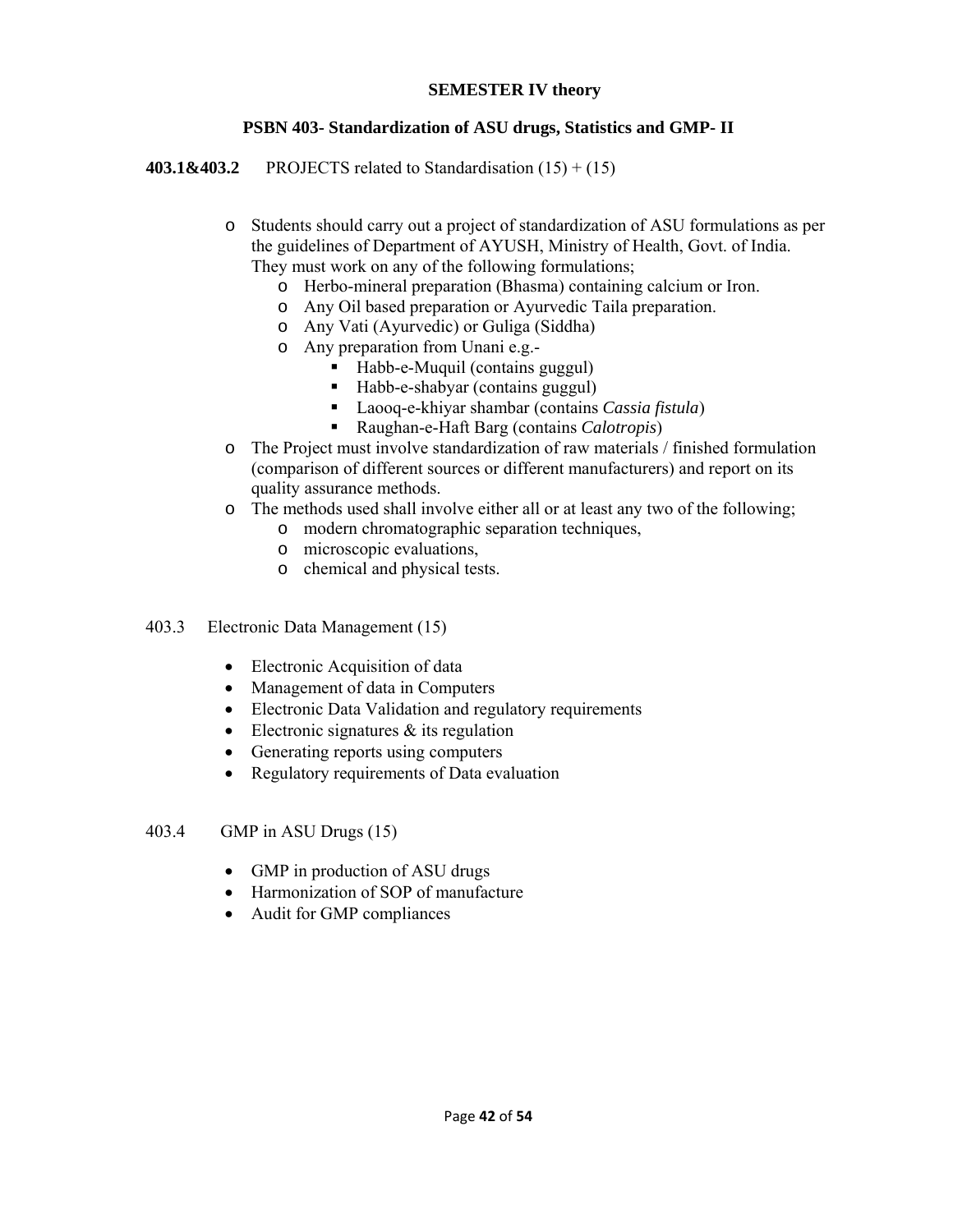# **Part II Semester IV Practical**

# **PSBNP403**

o The project should involve preparation of herbal formulations and standardization of the same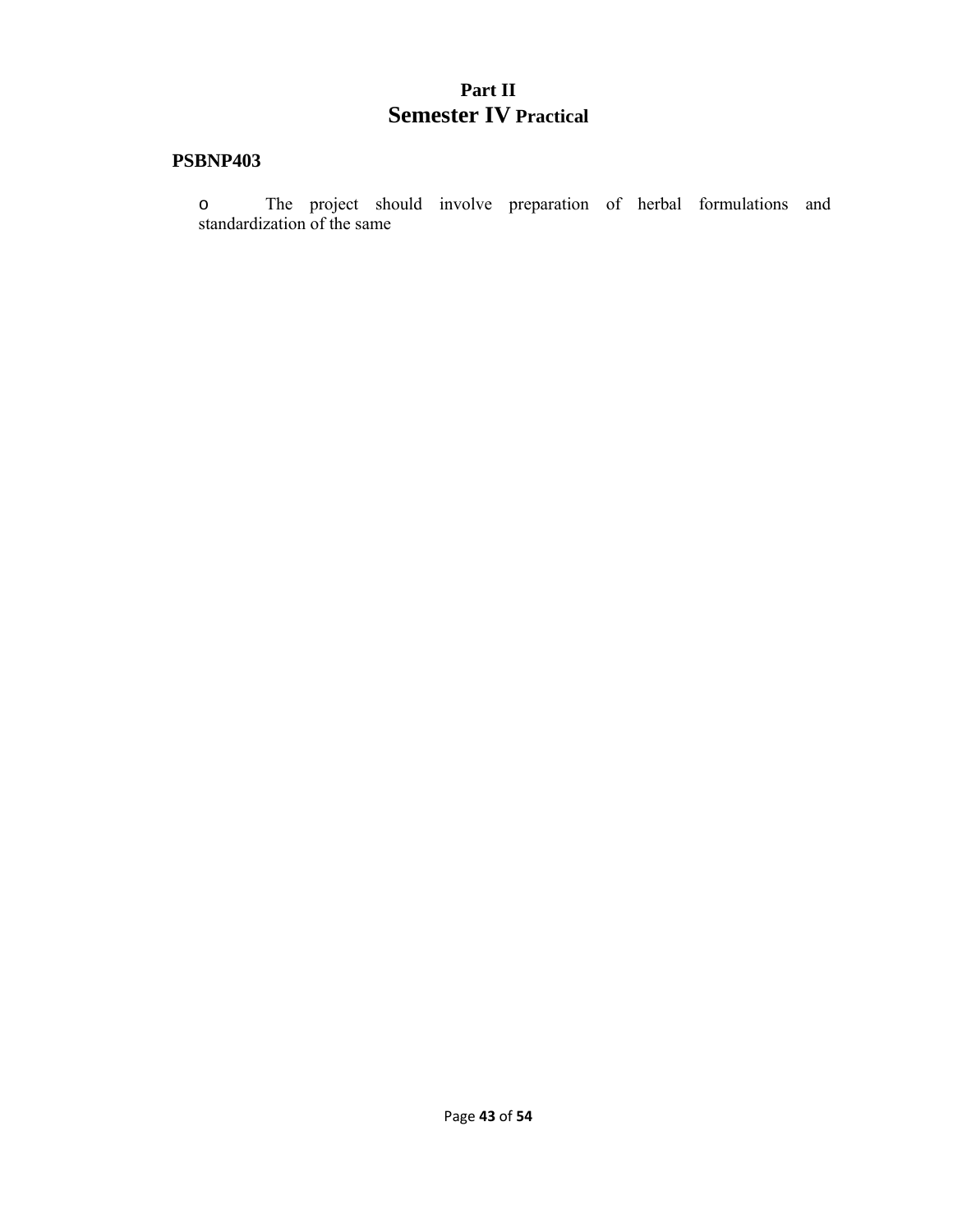## **SEMESTER IV theory**

## **PSBN404 -BA / BE Studies, GCP & Method Validation-II (Lecture allotment includes periods for Seminars and Discussions)**

- 404.1 Regulatory Aspects of ASU drugs (15)
	- National initiatives for regulation of ASU drugs
	- Schedule T and Schedule Y of Drugs and Cosmetics Act
	- International initiatives for regulation of ASU drugs with special reference to
		- WHO guidelines on traditional medicine
		- Approaches of US and EU to ASU drug regulation
- 404.2 Good Clinical Practice (GCP) 2 (15)
	- GCP guidelines of ICH
	- GCP guidelines of ICMR
	- Ensuring GCP
	- Documentation of GCP practice
	- Audit of GCP compliance
- 404.3 Bioavailability (BA) & Bioequivalence (BE) studies  $-2(15)$ 
	- Design of a BA study
	- Conduct of a BA study
	- Data collection and evaluation
	- Reporting a BA study
	- Regulatory requirements of BA
	- Design of a BE study
	- Conduct of a BE study
	- Regulatory requirements of BA and BE
	- Data record and evaluation
	- Estimating Pharmacokinetic parameters
	- Assessment of Bioequivalence
	- Regulatory requirements and their compliance
- 404.4 QC and QA of ASU drugs (15)
	- Herbal pharmacopoeia and Ayurvedic Formulary of India
	- Approaches to Quality control of ASU formulations
	- Govt initiatives
	- Some Initiatives from manufacturers
	- QC of RM and In-process materials (some examples)
	- QC / OA for finished products (some examples)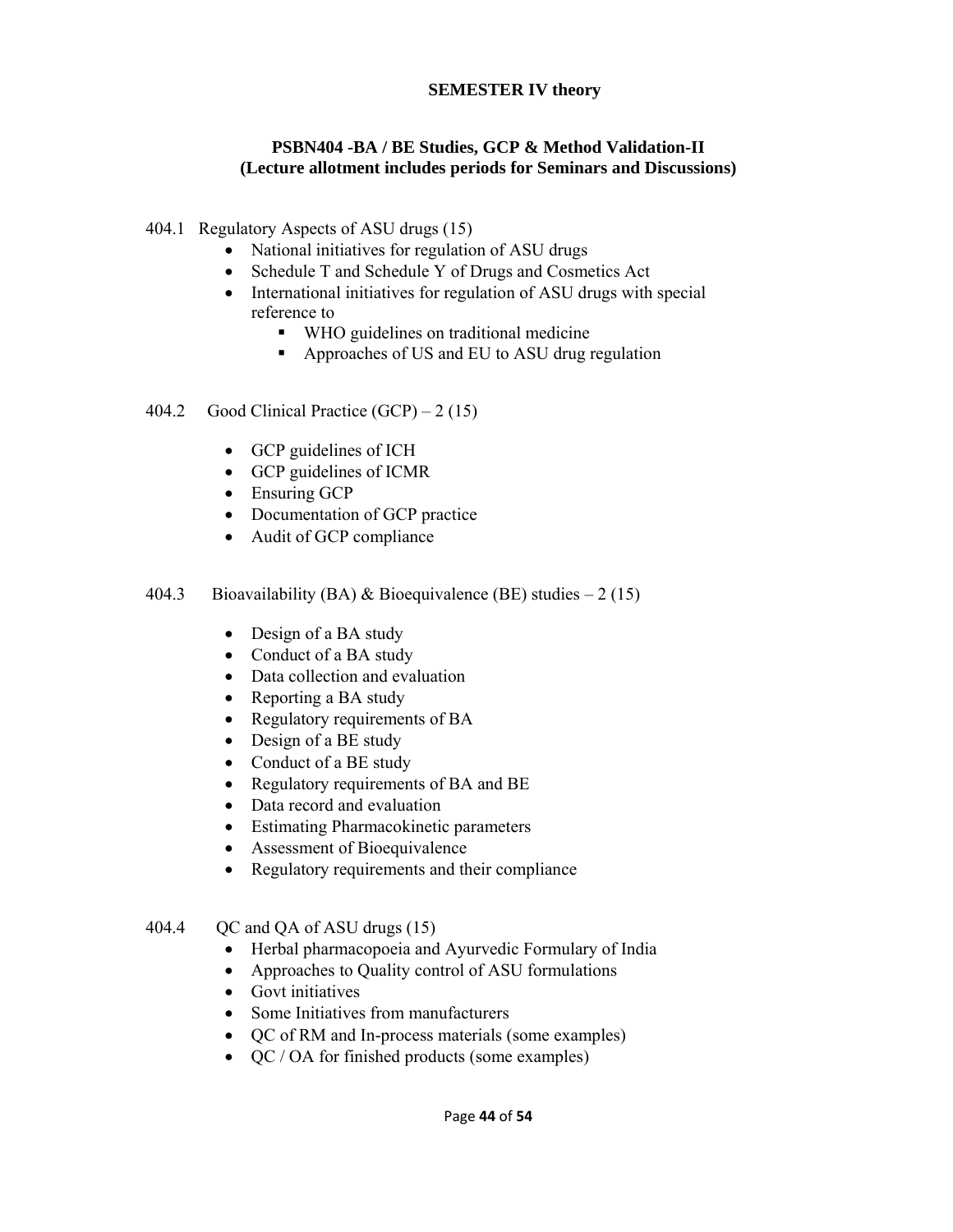# **Part II Semester IV Practical**

- o CCl4 liver dysfunction in rats and evaluation using liver function tests (An experimental comparison using suitable groups of controls, natural recovery and treatment with known hepatoprotectants to be carried out)
- o Zone of inhibition assay for penicillin (using spiked plasma and formulation)
- $\circ$  Zone of exhibition assay for Vitamin B<sub>12</sub>
- o Determination of iron from a given sample / sample solution by i) Redox titration ii)Colorimetry iii)Atomic Absorption Spectroscopy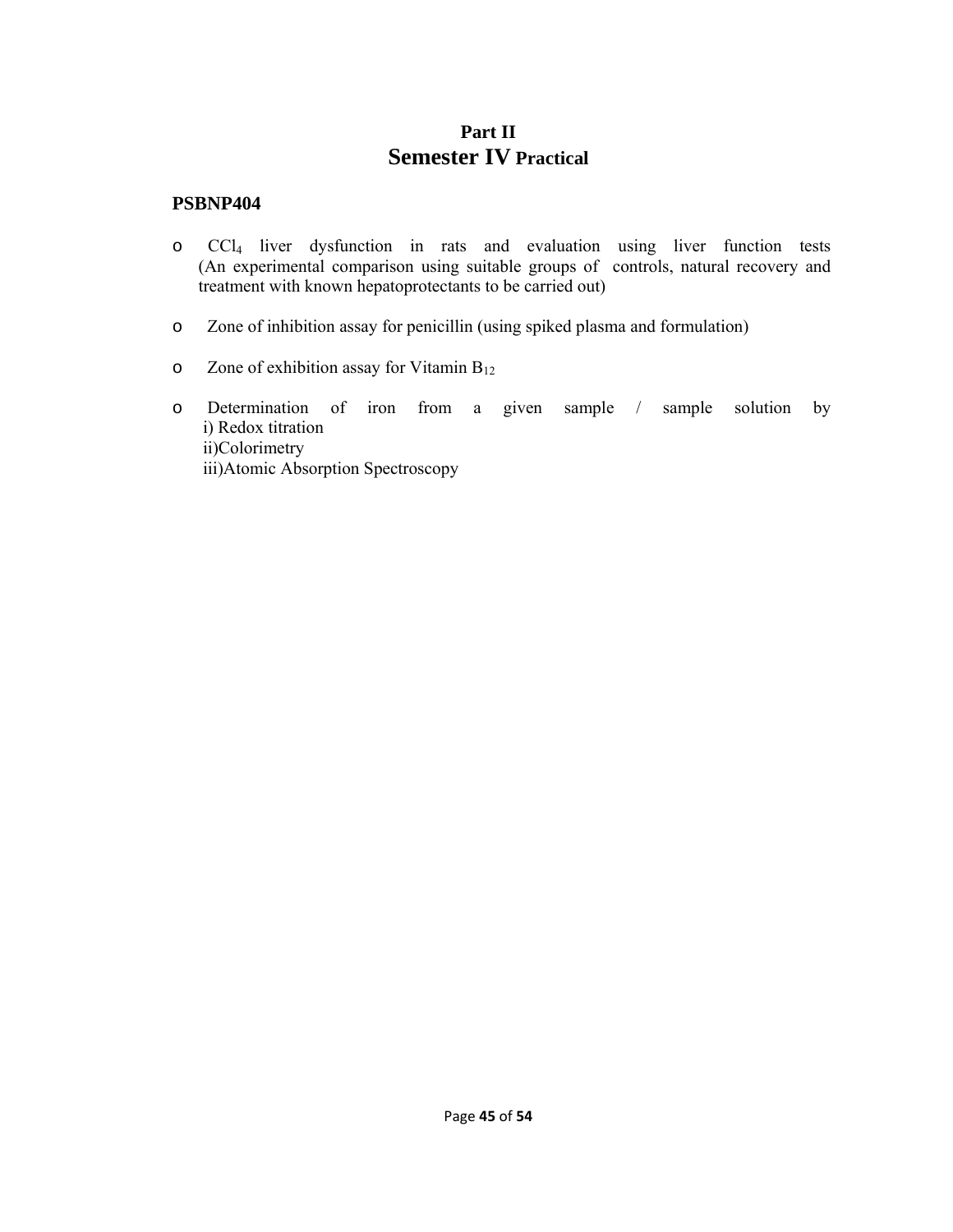# **SYLLABUS FOR M. Sc. BIOANALYTICAL SCIENCES**

# **Minimum Infrastructure required for running the course**

| Sr.<br>No.     | Item                                                                                                                             |
|----------------|----------------------------------------------------------------------------------------------------------------------------------|
| a.             | Laboratory Space & Furniture – of $\sim$ 900 sq ft carpet area with about 6<br>sq ft table space /student (Batch of 20 students) |
| $\mathbf b$ .  | Air-conditioned Instrumentation Room for Analytical Equipments                                                                   |
| $\mathbf{c}$ . | <b>Library Facilities</b>                                                                                                        |
| d.             | <b>Computational Facilities</b>                                                                                                  |
| e.             | Animal / Glass House                                                                                                             |
| f.             | Water & Electricity                                                                                                              |
| g.             | <b>Instrumental Support</b>                                                                                                      |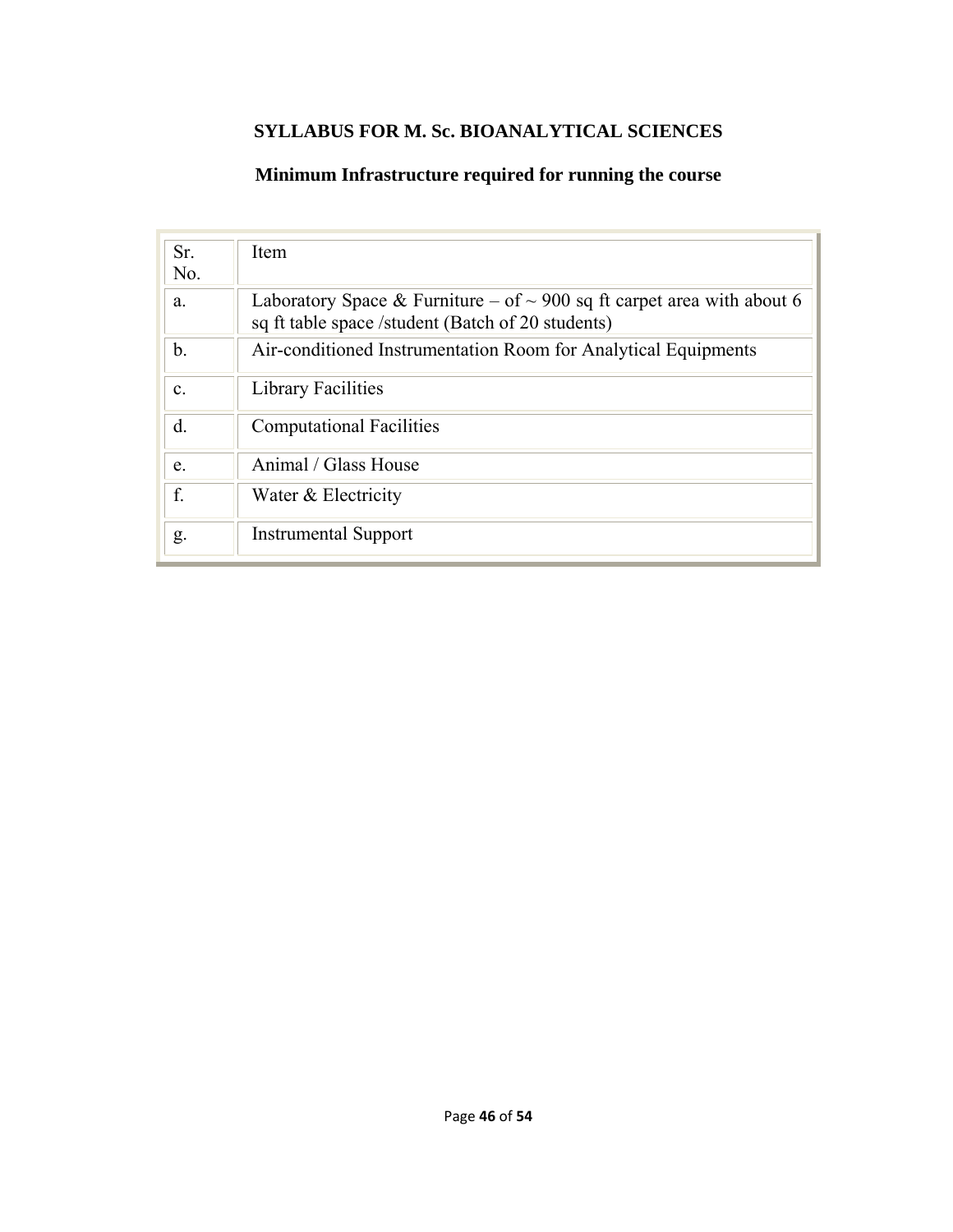| Sr. No | Equipment                                                  |
|--------|------------------------------------------------------------|
| 1.     | Agarose and PAG Electrophoresis systems                    |
| 2.     | <b>Analytical Balance</b>                                  |
| 3.     | Autoclave                                                  |
| 4.     | Capillary Electrophoresis (with PDA & UV detectors)        |
| 5.     | Computers                                                  |
| 6.     | Cooling Centrifuge                                         |
| 7.     | Counter Current Chromatograph                              |
| 8.     | Deep Freezer                                               |
| 9.     | <b>Dissolution Test Apparatus</b>                          |
| 10.    | <b>DNA</b> Sequencer                                       |
| 11.    | <b>Flame Photometer</b>                                    |
| 12.    | Fourier Transform Infrared Spectrometer                    |
| 13.    | Gas Chromatograph                                          |
| 14.    | <b>Gel Documentation</b>                                   |
| 15.    | HPLC with various detectors (UVNIS, E.C.D, PDA) & software |
| 16.    | <b>HPTLC Densitometer with CATS 3.0software</b>            |
| 17.    | <b>HPTLC</b> Spotter                                       |
| 18.    | LC/MS/MS                                                   |
| 19.    | Low Volume Evaporator                                      |
| 20.    | <b>Melting Point Apparatus</b>                             |
| 21.    | pH - meter                                                 |
| 22.    | Refrigerators                                              |
| 23.    | Solid Phase Extractor                                      |
| 24.    | Top pan balance                                            |
| 25.    | Ultrasonic bath with Temperature control                   |
| 26.    | <b>UV-Vis Scanning Spectrophotometer</b>                   |
| 27.    | Vacuum Concentrator                                        |
| 28.    | <b>Water Distillation Apparatus</b>                        |
| 29.    | <b>Water Purification System</b>                           |

# **RECOMMENDED EQUIPMENT AND ACCESSORIES**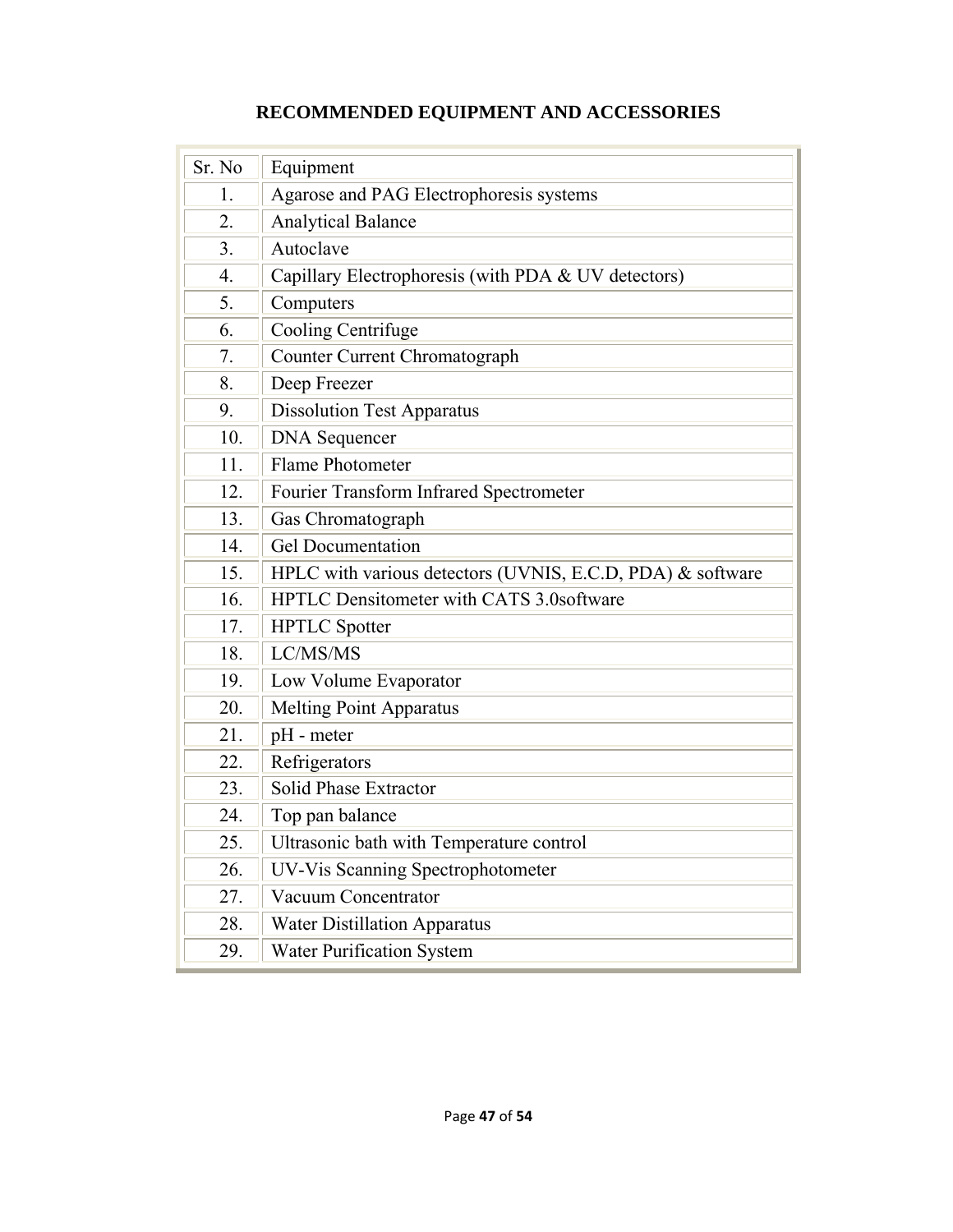# **LIST OF REFERENCE BOOKS**

- 1. Douglas A.Skoog ,Principles of Instrumental Analysis,Saunders College Publihsing
- 2. Allen J.Bard,Electroanalytical Chemistry,A series of Advances Volume –5,Marcel Dekker, Inc; New York
- 3. Allen J.Bard ,Electroanalytical Chemistry,A series of Advances Volume 12,Marcel Dekker, Inc; New York
- 4. Allen J.Bard, Electroanalytical Chemistry, A series of Advances Volume 13, Marcel Dekker, Inc; New York
- 5. I.P.Alimarin,V.I.Fadeeva ,E.N.Dorokhora,Lecture Experiments in Analytical Chemsitry ,Mir Publishers, Moscow
- 6. William David Cooper,Albert D.Helfrick ,Electronic Instrumentation and Measurement Technique ,Prentice Hall of India Pvt.Ltd
- 7. Hobart H.Williard, Lynne Merritt, John Dean, FrankSettle, Instrumental Methods of Analysis 6th Ed.,CBS Publishers and Distributors
- 8. Dale G.Deutsch, Analytical Aspects of Drug Testing, John Wiley and Sons
- 9. Rober D.Brown ,Introduction to Instrumental Analysis ,Mcgraw-Hill International Ed.
- 10. C.M.Earnest ,Thermal Analysis of Clays Minerals and Coal, Perkin Elmer
- 11. Randoll C.Baset ,Advances in Analytical Toxicology Vol 2 ,Year Book Medical Publishers
- 12. Garry D.Christian , Analytical Chemistry 5th ed ,John Wiley and Sons Inc
- 13. Karel Eckschlager ,Klans Danzer,Information Theory in Analytical Chemistry ,John Wiley and Sons
- 14. Alice J.Cunningham ,Introduction to Bioanalytical Sensors ,John Wiley and Sons
- 15. Peter Roper, Shaura ,Burke, Richard Lawn,Vicki Barwick andRon Walker,Applications of Reference Materials in Analytical Chemistry
- 16. Royal Society of Chemistry
- 17. Chung Chow Chan ,Y.C.Lee, Analytical Method Validation and Instrumental Performance Verification, Wiley Interscience
- 18. G.Schwedt ,Chromatographic Methods in Inorganic Analysis,Dr.Alfred Huthg Verlag
- 19. Tatsuya Sekine, Yuko ,Hasegawa, Dr.V.Mshinde ,Solvent Extraction Chemistry Fundamentals and Applications ,Marcel Dekker Inc
- 20. Robert White, Chromatography / Fourier Transform Infrared Spectroscopy and its Applications ,Marcel Dekker Inc
- 21. Roy M.Harrison ,Spyridon Rapsomanikis ,Environmental Analysis Using Chromatography Interfaced with Atomic Spectroscopy ,Ellis Horwood Ltd
- 22. Dr.P.D.Sethi ,Identification of Drugs in Pharmaceutical Formulations by Thin Layer Chromatography ,CBS Publishers and Distributors
- 23. D.Cagniant ,Complexation Chromatography ,Marcel Dekker Inc
- 24. B.Ravindranath ,Principles and Practice of Chromatography , Ellis Horwood Ltd
- 25. G.Subramanian ,Preparative and Process Scale Liquid Chromatography ,Ellis Horwood
- 26. Jack Cazes ,Chromatographic Analysis of Pharmaceuticals ,Marcel Dekker Inc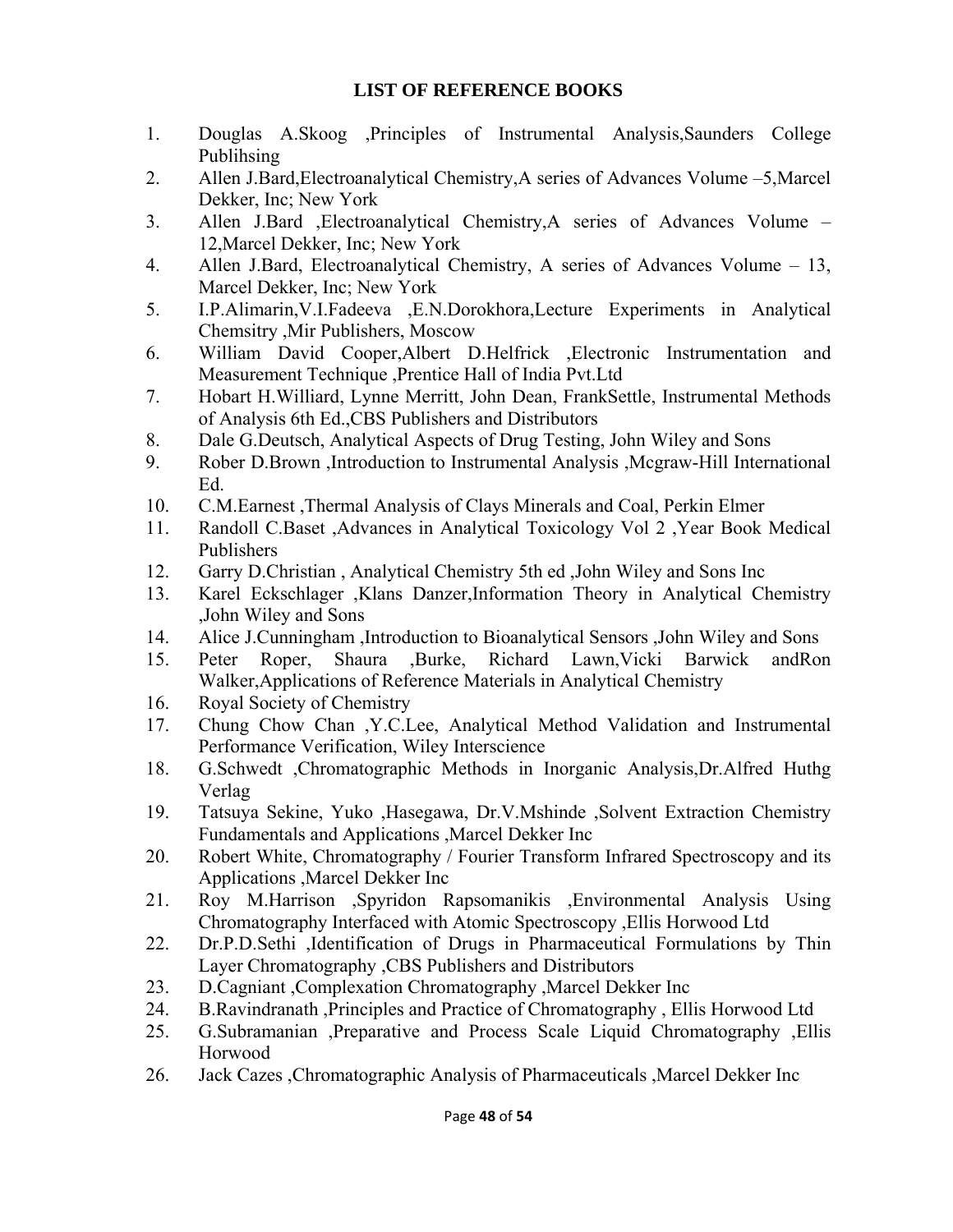- 27. Heman J.cortes ,Multidimensional Chromatography Techniques and Applications ,Marcel Dkker Inc
- 28. Norberto A.Guzman ,Capillary Electrophoresis Technology ,Marcel Dekker Inc
- 29. K.Robards ,Principles and Practice of Modern Chromatographic Methods ,Academic Press
- 30. Walter D.Conway ,Countercurrewnt Chromatography ,VCH
- 31. Alian P.Foucault ,Centrifugal Partition Chromatography ,Marcel Dekker Inc
- 32. Yoichiro Ito ,Welter D. Conway ,High Speed Countercurrent Chromatography ,John Wiley and Sons
- 33. Dr.P.D.Sethi ,HPTLC High Performance Thin Layer Chromatography
- 34. Raymond P.W.Scott ,Chromatographic Detectors Design Function Function and Operation ,Marcel Dekker Inc
- 35. Larry T.Taylor ,Supercritical Fluid Extraction ,John Wiley and Sons
- 36. John A.Adam ,Chromatographic Analysis of Pharmaceuticals 2nd ed ,Marcel Dekker Inc
- 37. W.M.A.Niessen ,Liquid Chromatography Mass Spectrometry 2nd ed ,Marcel Dekker Inc
- 38. P.D.Sethi ,Dilip Charegaokar ,Identification of Drugs in Pharmaceutical Formulations by Thin Layer Chromatography, CBS Publishers and Distributors
- 39. Dale R Baker ,Capillary Electrophoresis ,John Wiley and Sons
- 40. H.E.Schwartz, R.H.Palmieri ,Introduction to Capillary Electrophoresis of Proteins and Peptides ,Beckman
- 41. Kelvin Altria and Manus Rogan ,Introduction of Quantitative Applications of C.E in Pharmaceutical Analysis ,Beckman
- 42. Margaret D.Le Compte, Wendy L.Millroy ,Judith Preissle ,The Handbook of Qualitative Research in Eductaion ,Academic Press
- 43. Bohdan O.Szuprouiez ,Multimedia Networking, McGraw Hill
- 44. Margaret D.Le Compte ,Wendy L.Millroy,Judith Preissle ,The Handbook of Qualitative Research in Eductaion ,Academic Press
- 45. Richard Friary,Jobs in the Drug Industry ,Academic Press
- 46. Jonathan Anderson ,Millicent Poole ,Assignment and Thesis Writing ,John Wiley and Sons
- 47. WHO ,Specification for the Identity and Purity of some enzymes and certain other substances ,W.H.O
- 48. S.F.Bloomfield , R.Baird, R.E.Leak, R.Leech ,Microbial Quality Assurance in Pharmaceuticals,Cosmetics and Toiletries ,Ellis Horwood
- 49. William Hewitt ,Stephen Vincent ,Theory and Application of Microbiology Assay,Academic Press
- 50. Michael Pelczar ,E.C.G Chan, Noel R.Krieg ,Microbiology ,McGraw Hill
- 51. Randall C.Baselt ,Biological Monitoring Methods for Industrial Chemicals Biomedical
- 52. Ronald M.Atlas ,Lawrence C.Parks ,Handbook of Microbiological Media ,CRC Press
- 53. Lily Y.Young,Microbial Transformation and Degradation of Toxic ,Dermot Diamond ,John Wiley & Sons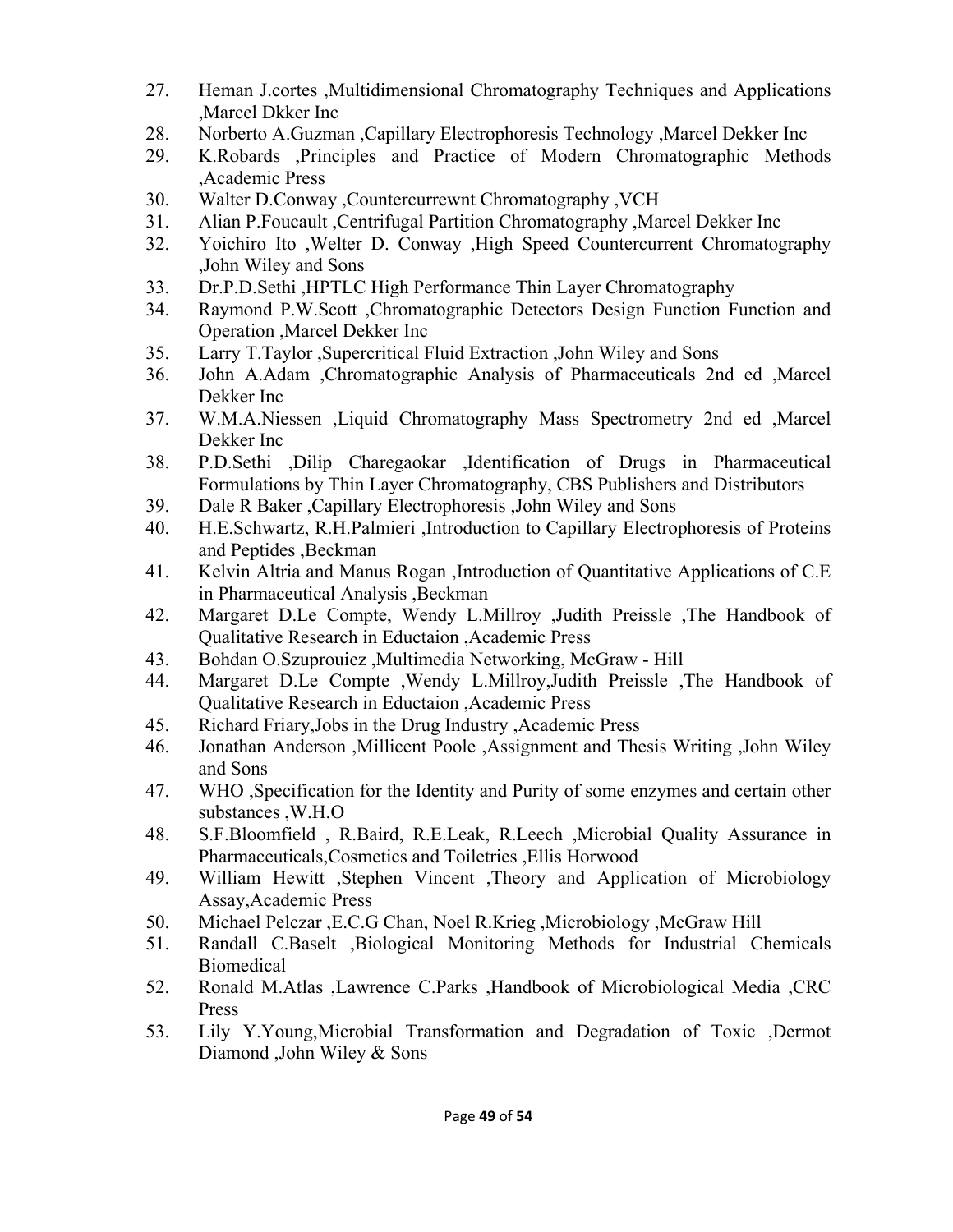- 54. Simon Benita ,Microencapsulation Methods and Industrial Applications ,Marcel Dekker
- 55. R.K.Dart ,Microbiology for the Analytical Chemist ,The Royal Soc
- 56. John E.Ladbury ,Babur Chowdhry ,Biocalorimetry Applications of Calorimetry in the Biological Sciences, John WileyAnd Sons
- 57. Dermot Diamond ,Principles of Chemical and Biological Sensors ,John Wiley &Sons
- 58. Aspi F.Golwalla ,Sharukh A.Golwalla ,ABC of Medicine ,A.F.Golwalla
- 59. Richard A.Guarino ,New Drug Approval Process ,Marcel Dekker
- 60. M.D.B.Stephens ,Detection of New Adverse Drug Reactions, Macmillan Publisher
- 61. Lisbeth Illum ,Stanley S.Davis ,Polymers in Controlled Drug Delivery,Wright IOP
- 62. John E.Conte ,Steven L.Barriere ,Manual of Antibiotics and Infectious Disease 6th ed ,Lea & Febiger
- 63. Ivan H.Stockley ,Drug Interactions -A Source Book of Adverse Interactionstheir Mechanisms Clinical Importance & Management, Blackwell ScientificPublications
- 64. John B. Taylor ,Peter D. Kennewell ,Modern Medicinal Chemistry, Ellis Horwood
- 65. Jens T. Carstensen ,Drug Stability Principles & Practices 2nd e.d.,Marcel Dekker
- 66. Gene S.Gilbert ,Drug Safety Assessment in Clinical Trials ,Marcel Dekker
- 67. F.D.King ,Medicinal Chemistry Principles and Practice,The Royal Soc.Of Chem
- 68. Alex Gringauz ,Introduction to Medicinal Chemistry ,Wiley VCH
- 69. Camille George Wermuth ,The Practice of Medicinal Chemistry 2nd ed.,Academic Press
- 70. James W.Robinson ,Practical Handbook of Spectroscopy,Crc Press
- 71. R.W.Hannah ,J.S.Swinehart ,Experiments in Techniques of Infrared Spectroscopy ,Perkin Elmer
- 72. Patrick Hendra ,Catherine Jones ,Gavin Warnes ,Fourier Transform Raman Spectroscopy Instrumentationand Chemical Applications, Ellis Horwood
- 73. G.L.Moore ,Introduction to Inductively Coupled Plasma Atomic Emission Spectrometry,Elsevier
- 74. Gordon M.Barrow ,Introduction to Molecular Spectroscopy ,McGraw Hill
- 75. Stephen G.Schulman ,Molecular Luminescence Spectroscopy Methods andApplications Part I ,John Wiley and Sons
- 76. George G.Guilbault ,Practical Fluorescence ,Marcel Dekker
- 77. B.J.Clark, T.Frost ,M.A.Russell ,UV Spectroscopy Techniques Instrumentation Data Handling.Chapman and Hall
- 78. W.O.George, H.A.Willis ,Computer Methods in UV Visible and IR Spectroscopy ,Royal Society of Chemistry
- 79. Richard D Beaty ,Concepts, Instrumentation and Techniques in AtomicAbsorption Spectrophotometry.,Pekin-Elmer
- 80. A-Knowles , C.Burgess ,Practical Absorption Spectrometry,Chapman & Hall
- 81. Takekiyo Matsoo ,Richard M.Capridi ,Michael L.Gross ,Yousuke Seyama ,Biological Mass Spectrometry Present and Future ,John Wiley and Sons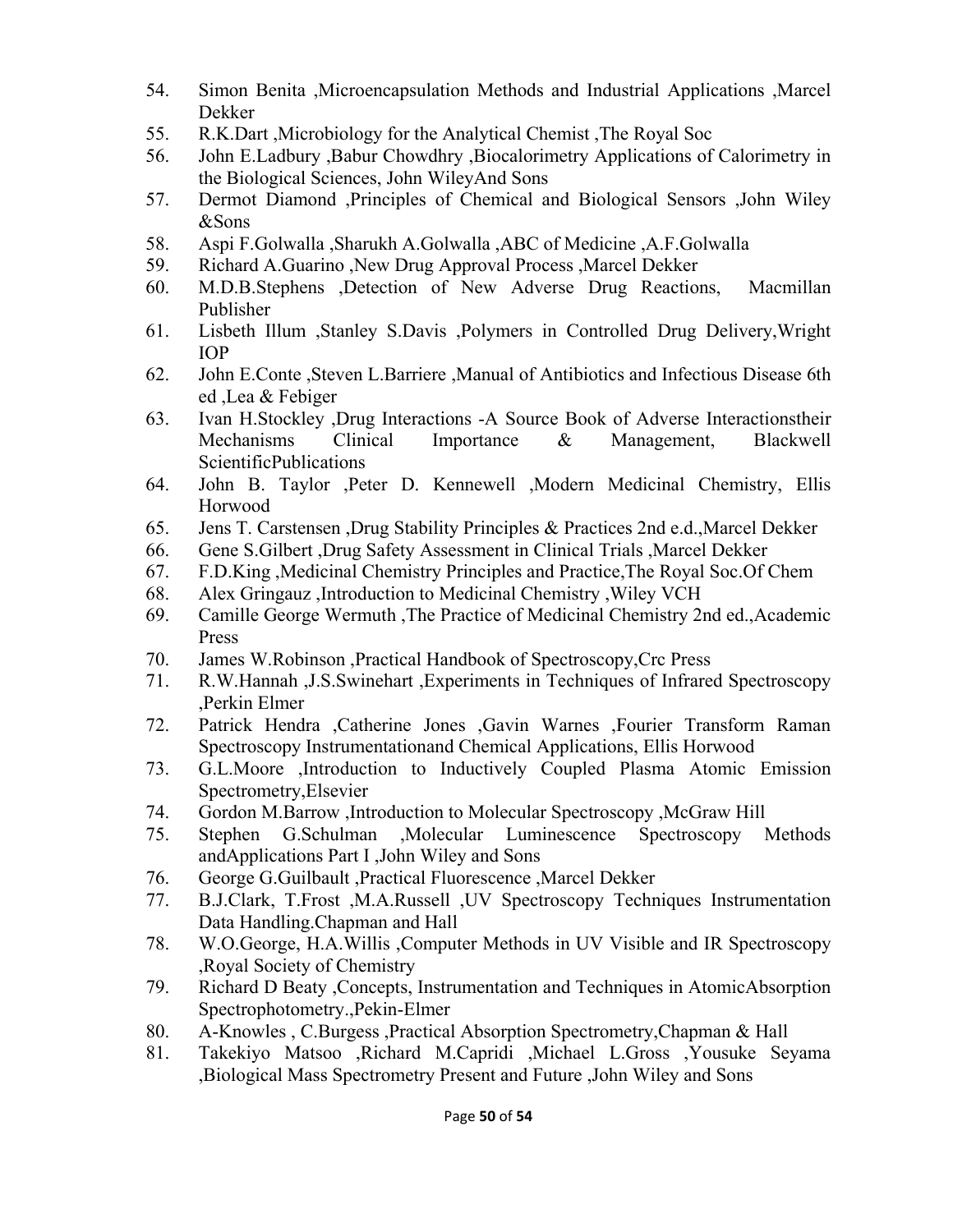- 82. Barbara Stuart ,Modern Infrared Spectroscopy ACOL ,John Wiley and Sons
- 83. George Turrell ,Jacques Corset ,Raman Microscopy Developments and Applications ,Academic Press
- 84. Irving Sunshine ,Handbook of Spectrophotometric Data of Drugs ,CRC Press
- 85. Codric M.Smith, Alan M.Reynard ,Textbook of Pharmacology ,W.B.Saunders Comp.
- 86. Umesh V.Banakar ,Pharmaceutical Dissolution Testing ,Marcel Dekker
- 87. Howard C.Ansel ,Introduction to Pharmaceutical Dosage Forms 4th ed., Lea & Febiger
- 88. H.J.Roth, A.Kleemann ,Pharmaceutical Chemistry Vol 1 ,Ellis Horwood
- 89. P.Johnson ,J.G.Lloyd-Jones ,Drug Delivery Systems Fundamentals and Techniques ,Ellis Horwood
- 90. M.H.Rubinstein ,Pharmaceutical Technology Controlled Drug Release Vol 1 ,Ellis Horwood
- 91. Michael G.Palfregman ,Peter McCann ,Walter Lovenberg ,Joseph G.Temple ,Albert Sjoerdsrna Enzymes as Targets for Drug Design, Academic Press
- 92. Milo Gibaldi, Biopharmaceutics and Clinical Pharmacokinetics 4th ed., Lea and Febiger
- 93. David B.Jack, Handbook of Clinical Pharmacokinetic Data, Macmillan Publisher
- 94. Betram G.Katzung, Basic and Clinical Pharamcology 4th ed., Prentice-Hall
- 95. Kenneth A.Connors, Gordon L.Amidon, Valentino J.Stella, Chemical Stability of Pharmaceuticals, John Wiley & Sons
- 96. Hamed M.Abdon, Dissolution Bioavailbaility and Bioequivalence, MACK Publishers
- 97. Varro E.Tyler, Lynn R.Brody, James E.Robbers, Pharmacognosy 9th ed., Lea and Febiger
- 98. James I.Wells, Pharmaceutical Preformulation the Physicochemical Properties of Drug Substances, Ellis Horwood
- 99. B.Widdop, Therapeutic Drug Monitoring, Churchill & Livingstone
- 100. Peter G.Welling, Pharmacokinetics, Marcel Dekker
- 101. D.R.Karsa, R.A.Stephenson, Excipients & Delivery Systems for Pharmaceutical Formulations, The Royal Society of Chemistry
- 102. R.S.Iyer, Schedule M and Beyond Good Manufacturing Practices, Indian Drug Manufacturers Association
- 103. Takeru Higuchi, Einar Brochmann, Hanffen Hanssen, Pharmaceutical Analysis, CBS Publishers & Distributors
- 104. H.Jackson Knight, Patent Strategy for Researchers and Research Managers 2nd ed, John Wiley and Sons
- 105. David Lee, Pharmaceutical analysis, CRC Press
- 106. A.F.Rudole Hoernle, Vaidya Bhagwan Dash, Studies in the Medicine of Ancient India, Concept Publisher Co.
- 107. J.F.Royle, Antiquity of Hindoo Medicine, Wm.H.Allen and Co
- 108. Prof.(Mrs) Asima Chatterjee, Dr.Satyesh Chandra Prakash, The Treatise on Indian Medicinal Plants Vol 1, Publications & Information Direct
- 109. Richard P.Steiner, Folk Medicine The Art and the Science, American Chemical soc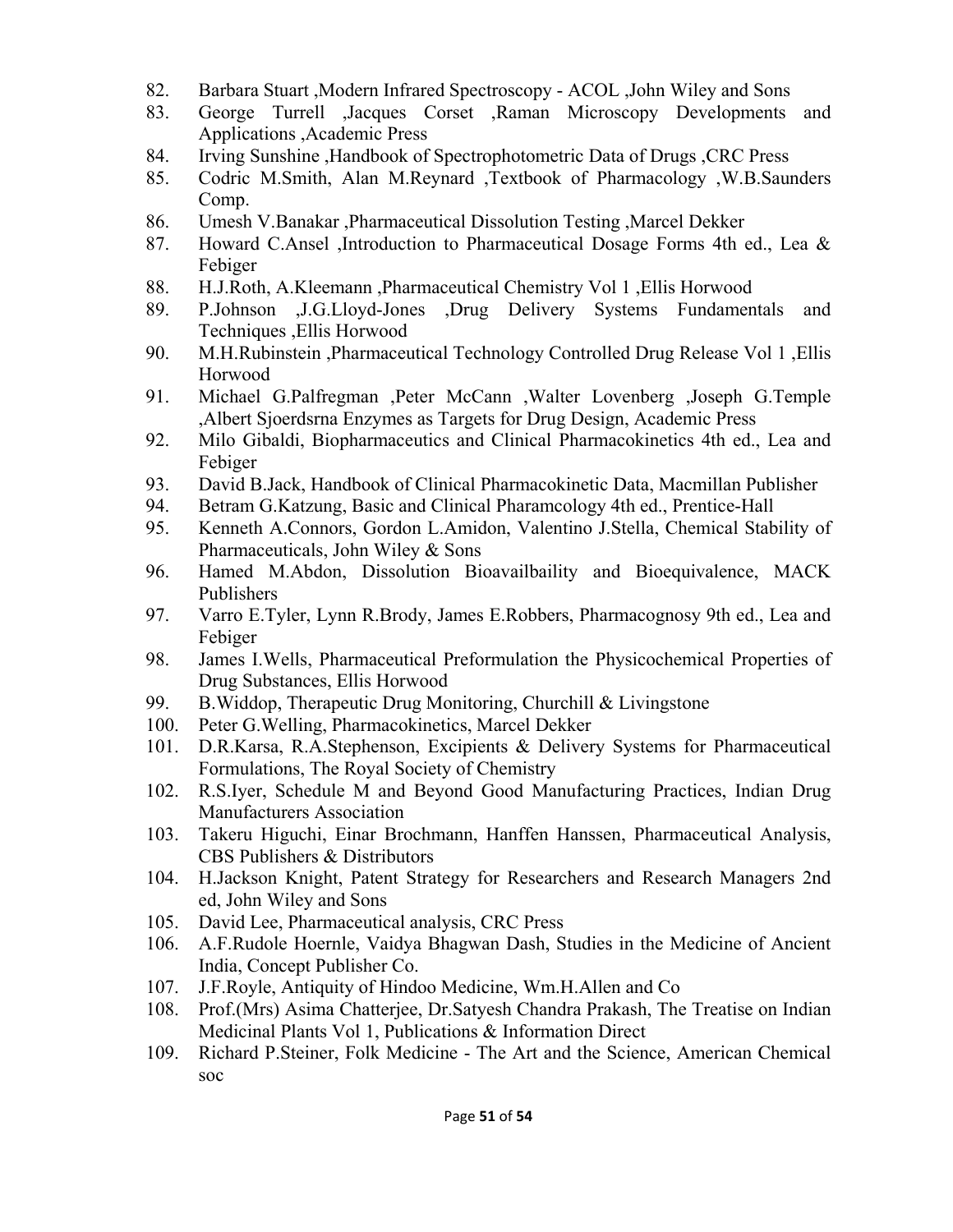- 110. Roberto Chiej, The Macdeonald Encyclopedia of Medicinal Plants, Macdonald and co
- 111. P.A.G.M.De Smet, K.Keller, R.Hansel, Chandler, Adverse Effects of Herbal Drugs-1, Springer Verlag
- 112. W.Tang, G.Eisenbrand, Chinese Drugs of Plant Origin, Springer Verlag
- 113. Alan Harvey, Drugs From Naturall Products Pharmaceuticals and Agrochemicals, Ellis Horwood
- 114. Dr.R.O.B.Wijesekera, The Medicinal Plant Industry
- 115. V.V.Sivarajan, Indira Balachandran, Ayurvedic Drugs and Their Plant Sources, Oxford and IBH
- 116. Dr.V.B.Athavale, Bala-Veda Pediatrics and Ayurveda
- 117. Dr.V.B.Athavale, Bastivijnyana Urology in Ayurveda,
- 118. L.D.Kapoor, Handbook of Ayurvedic Medicinal Plants, CRP Press
- 119. Chandra Chakraberty, An Interpretation of Ancient Hindu Medicine, Neeraj Publishing House
- 120. S.K.Ramcachandra Rao, Encyclopedia of Indian Medicine Vol 1, Popular Prakashan
- 121. H.Wagner, S.Bladt , Zgainski, Plant Drug Analysis A Thin Layer Chromatography Atlas, Springer Veriag
- 122. Govind Kelkar, Directory of Herbal Health Care Products, Chemexcil
- 123. S.T.Han, Research Guidelines For Evaluating the Safety Andefficacy of Herbal Medicines, World Health Org.
- 124. Govt. Of India Ministry of Health & Family Welfare National Formlary of Unani Medicine - Part I 1ed., J.M. Jaina and Bros
- 125. Govt.Of India Ministry of Health & Family Welfare The Ayurvedic Formulary of India Part I 1 ed., J.M.Jaina and Bros
- 126. Govt. Of India Ministry of Health & Family Welfare The Ayurvedic Pharmacopoeia of India Part I Vol I, J.M.Jain and Bros
- 127. Prof.Dr.F.C.Czygan, D.Frohne, C.Hohxel, A.Nagell, H.J., Pfainder, G.Willuhn , W.Buff, Herbal Drugs and Phytopharmaceuticals, CRC Press
- 128. A.Vinaya Kumar, Principles of Ayurvedic Therapeutics, Sri Satguru Publisher
- 129. Dr.C.R.Karnick, Pharmacopoeial Standards of Herbal Plants Vol I, Sri Satguru Publisher
- 130. Dr.C.R.Karnick, Pharmacopoeial Standards Of Herbal Plants Vol II, Sri Satguru Publisher
- 131. Dr.V.Rajpal, Standardization of Botanicals Vol I, Eastern Publishers
- 132. Regional Research Lab & IDMA, Indian Herbal Pharmacoepoeia Vol II, Regional Research Lab
- 133. World Trade Centre, Export Potential of Herbal and Ayurvedic Drugs, Quest Publications
- 134. P.C. Sharma, M.B. Yelne, T.J. Dennis, Database on Medicinal Plants use in Ayurveda Vol. 1 - Vol. 5, Central Council for, Research in Ayurved and Siddha
- 135. Edward Johnson, Robert Stevenson, Basic Liquid Chromatography, Varian Associate
- 136. W.M.A.Niessen, J.Van der Greef, Liquid Chromatography Mass Spectrometry, Marcel Dekker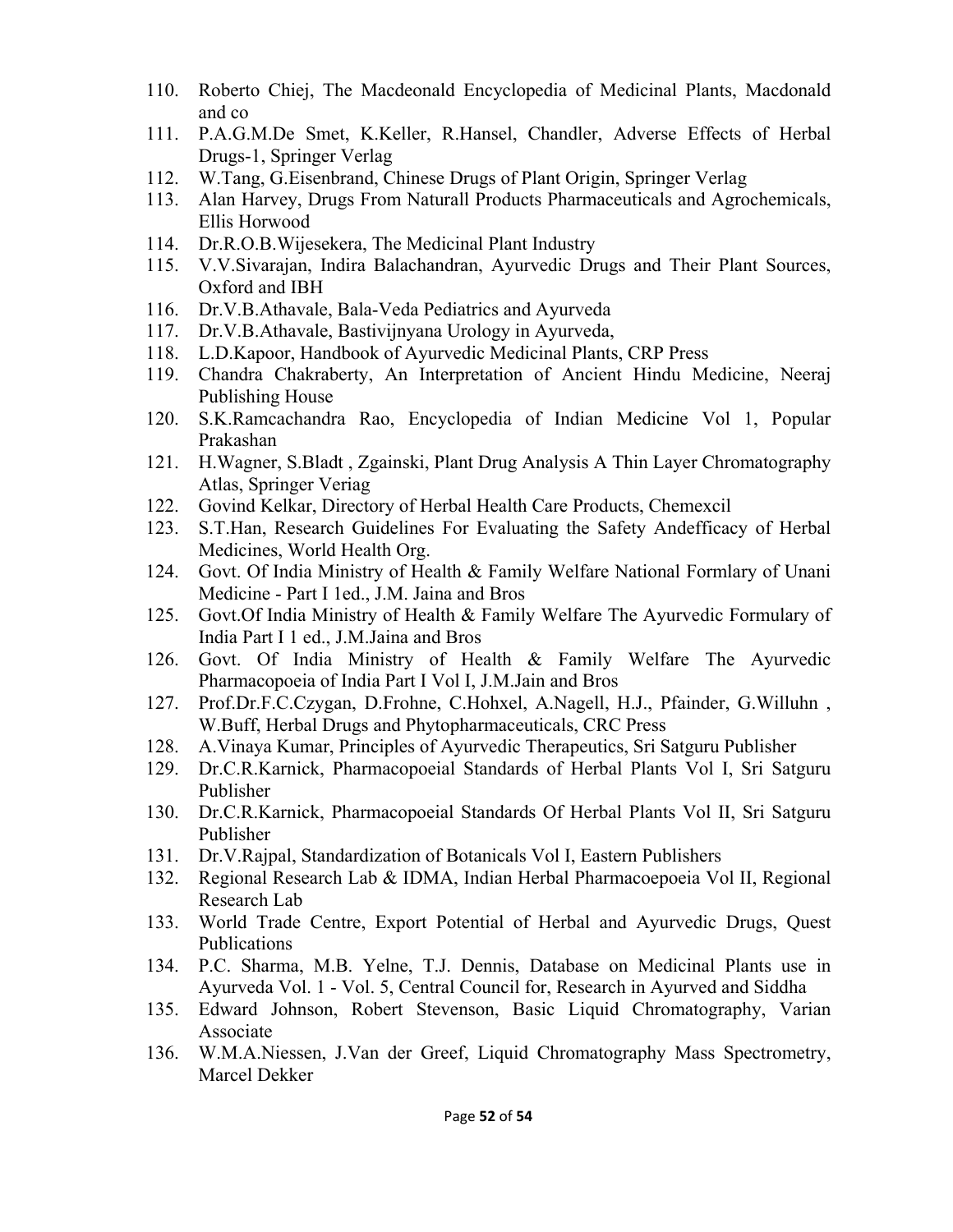- 137. Thomas M. Vickrey, Liquid Chromatography Detectors,
- 138. L.R.Snyder, J.J.Kirkland, Introduction to Modern Liquid Chromatography 2nd ed., John Wiley & Sons
- 139. W.R.Day, An Introduction to Liquid Chromatography (L.C), Water Associates
- 140. Willaim V.Willis, Laboratory Experiments in Liquid Chromatography, CRC Press
- 141. A.Zlatkis, R.E.Kaiser, HPTLC High Performance Thin Layer Chromatography, Elsevier Scientific
- 142. Nelu Grinberg, Modern Thin-Layer Chromatography, Marcel Dekker
- 143. W.Bertsch, S.S.Hama, R.E.Kaiser, A.Zlatkis, Instrumentelle HPTLC, Dr.Alfred Huthig
- 144. A.M.Krstulovic, Chiral Separations by HPLC,
- 145. Lioyd R.Snyder, Joseph L.Glajch, Joseph J.Krikland, Practical HPLC Method Development
- 146. Ante M.Krstulovic, Reversed-Phase High Performance Liquid Chromatography Theory Practice and Biomedical Applications, John Wiley & Sons
- 147. William S.Hancock, High Performance Liquid Chromatography in Biotechnology, Joh Wiley and Sons
- 148. Dennis J. Runser, Maintaining and Troubleshooting HPLC Systems, John Wiley and Sons
- 149. I.N.Papadoyannis, HPLC in Clinical Chemistry, Marcel Dekker Inc
- 150. Roger M.Smith, Gas and Liquid Chromatography in Analytical Chemistry, John Wiley and Sons
- 151. J.B.Pattison, A Programmed Introduction to Gas Liquid Chromatography, Heyden & Sons
- 152. D.J.David, Gas Chromatographic Detectors, John Wiley & Sons
- 153. H.M.McNair, Basic Gas Chromatography,
- 154. John W.Dolan, Lloyd R.Snyder, Troubleshooting LC Systems, Human Press
- 155. Fulton G.Kitson, Barbara S.Larsen, Gas Chromatography and Mass Spectrometry A Practical Guide, Academic Press
- 156. George Lunn, HPLC Methods for Pharmaceutical Analysis Vol 2 (A-D), John Wiley and Sons
- 157. George Lunn, HPLC Methods for Pharmaceutical Analysis Vol 3 (E-O), John Wiley & Sons
- 158. George Lunn, HPLC Methods for Pharmaceutical Analysis Vol 4 (P-Z)
- 159. Eric Reid, Ian D.Wilson, Analysis for Drugs and Metabolites, Royal Society of **Chemistry**
- 160. Malcolm R.Smyth, Chemical Analysis in Complex Matrices, Ellis Horwood Ltd
- 161. J.P.Hart, Electroanalysis of Biologically Important Compounds, Ellis Horwood
- 162. Quanyun A.Xu, Lawrence A.Trissel, Stability Indicating HPLC Methods for Drug Analysis, Pharmaceutical Press
- 163. A.Fajgelj, A.Ambrus, Principles and Practices of Method Validation, Royal Society of Chemistry
- 164. ED Metcalfe, Atomic Absorption and Emission Spectroscopy, John Wiley & Sons
- 165. Rey Davis, Martin Frearson, Mass Spectrometry, John Wiley & Sons
- 166. Brian W. Woodget, Derek Cooper, Samples and Standards, John Wiley & Sons
- 167. Richard Anderson, Sample Pretreatment and Separation, John Wiley & Sons